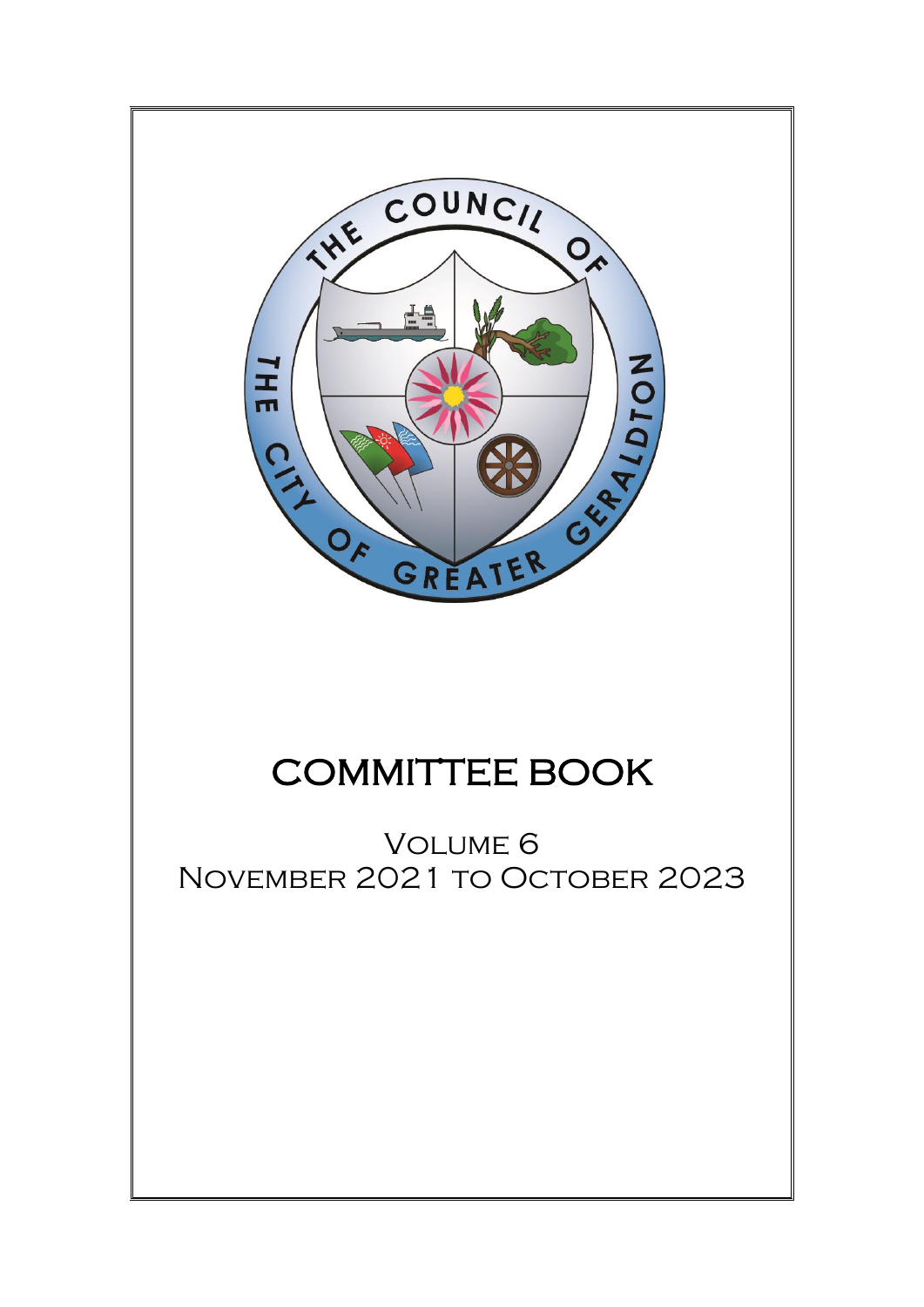# **TABLE OF CONTENTS**

| 1.           |                                                                         |
|--------------|-------------------------------------------------------------------------|
| 2.           |                                                                         |
| 3.           |                                                                         |
|              | 3.1                                                                     |
|              | 3.2                                                                     |
|              | 3.3                                                                     |
|              | 3.4                                                                     |
|              | 3.5                                                                     |
|              | 3.6                                                                     |
|              | 3.7                                                                     |
|              | 3.8                                                                     |
|              | 3.9<br>3.10                                                             |
|              | 3.11                                                                    |
|              | 3.12                                                                    |
| $\mathbf{4}$ |                                                                         |
|              | 4.1                                                                     |
|              | 4.2                                                                     |
|              | 4.3                                                                     |
|              | 4.4                                                                     |
|              | <b>GREATER GERALDTON CRIME PREVENTION COMMITTEE  35</b><br>4.5          |
|              | <b>GREATER GERALDTON COMMUNITY GRANTS COMMITTEE37</b><br>4.6            |
|              | 4.7                                                                     |
|              | QUEEN ELIZABETH II SENIORS AND COMMUNITY CENTRE ADVISORY<br>4.8         |
|              | 4.9                                                                     |
| 5.           | <b>EXTERNAL GROUPS COMPRISING OF THE CITY OF GREATER GERALDTON'S</b>    |
|              |                                                                         |
|              | 5.1                                                                     |
|              | 5.2                                                                     |
|              | <b>BATAVIA LOCAL EMERGENCY MANAGEMENT COMMITTEE  49</b><br>5.3          |
|              | 5.4                                                                     |
|              | 5.5                                                                     |
|              | MID WEST SPORTS FEDERATION INC BOARD OF MANAGEMENT54<br>5.6             |
|              | 5.7                                                                     |
|              | 5.8                                                                     |
| 6.           | LIST OF CITY REPRESENTATIVES FOR APPOINTMENT TO WALGA                   |
|              | 6.1                                                                     |
|              | 6.2                                                                     |
| 7.           | LIST OF DISBANDED/DISCONTINUED COUNCIL COMMITTEES  61                   |
| 8.           |                                                                         |
| 9.           |                                                                         |
| 10.          | APPENDIX 3: COUNCIL POLICY CODE OF CONDUCT FOR COUNCIL MEMBERS,         |
| 11.          | <b>APPENDIX 4: COUNCIL POLICY - OPERATION OF ADVISORY COMMITTEES 62</b> |
| 12.          |                                                                         |
| 13.          | APPENDIX 6: LOCAL GOVERNMENT (MODEL CODE OF CONDUCT)                    |
|              |                                                                         |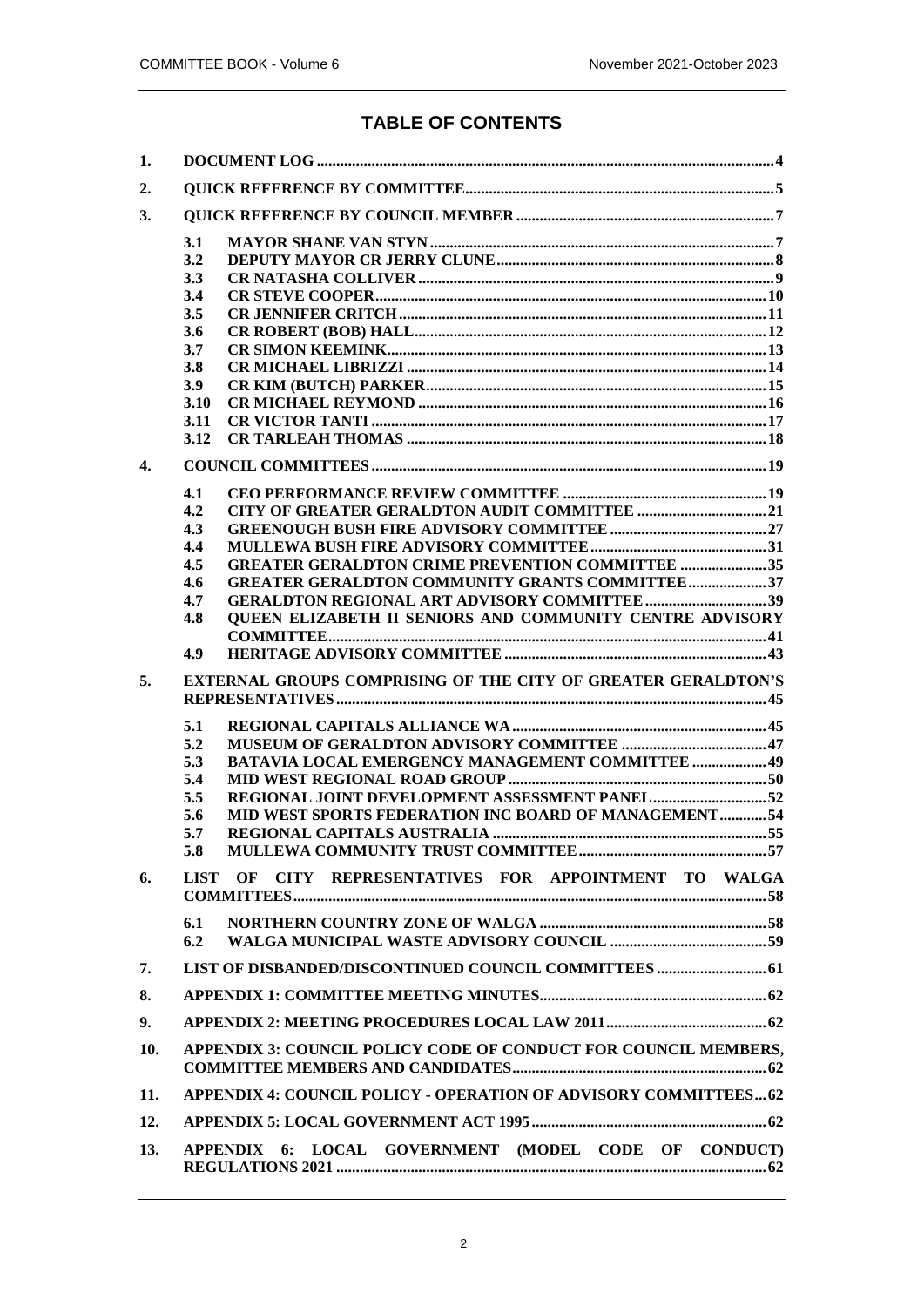**14. [APPENDIX 7: LOCAL GOVERNMENT \(ADMINISTRATION\) REGULATIONS 1996.](#page-61-6) [.....................................................................................................................................................62](#page-61-6)**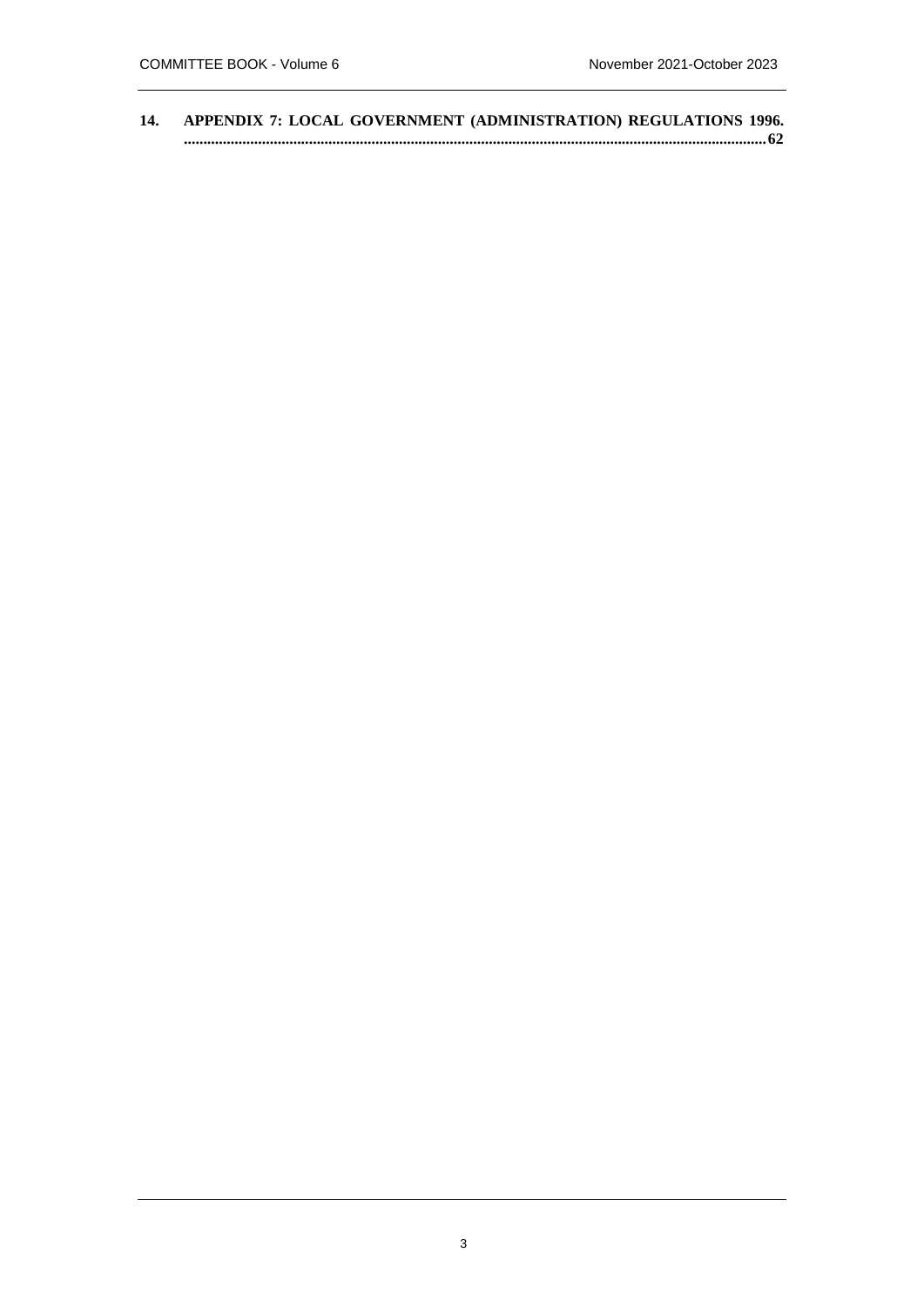# <span id="page-3-0"></span>**1. DOCUMENT LOG**

| <b>Committee</b>                                                         | <b>Update details</b>                                                                                                     | Date approved by<br><b>Council/Committee</b> |
|--------------------------------------------------------------------------|---------------------------------------------------------------------------------------------------------------------------|----------------------------------------------|
| Volume 6                                                                 | <b>Appointments to Council</b><br><b>Committees and External</b><br>Committees, Boards and<br>Groups approved by Council  | 23 November 2021<br>CEO085 and CEO086        |
| <b>Geraldton Regional Art</b><br><b>Management Committee</b>             | Peter Fiorenza resigned as a<br>Council Member - removed<br>from membership                                               | N/a                                          |
| <b>Heritage Advisory Committee</b>                                       | Peter Fiorenza resigned as a<br>Council Member - removed<br>from membership                                               | N/a                                          |
| <b>Geraldton Regional Art</b><br><b>Management Committee</b>             | Cr J Critch appointed as<br>member approved by Council                                                                    | 25 January 2022<br><b>CEO090</b>             |
| <b>Geraldton Regional Art</b><br><b>Advisory Committee</b>               | Other persons appointments<br>approved by Council and<br>note name change from<br>'Management' to 'Advisory<br>Committee' | 22 February 2022<br><b>DCS515</b>            |
| <b>Heritage Advisory Committee</b>                                       | Other persons appointments<br>approved by Council                                                                         | 22 February 2022<br><b>DCS516</b>            |
| <b>City of Greater Geraldton</b><br><b>Audit Committee</b>               | Full terms of reference added                                                                                             | 3 March 2022                                 |
| <b>Greenough Bushfire Advisory</b><br>Committee                          | Terms of Reference updated                                                                                                | 24 March 2022                                |
| Mullewa Bushfire Advisory<br>Committee                                   | Terms of Reference updated                                                                                                | 24 March 2022                                |
| <b>Greater Geraldton Community</b><br><b>Grants Committee</b>            | Terms of Reference updated                                                                                                | 29 March 2022                                |
| <b>Greater Geraldton Crime</b><br>prevention Committee<br>Representation | Other persons appointments<br>approved by Council.<br><b>Terms of Reference Updated</b>                                   | 26 April 2022                                |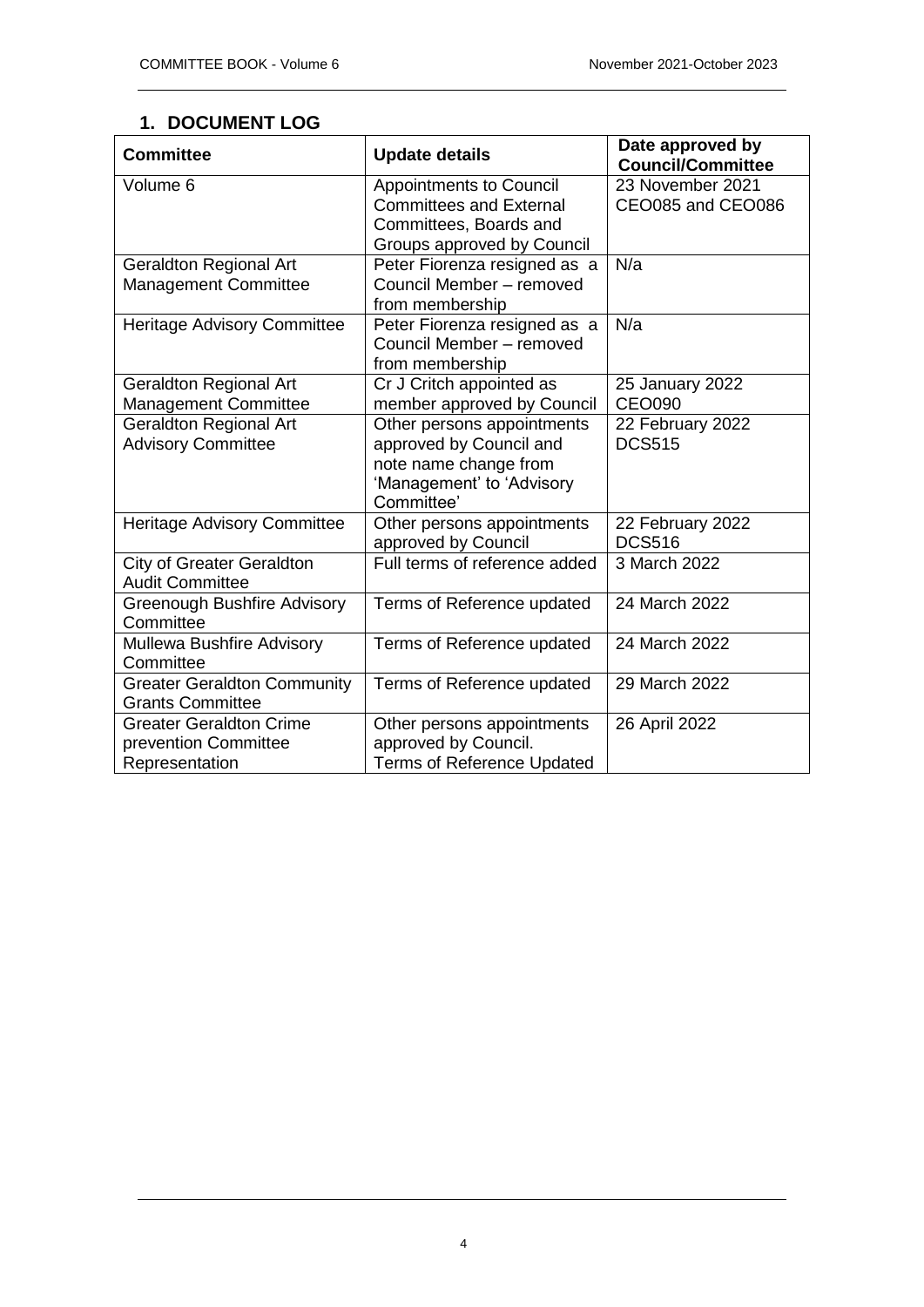# <span id="page-4-1"></span><span id="page-4-0"></span>**2. QUICK REFERENCE BY COMMITTEE**

# *Committee Type:*

- C Committee appointed by the Council
- E External Group or Board of Management (Not a Committee of Council)
- W Committee Appointed by the WA Local Government Association

| <b>Name</b>                                                                     | <b>Type</b>  | <b>Council Members Appointed</b>                                                                                                     | <b>Contact</b>                                            |
|---------------------------------------------------------------------------------|--------------|--------------------------------------------------------------------------------------------------------------------------------------|-----------------------------------------------------------|
| <b>Council Committees</b>                                                       |              |                                                                                                                                      |                                                           |
| <b>CEO Performance Review</b><br>Committee                                      | $\mathsf{C}$ | Mayor Shane Van Styn<br>Deputy Mayor Cr Jerry Clune<br>Cr Natasha Colliver<br>Cr Tarleah Thomas<br>Cr Robert (Bob) Hall              | Director of<br>Commercial &<br><b>Corporate Services</b>  |
| <b>City of Greater Geraldton Audit</b><br>Committee                             | $\mathsf{C}$ | Mayor Shane Van Styn<br>Deputy Mayor Cr Jerry Clune<br>Cr Natasha Colliver<br>Cr Michael Reymond<br>Cr Tarleah Thomas (Proxy)        | Director of<br>Commercial &<br><b>Corporate Services</b>  |
| Greenough Bush Fire Advisory<br>Committee                                       | $\mathsf{C}$ | Deputy Mayor Cr Jerry Clune<br>Cr Steve Cooper<br>Cr Kim (Butch) Parker                                                              | Director of<br><b>Infrastructure Services</b>             |
| Mullewa Bush Fire Advisory<br>Committee                                         | C            | Deputy Mayor Cr Jerry Clune<br>Cr Steve Cooper<br><b>Cr Tarleah Thomas</b><br>Cr Michael Librizzi                                    | Director of<br><b>Infrastructure Services</b>             |
| <b>Greater Geraldton Crime Prevention</b><br>Committee                          | $\mathsf{C}$ | Cr Robert (Bob) Hall<br>Cr Jennifer Critch<br><b>Cr Natasha Colliver</b><br>Cr Michael Reymond [Proxy]                               | Director of<br>Development &<br><b>Community Services</b> |
| <b>Greater Geraldton Community</b><br><b>Grants Committee</b>                   | $\mathsf{C}$ | Cr Simon Keemink<br>Cr Michael Reymond<br>Cr Victor Tanti<br><b>Cr Jennifer Critch</b><br>Cr Michael Librizzi                        | Director of<br>Commercial &<br><b>Corporate Services</b>  |
| <b>Geraldton Regional Art Advisory</b><br>Committee                             | $\mathsf{C}$ | Cr Michael Reymond<br>Cr Steve Cooper<br>Cr Kim (Butch) Parker<br>Cr Jennifer Critch                                                 | Director of<br>Development &<br><b>Community Services</b> |
| Queen Elizabeth II Seniors and<br><b>Community Centre Advisory</b><br>Committee | $\mathsf{C}$ | Cr Natasha Colliver<br><b>Cr Simon Keemink</b><br>Cr Michael Reymond<br>Cr Robert (Bob) Hall                                         | Director of<br>Development &<br><b>Community Services</b> |
| <b>Heritage Advisory Committee</b>                                              | $\mathsf{C}$ | Deputy Mayor Cr Jerry Clune<br><b>Cr Natasha Colliver</b><br><b>Cr Michael Reymond</b><br>Cr Tarleah Thomas<br>Cr Kim (Butch) Parker | Director of<br>Development &<br><b>Community Services</b> |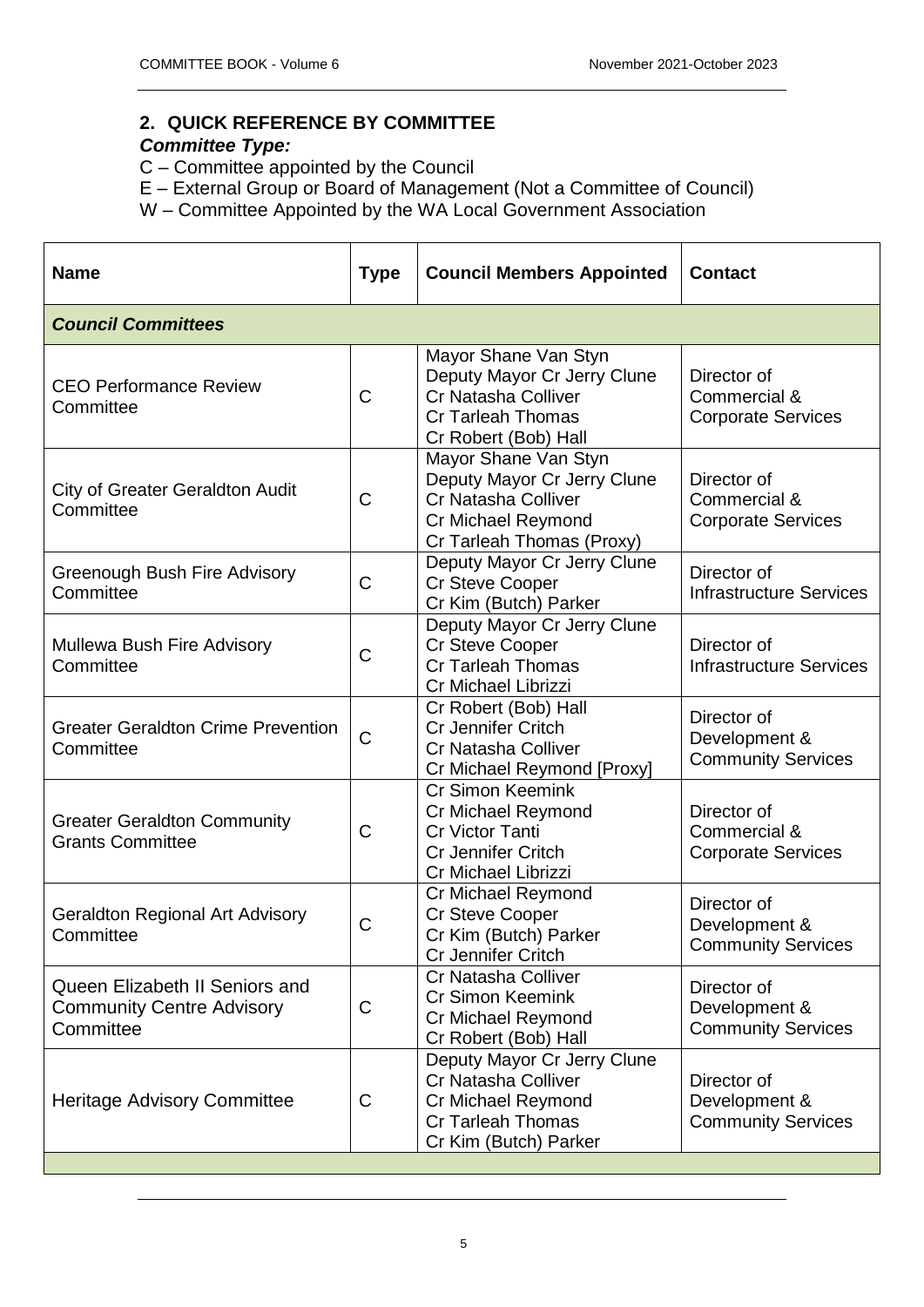| <b>Name</b>                                                   | <b>Type</b> | <b>Council Members Appointed</b>                                                                                           | <b>Contact</b>                                              |
|---------------------------------------------------------------|-------------|----------------------------------------------------------------------------------------------------------------------------|-------------------------------------------------------------|
| <b>External Committees</b>                                    |             |                                                                                                                            |                                                             |
| <b>Regional Capitals Alliance WA</b>                          | E           | Mayor Shane Van Styn                                                                                                       | <b>Chief Executive Officer</b>                              |
| Museum of Geraldton Advisory<br>Committee                     | E           | Cr Robert (Bob) Hall;<br>Cr M Reymond [Proxy];                                                                             | Director of<br>Development &<br><b>Community Services</b>   |
| <b>Batavia Local Emergency</b><br><b>Management Committee</b> | E           | Mayor Shane Van Styn<br>Deputy Mayor Cr Jerry Clune<br>(Proxy)                                                             | Director of<br><b>Infrastructure Services</b>               |
| Mid West Regional Road Group                                  | E           | Cr Tarleah Thomas<br>Cr Michael Librizzi (Proxy)                                                                           | Director of<br><b>Infrastructure Services</b>               |
| Regional<br>Development<br>Joint<br><b>Assessment Panel</b>   | E           | Mayor Shane Van Styn<br>Cr Robert (Bob) Hall<br>Alternatives:<br><b>Cr Natasha Colliver</b><br>Deputy Mayor Cr Jerry Clune | Director of<br>Development and<br><b>Community Services</b> |
| Mid West Sports Federation Inc<br><b>Board of Management</b>  | E           | Cr Michael Librizzi<br>Cr Natasha Colliver (Proxy)                                                                         | Director of<br><b>Infrastructure Services</b>               |
| Regional Capitals Australia                                   | E           | Mayor Shane Van Styn                                                                                                       | <b>Chief Executive Officer</b>                              |
| <b>Mullewa Community Trust</b><br>Committee                   | E           | Cr Jennifer Critch<br>Cr Robert (Bob) Hall (Proxy)                                                                         | <b>Chief Executive Officer</b>                              |
| Northern Country Zone                                         | W           | Cr Jerry Clune<br>Mayor Shane Van Styn (Proxy)                                                                             | <b>Chief Executive Officer</b>                              |
| <b>WALGA Municipal Waste Advisory</b><br>Council              | W           | Cr Robert (Bob) Hall<br>Deputy Mayor Cr Jerry Clune<br>(Proxy)                                                             | Director of<br>Development &<br><b>Community Services</b>   |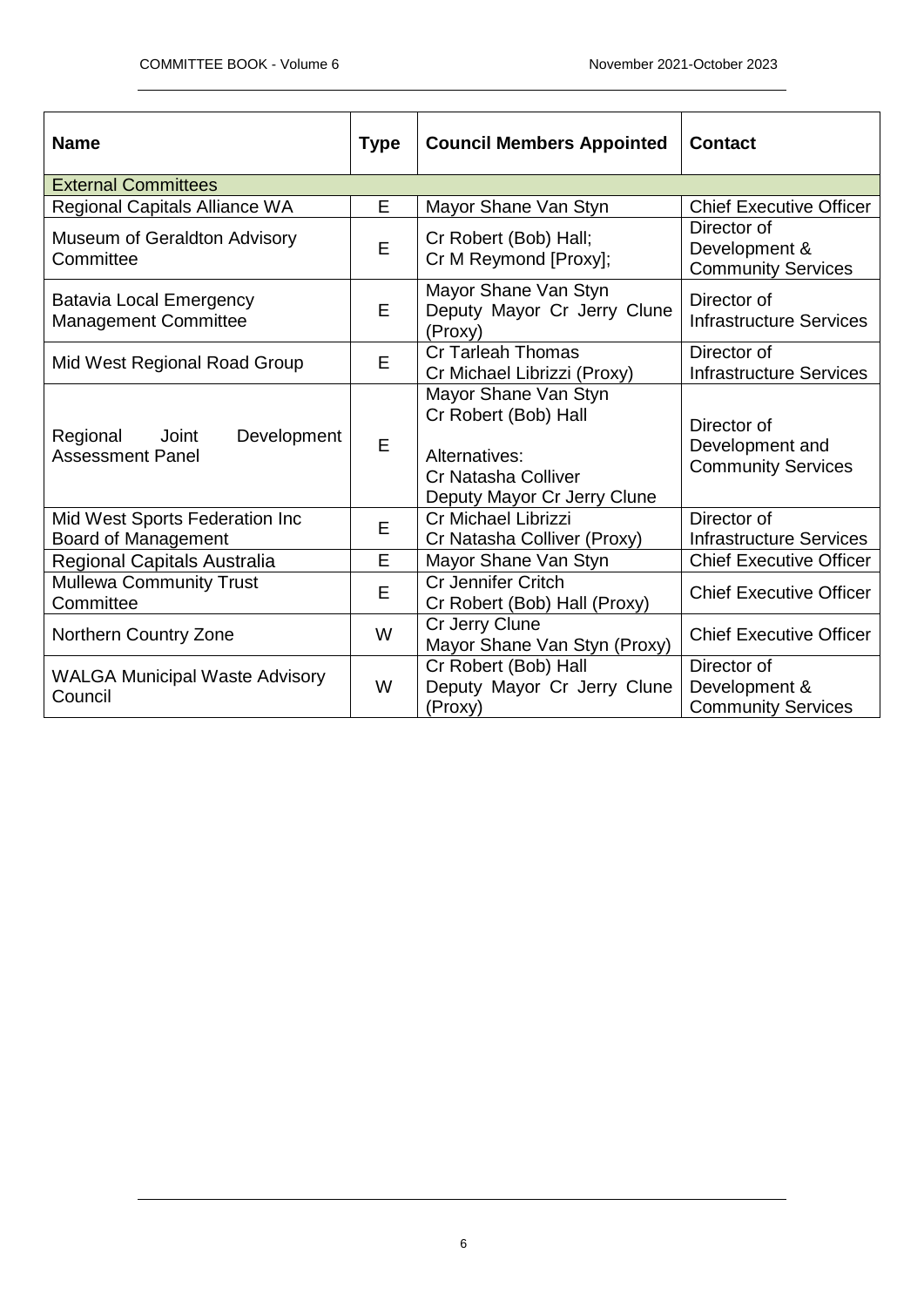# <span id="page-6-0"></span>**3. QUICK REFERENCE BY COUNCIL MEMBER**

# <span id="page-6-2"></span><span id="page-6-1"></span>*3.1 Mayor Shane Van Styn*

*Term expires October 2023*

Click here to return to the [Quick Reference by Committee](#page-4-0)

| <b>Current Membership</b>                          |                  |  |
|----------------------------------------------------|------------------|--|
| Name of Committee / Board / Panel                  | Appointment      |  |
| <b>Council Committees</b>                          |                  |  |
| 1. CEO Performance Review Committee                | 23 November 2021 |  |
| 2. City of Greater Geraldton Audit Committee       | 23 November 2021 |  |
| <b>External</b>                                    |                  |  |
| 3. Regional Joint Development Assessment Panel     | 26 October 2021  |  |
| 4. Northern Country Zone of WALGA                  | 26 October 2021  |  |
| 5. Regional Capitals Alliance WA                   | 23 November 2021 |  |
| 6. Batavia Local Emergency Management<br>Committee | 23 November 2021 |  |
| 7. Regional Capitals Australia                     | 23 November 2021 |  |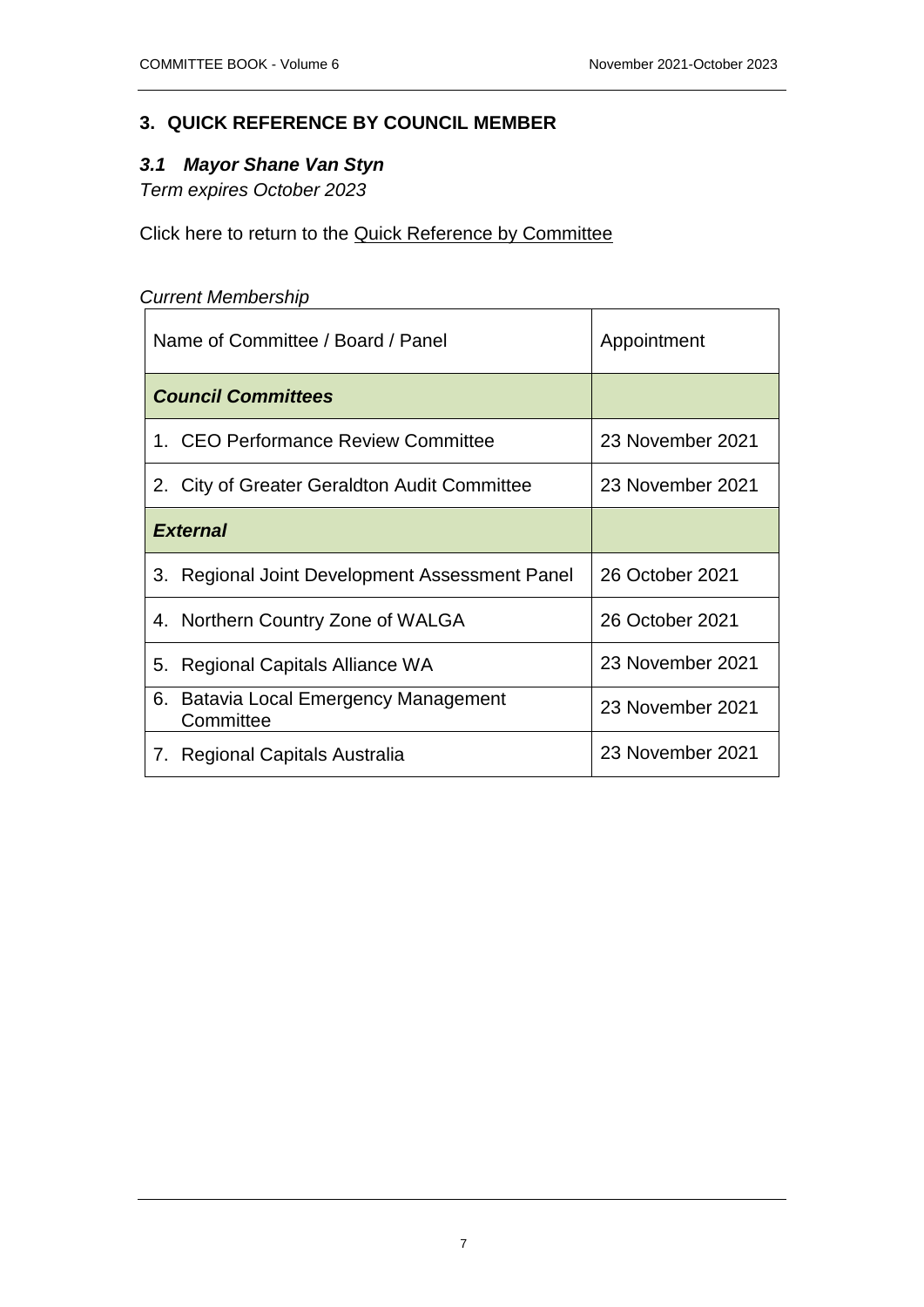# <span id="page-7-0"></span>*3.2 Deputy Mayor Cr Jerry Clune*

*Term expires October 2025*

Click here to return to the [Quick Reference by Committee](#page-4-0)

| <b>Current Membership</b>                                               |                                    |  |
|-------------------------------------------------------------------------|------------------------------------|--|
| Name of Committee / Board / Panel                                       | Appointment endorsed<br>by Council |  |
| <b>Council Committees</b>                                               |                                    |  |
| 1. CEO Performance Review Committee                                     | 23 November 2021                   |  |
| 2. City of Greater Geraldton Audit Committee                            | 23 November 2021                   |  |
| 3. Greenough Bush Fire Advisory Committee                               | 23 November 2021                   |  |
| 4. Mullewa Bush Fire Advisory Committee                                 | 23 November 2021                   |  |
| 5. Heritage Advisory Committee                                          | 23 November 2021                   |  |
| <b>External Committees</b>                                              |                                    |  |
| 6. Batavia Local Emergency Management<br>Committee [Proxy]              | 23 November 2021                   |  |
| Regional Joint Development Assessment Panel<br>7.<br>(Alternate member) | 26 October 2021                    |  |
| Northern Country Zone of WALGA<br>8.                                    | 26 October 2021                    |  |
| <b>WALGA Municipal Waste Advisory Council</b><br>9.<br>[Proxy]          | 23 November 2021                   |  |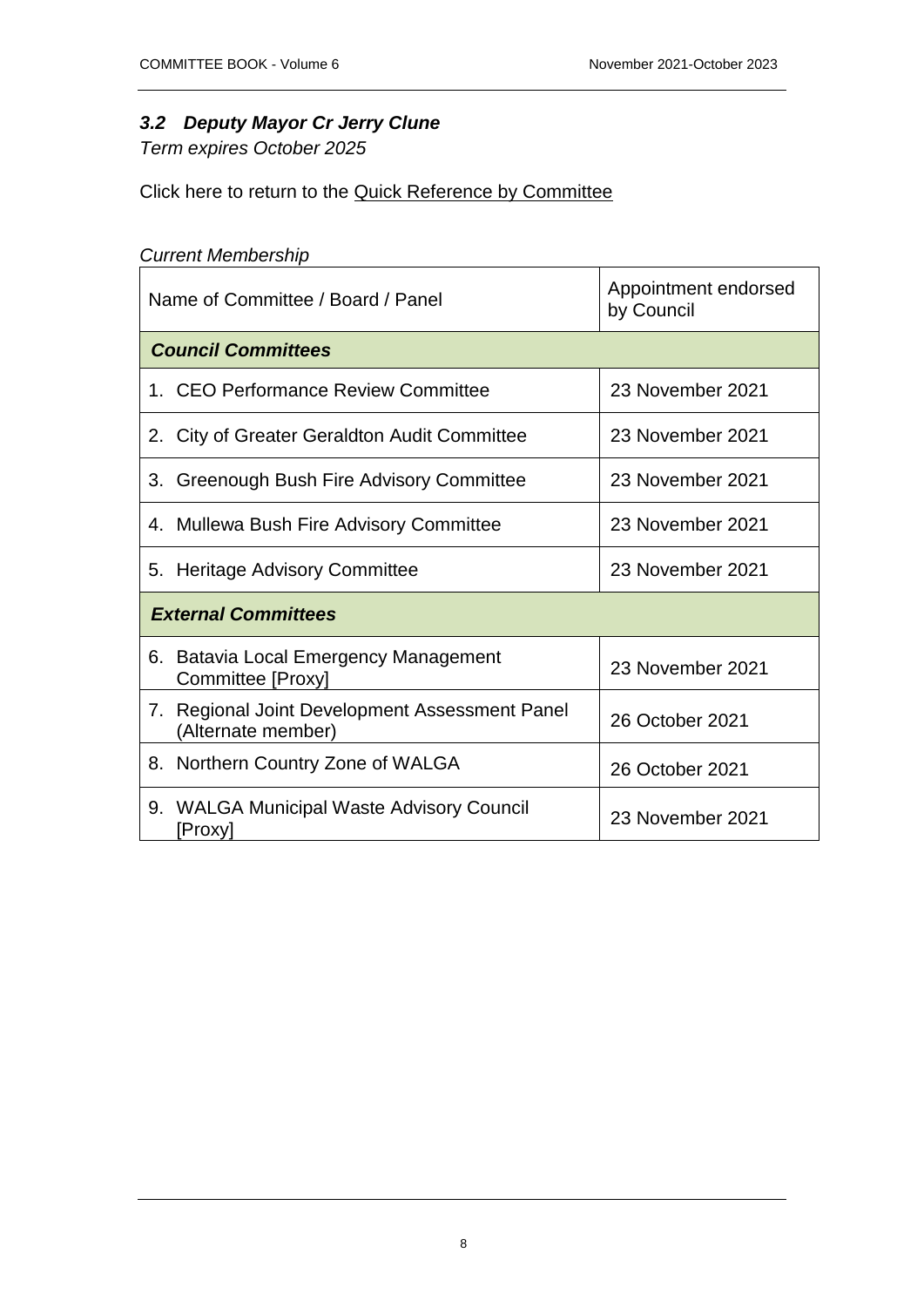# <span id="page-8-0"></span>*3.3 Cr Natasha Colliver*

*Term expires October 2025*

Click here to return to the [Quick Reference by Committee](#page-4-0)

| Name of Committee / Board / Panel                                               | Appointment endorsed<br>by Council |  |
|---------------------------------------------------------------------------------|------------------------------------|--|
| <b>Council Committees</b>                                                       |                                    |  |
| 1. CEO Performance Review Committee                                             | 23 November 2021                   |  |
| 2. City of Greater Geraldton Audit Committee                                    | 23 November 2021                   |  |
| <b>Greater Geraldton Crime Prevention Committee</b><br>3.                       | 23 November 2021                   |  |
| 4. Queen Elizabeth II Seniors and Community<br><b>Centre Advisory Committee</b> | 23 November 2021                   |  |
| 5. Heritage Advisory Committee                                                  | 23 November 2021                   |  |
| <b>External Committees</b>                                                      |                                    |  |
| Regional Joint Development Assessment Panel<br>6.<br>(Alternate member)         | 26 October 2021                    |  |
| 7. Mid West Sports Federation Inc Board of<br>Management [Proxy]                | 23 November 2021                   |  |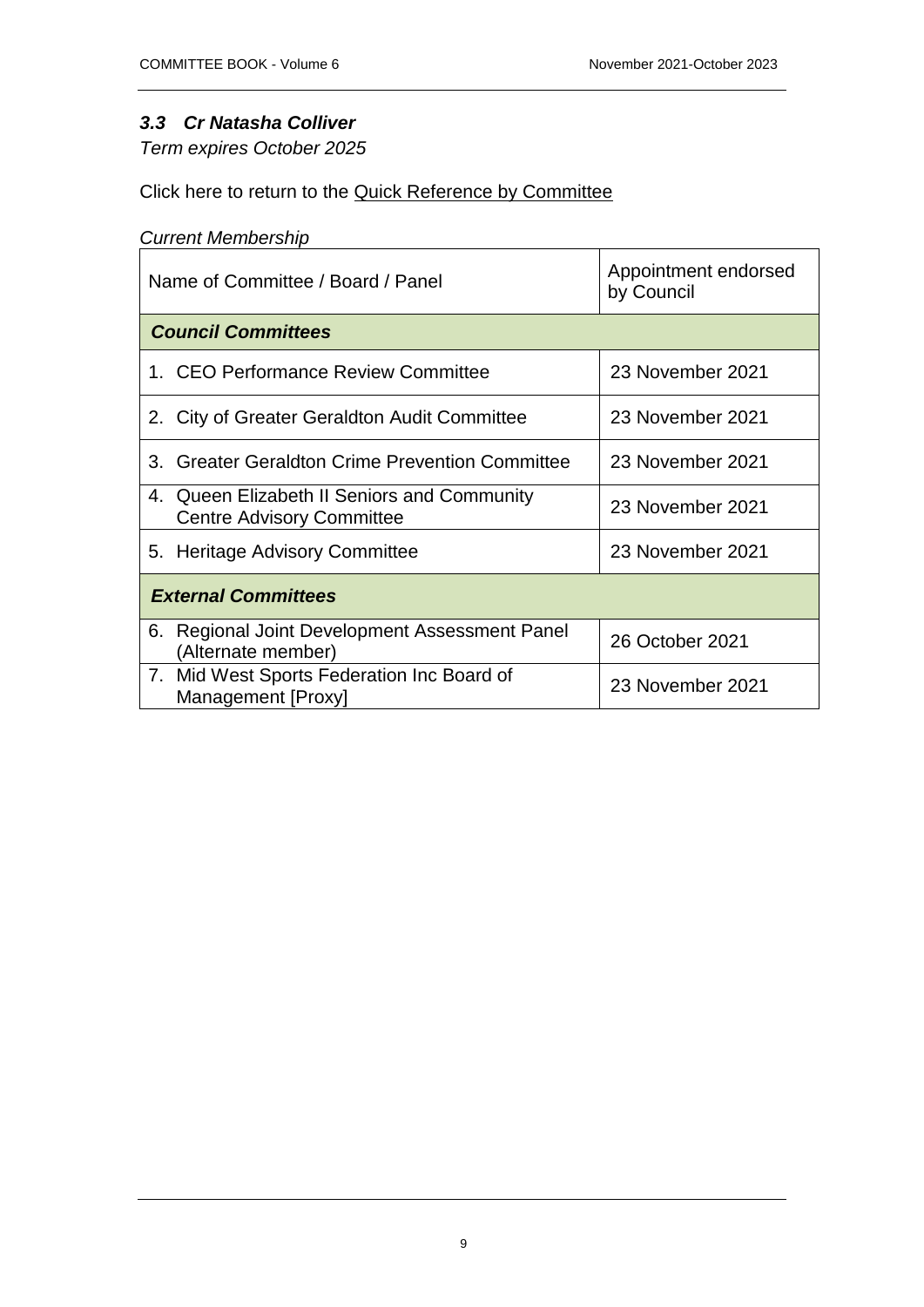# <span id="page-9-0"></span>*3.4 Cr Steve Cooper*

*Term expires October 2025*

Click here to return to the [Quick Reference by Committee](#page-4-0)

| Name of Committee / Board / Panel            | Appointment endorsed<br>by Council |  |
|----------------------------------------------|------------------------------------|--|
| <b>Council Committees</b>                    |                                    |  |
| 1. Greenough Bush Fire Advisory Committee    | 23 November 2021                   |  |
| 2. Mullewa Bush Fire Advisory Committee      | 23 November 2021                   |  |
| 3. Geraldton Regional Art Advisory Committee | 23 November 2021                   |  |
| <b>External Committees</b>                   |                                    |  |
| Nil.                                         |                                    |  |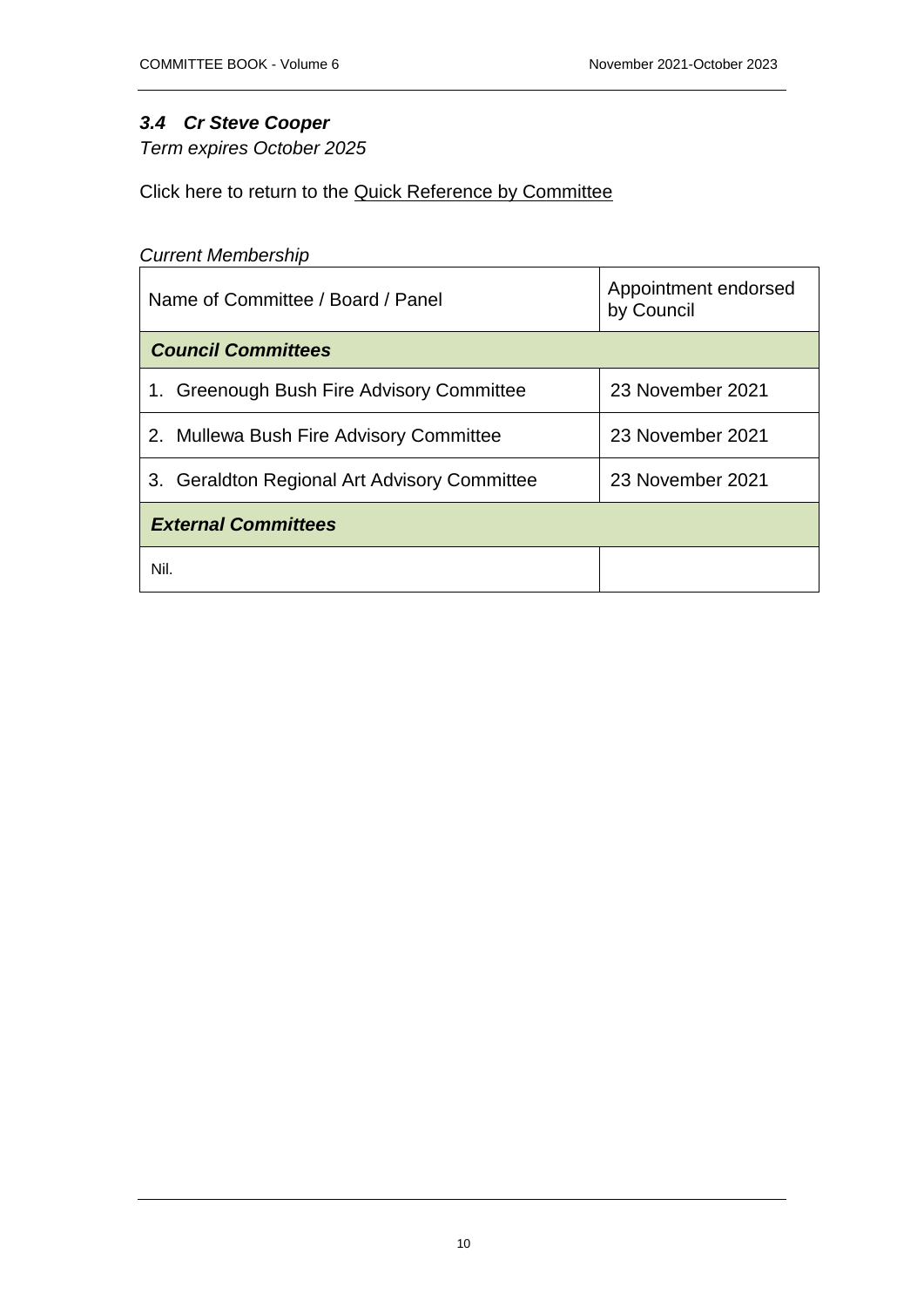# <span id="page-10-0"></span>*3.5 Cr Jennifer Critch*

*Term expires October 2025*

Click here to return to the [Quick Reference by Committee](#page-4-0)

| Name of Committee / Board / Panel               | Appointment endorsed<br>by Council |  |  |
|-------------------------------------------------|------------------------------------|--|--|
| <b>Council Committees</b>                       |                                    |  |  |
| 1. Greater Geraldton Crime Prevention Committee | 23 November 2021                   |  |  |
| 2. Greater Geraldton Community Grants Committee | 23 November 2021                   |  |  |
| 3. Geraldton Regional Art Advisory Committee    | 25 January 2022                    |  |  |
| <b>External Committees</b>                      |                                    |  |  |
| 4. Mullewa Community Trust Committee            | 23 November 2021                   |  |  |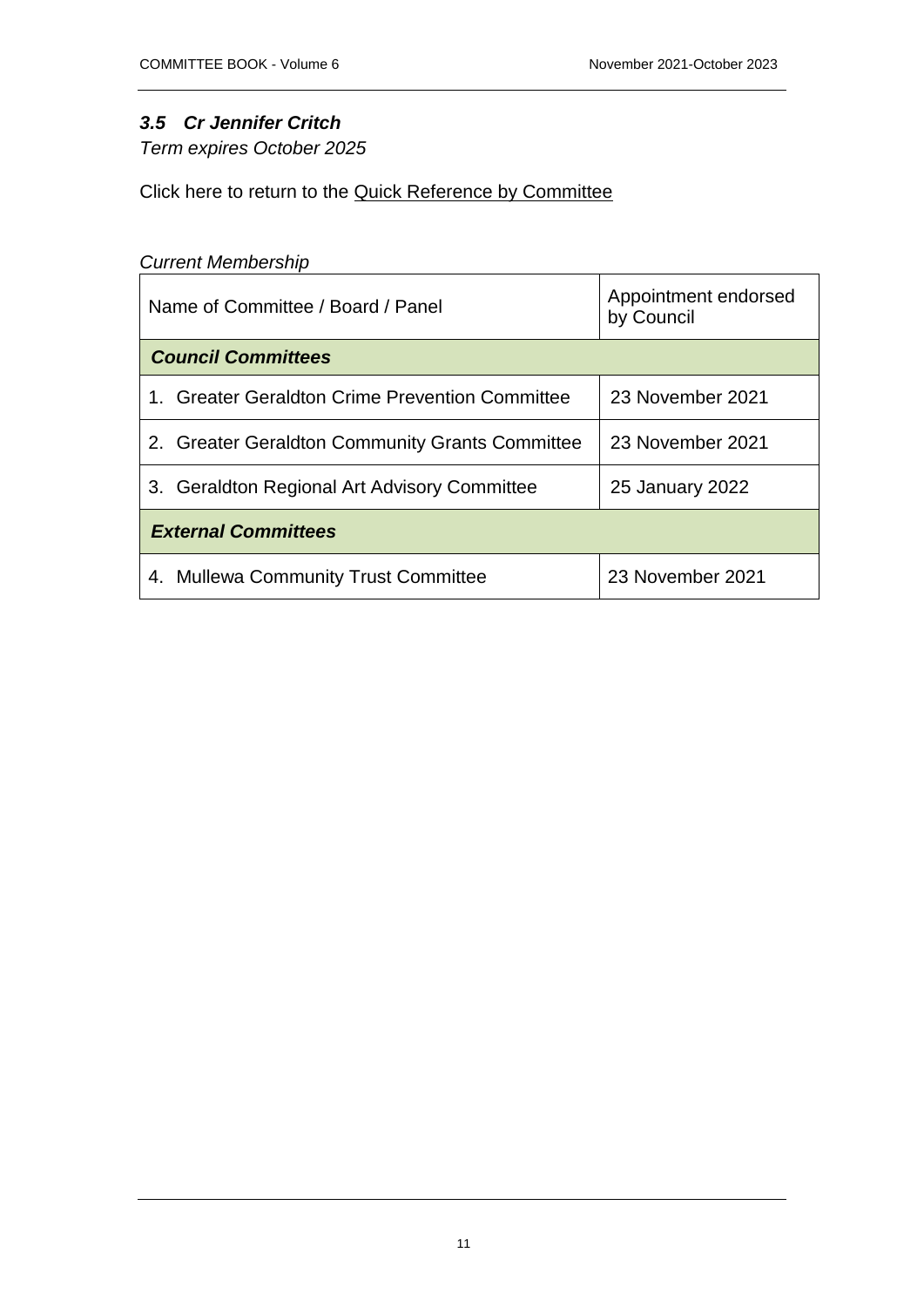# <span id="page-11-0"></span>*3.6 Cr Robert (Bob) Hall*

*Term expires October 2023*

Click here to return to the [Quick Reference by Committee](#page-4-0)

| Name of Committee / Board / Panel |                                                                                 | Appointment endorsed<br>by Council |
|-----------------------------------|---------------------------------------------------------------------------------|------------------------------------|
|                                   | <b>Council Committees</b>                                                       |                                    |
|                                   | 1. CEO Performance Review Committee                                             | 23 November 2021                   |
|                                   | 2. Greater Geraldton Crime Prevention Committee                                 | 23 November 2021                   |
|                                   | 3. Queen Elizabeth II Seniors and Community<br><b>Centre Advisory Committee</b> | 23 November 2021                   |
| <b>External Committees</b>        |                                                                                 |                                    |
|                                   | 4. Museum of Geraldton Advisory Committee                                       | 23 November 2021                   |
|                                   | 5. Regional Joint Development Assessment Panel                                  | 26 October 2021                    |
|                                   | 6. Mullewa Community Trust Committee [Proxy]                                    | 23 November 2021                   |
|                                   | 7. WALGA Municipal Waste Advisory Council                                       | 23 November 2021                   |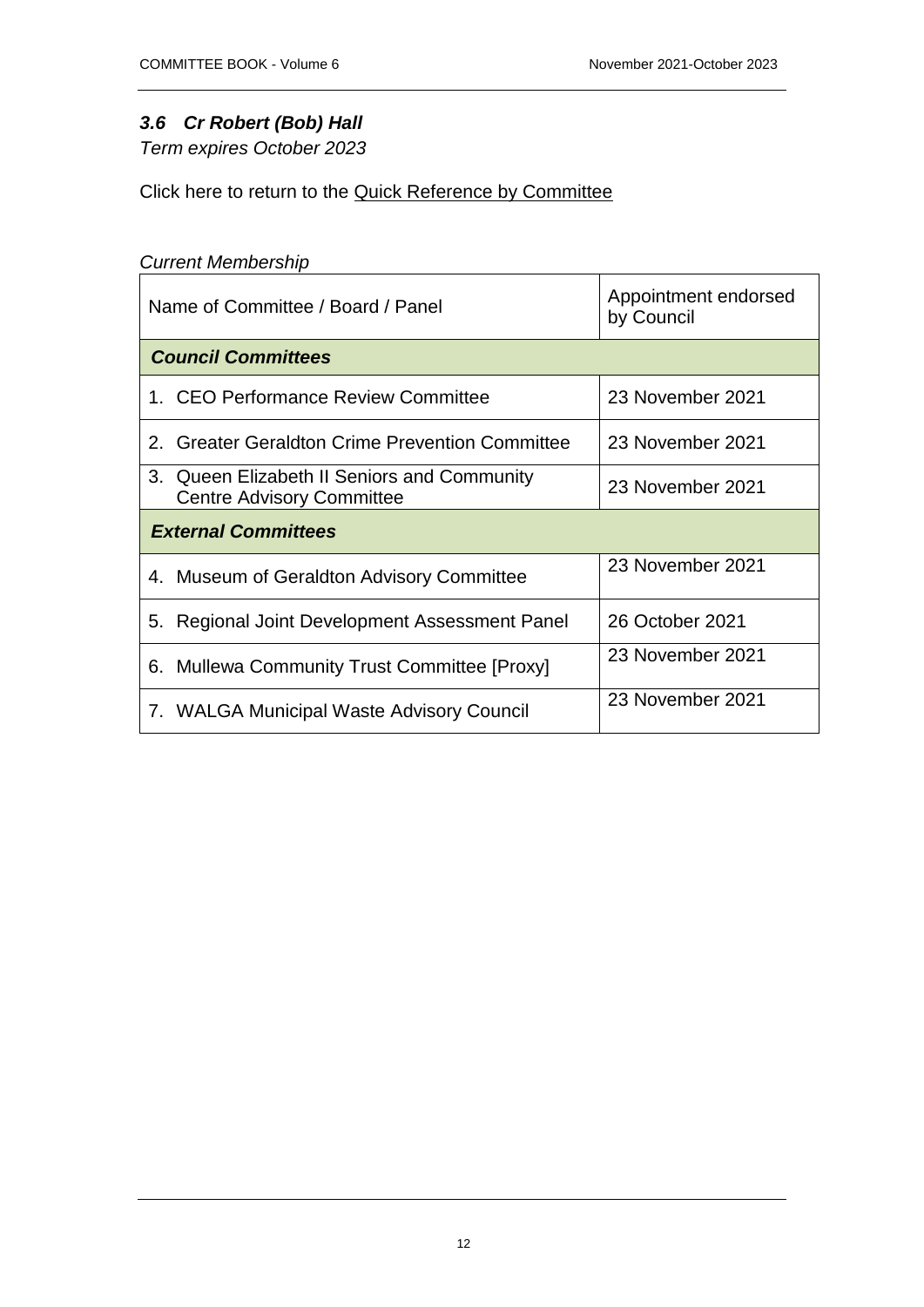# <span id="page-12-0"></span>*3.7 Cr Simon Keemink*

*Term expires October 2023*

Click here to return to the [Quick Reference by Committee](#page-4-0)

| Name of Committee / Board / Panel                                               | Appointment endorsed<br>by Council |  |
|---------------------------------------------------------------------------------|------------------------------------|--|
| <b>Council Committees</b>                                                       |                                    |  |
| 1. Greater Geraldton Community Grants Committee                                 | 23 November 2021                   |  |
| 2. Queen Elizabeth II Seniors and Community<br><b>Centre Advisory Committee</b> | 23 November 2021                   |  |
| <b>External Committees</b>                                                      |                                    |  |
| Nil.                                                                            |                                    |  |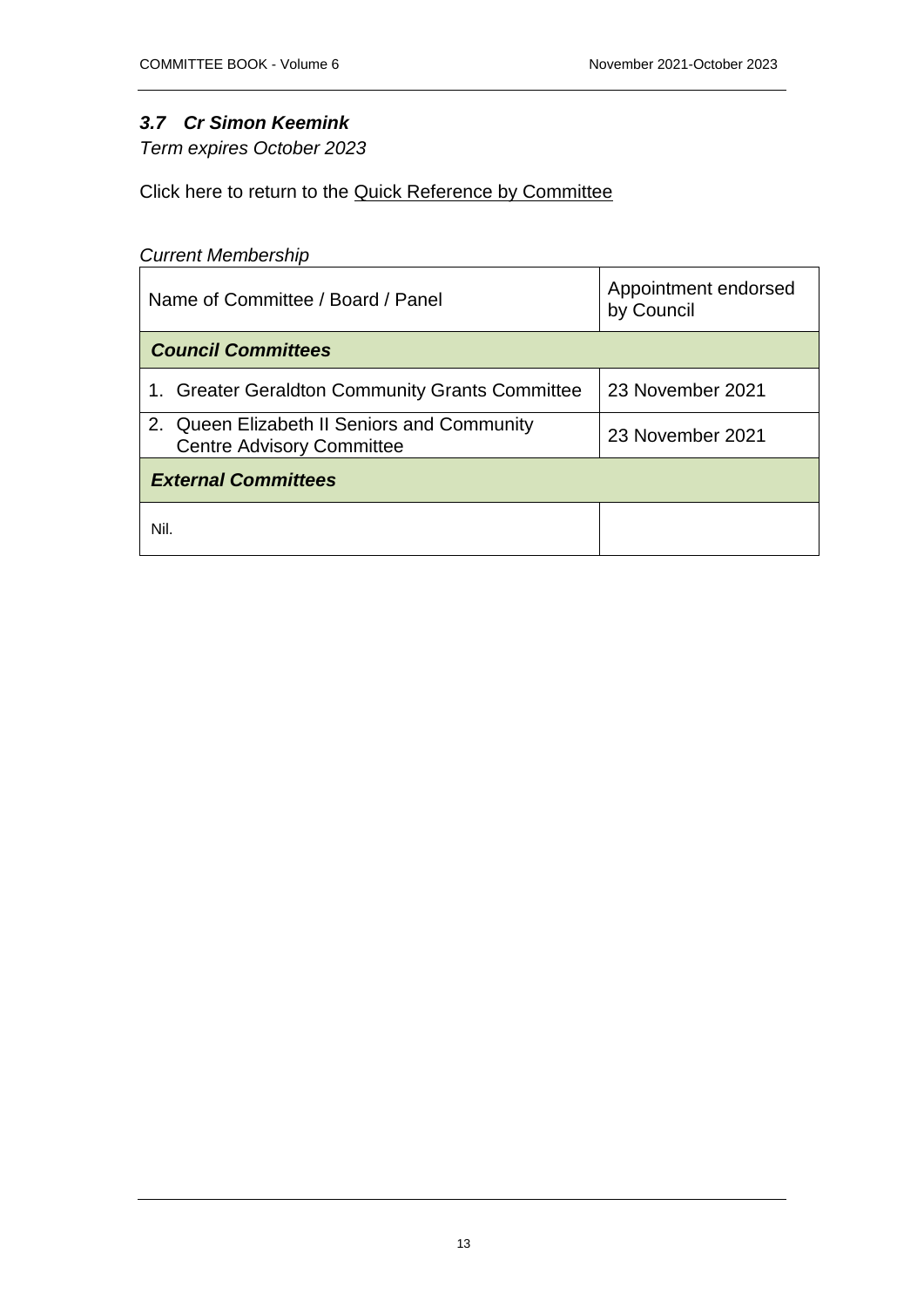# <span id="page-13-0"></span>*3.8 Cr Michael Librizzi*

*Term expires October 2025*

Click here to return to the [Quick Reference by Committee](#page-4-0)

| Name of Committee / Board / Panel                        | Appointment endorsed<br>by Council |  |
|----------------------------------------------------------|------------------------------------|--|
| <b>Council Committees</b>                                |                                    |  |
| 1. Mullewa Bush Fire Advisory Committee                  | 23 November 2021                   |  |
| 2. Greater Geraldton Community Grants Committee          | 23 November 2021                   |  |
| <b>External Committees</b>                               |                                    |  |
| 3. Mid West Regional Road Group [Proxy]                  | 23 November 2021                   |  |
| 4. Mid West Sports Federation Inc Board of<br>Management | 23 November 2021                   |  |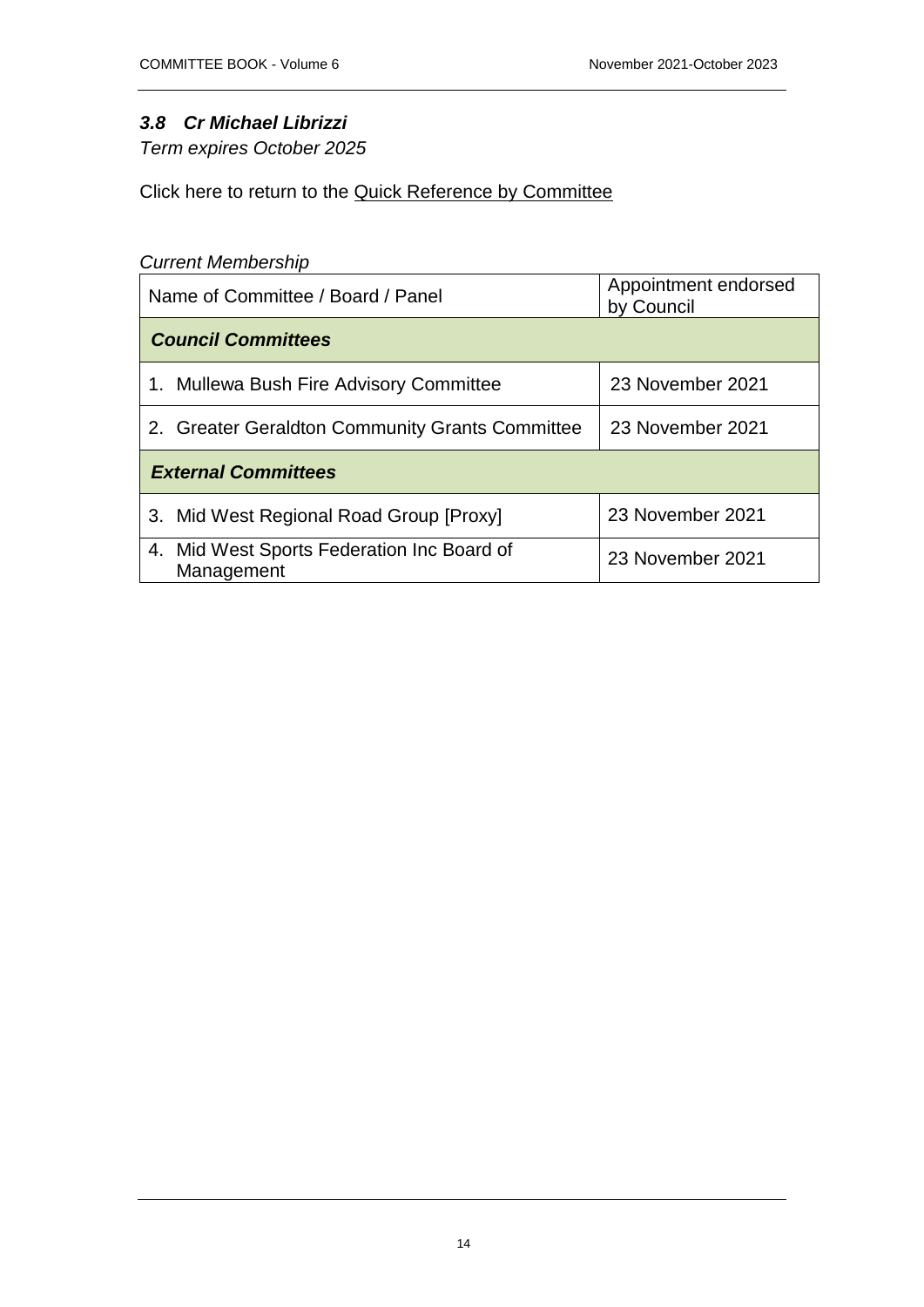# <span id="page-14-0"></span>*3.9 Cr Kim (Butch) Parker*

*Term expires October 2023*

Click here to return to the [Quick Reference by Committee](#page-4-0)

| Appointment endorsed<br>Name of Committee / Board / Panel<br>by Council |                  |
|-------------------------------------------------------------------------|------------------|
| <b>Council Committees</b>                                               |                  |
| 1. Greenough Bush Fire Advisory Committee                               | 23 November 2021 |
| 2. Geraldton Regional Art Advisory Committee                            | 23 November 2021 |
| 3. Heritage Advisory Committee                                          | 23 November 2021 |
| <b>External Committees</b>                                              |                  |
| Nil.                                                                    |                  |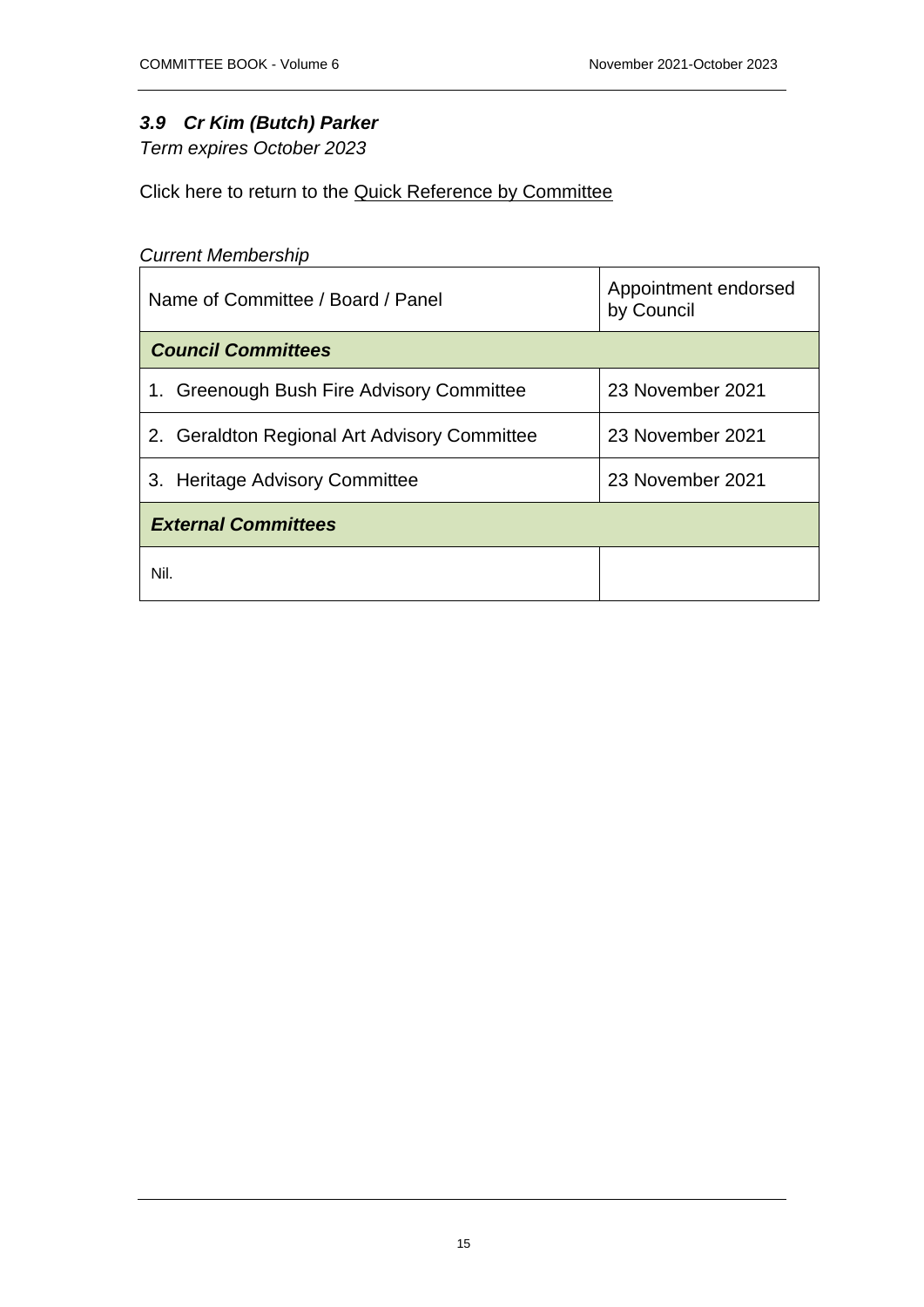# <span id="page-15-0"></span>*3.10 Cr Michael Reymond*

*Term expires October 2023*

Click here to return to the [Quick Reference by Committee](#page-4-0)

| Name of Committee / Board / Panel                                               | Appointment endorsed<br>by Council |
|---------------------------------------------------------------------------------|------------------------------------|
| <b>Council Committees</b>                                                       |                                    |
| 1. City of Greater Geraldton Audit Committee                                    | 23 November 2021                   |
| <b>Greater Geraldton Crime Prevention Committee</b><br>2.<br>[Proxy]            | 23 November 2021                   |
| 3. Greater Geraldton Community Grants Committee                                 | 23 November 2021                   |
| <b>Geraldton Regional Art Advisory Committee</b><br>4.                          | 23 November 2021                   |
| 5. Queen Elizabeth II Seniors and Community<br><b>Centre Advisory Committee</b> | 23 November 2021                   |
| 6. Heritage Advisory Committee                                                  | 23 November 2021                   |
| <b>External Committees</b>                                                      |                                    |
| 7. Museum of Geraldton Advisory Committee [Proxy]                               | 23 November 2021                   |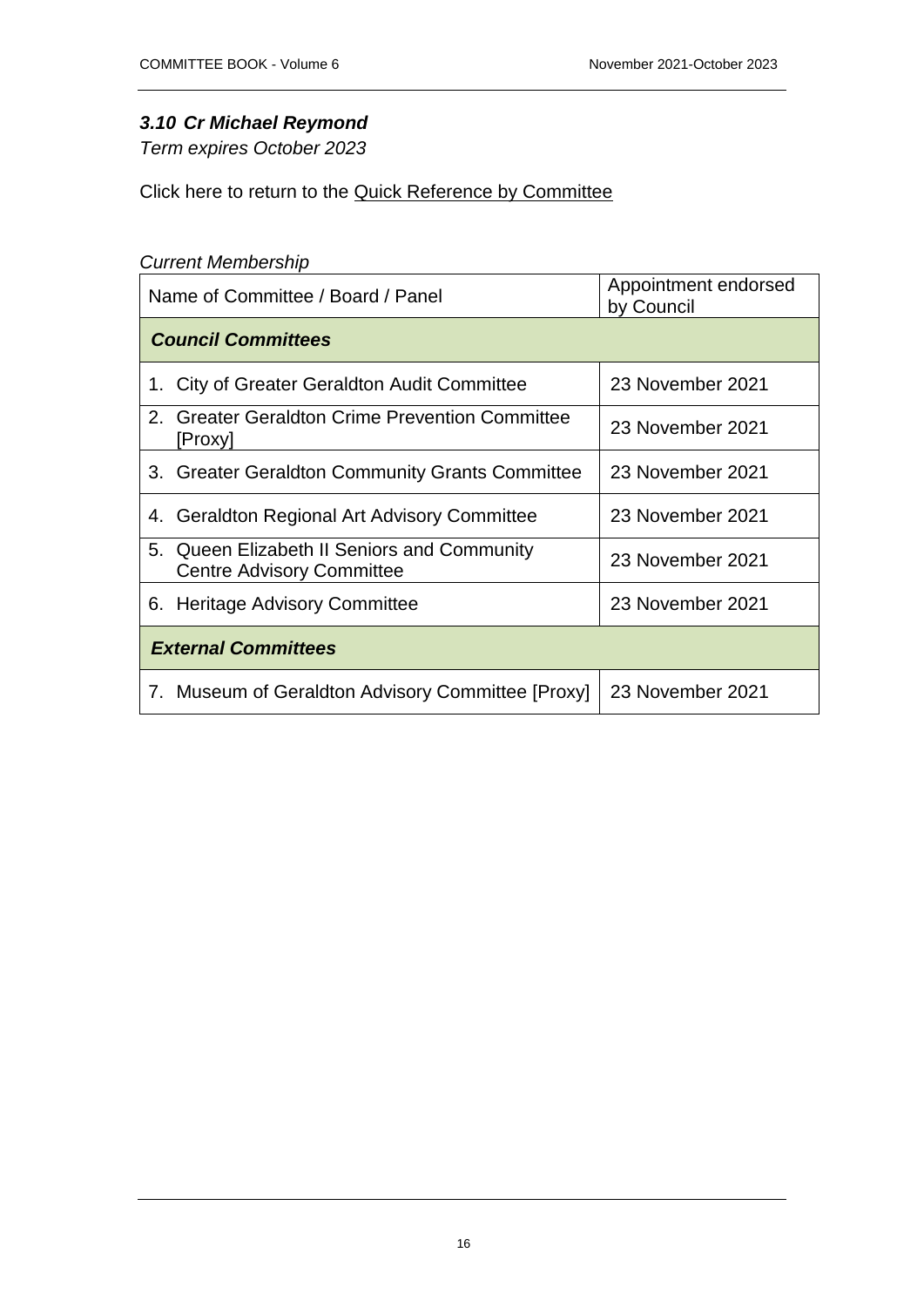# <span id="page-16-0"></span>*3.11 Cr Victor Tanti*

*Term expires October 2025*

Click here to return to the [Quick Reference by Committee](#page-4-0)

| Name of Committee / Board / Panel               | Appointment endorsed<br>by Council |
|-------------------------------------------------|------------------------------------|
| <b>Council Committees</b>                       |                                    |
| 1. Greater Geraldton Community Grants Committee | 23 November 2021                   |
| <b>External Committees</b>                      |                                    |
| Nil.                                            |                                    |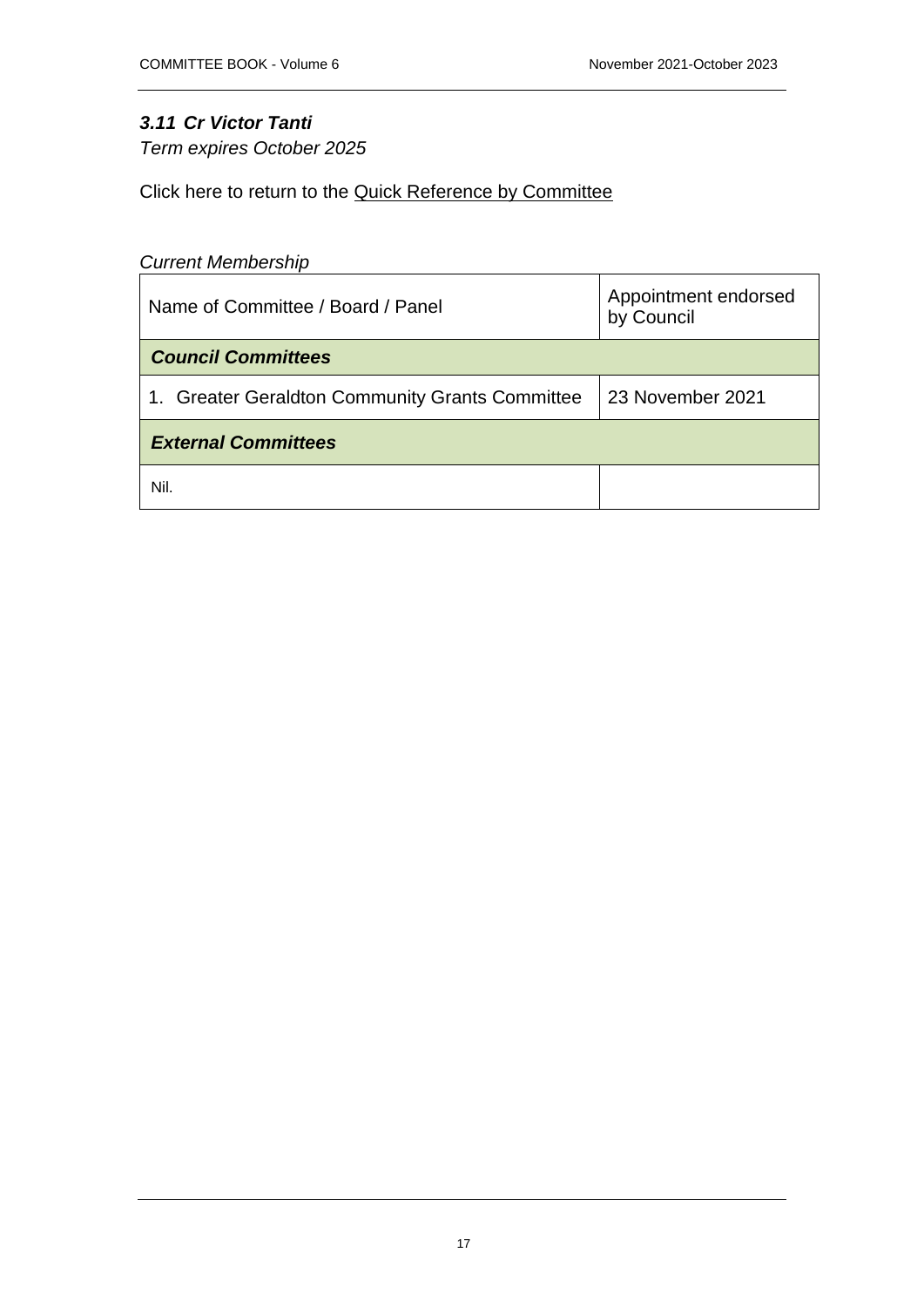# <span id="page-17-0"></span>*3.12 Cr Tarleah Thomas*

*Term expires October 2023*

Click here to return to the [Quick Reference by Committee](#page-4-0)

| Name of Committee / Board / Panel                    | Appointment endorsed<br>by Council |
|------------------------------------------------------|------------------------------------|
| <b>Council Committees</b>                            |                                    |
| 1. CEO Performance Review Committee                  | 23 November 2021                   |
| 2. City of Greater Geraldton Audit Committee [Proxy] | 23 November 2021                   |
| 3. Mullewa Bush Fire Advisory Committee              | 23 November 2021                   |
| 4. Heritage Advisory Committee                       | 23 November 2021                   |
| <b>External Committees</b>                           |                                    |
| 5. Mid West Regional Road Group                      | 23 November 2021                   |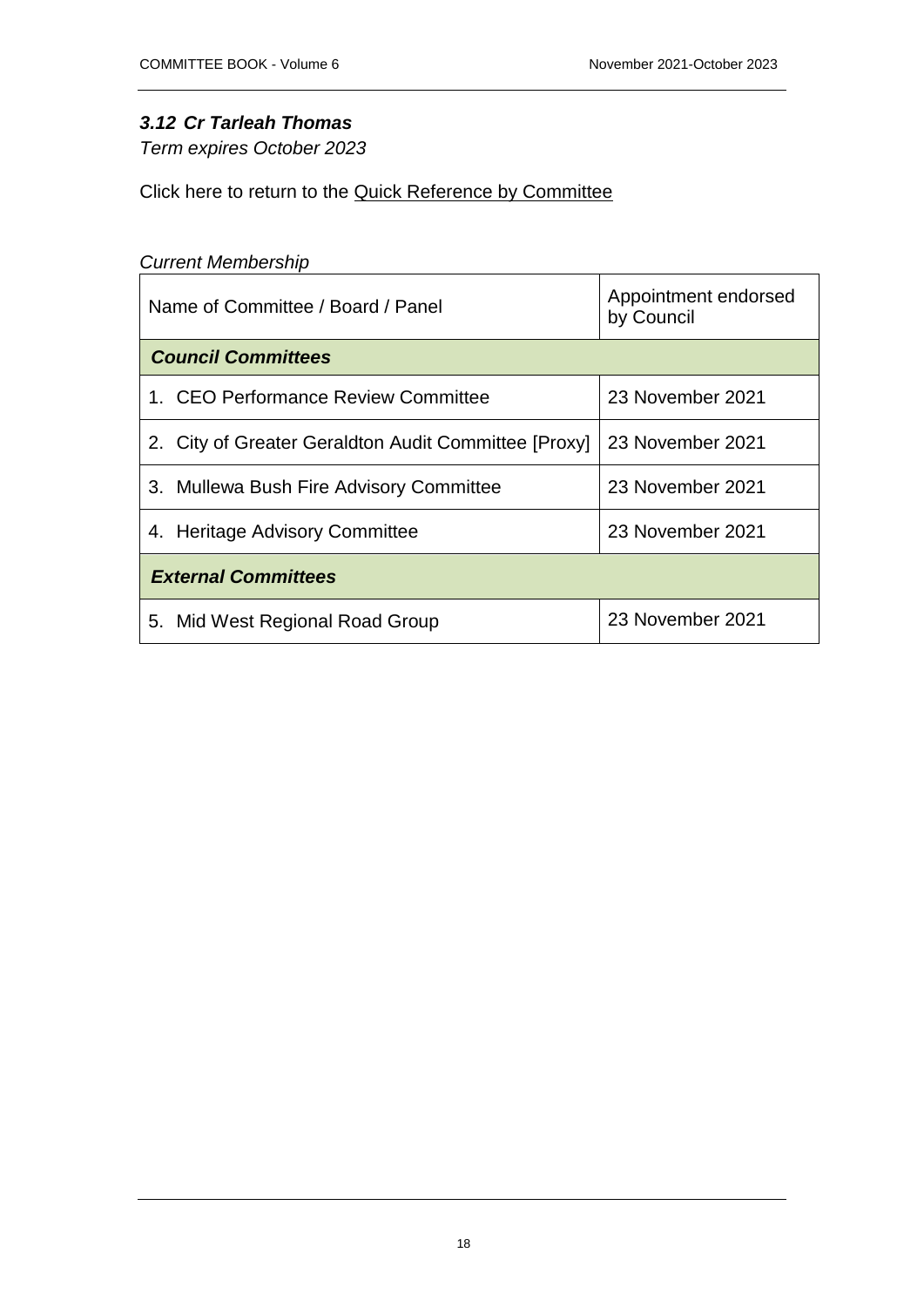# <span id="page-18-0"></span>**4. COUNCIL COMMITTEES**

# <span id="page-18-1"></span>*4.1 CEO Performance Review Committee*

Click here to return to the [Quick Reference by Committee](#page-4-0)

#### **Purpose:**

The Council has a responsibility under the *Local Government Act 1995* (5.38- 5.39) to review the CEO performance at least once annually plus set performance criteria so the CEO is clear on the expectations of Council.

Committee Members:

All members appointed by a Council Decision have full voting rights.

#### **Council Members (five)**

Mayor Shane Van Styn Deputy Mayor Cr Jerry Clune Cr Natasha Colliver Cr Tarleah Thomas Cr Robert (Bob) Hall

*Appointments of Chair / Deputy Chair to occur at the first meeting.* 

City of Geraldton - support staff

Director Corporate and Commercial Services or delegate.

Council Resolution:

Item Number**:** CEO0085

Date: 23 November 2021

#### Term of Office:

Membership expires 21 October 2023 or as determined by Council

#### Terms of Reference

SET the Terms of Reference of the CEO Performance Review Committee to be:

- a. the quorum of a committee meeting is in accordance with Section 5.19 of the Local Government Act 1995, at least 50% of the number of offices (whether vacant or not) of member of the Committee;
- b. appoint five Council Members to this Committee;
- c. appoint an independent facilitator to assist the Committee and Council to undertake the ongoing performance review of the Chief Executive Officer;
- d. develop annual performance indicators and measures for the Chief Executive Officer;
- e. undertake six monthly and annual performance reviews of the Chief Executive Officer;
- f. undertake consultation of Council as a whole and individual Councillors in addressing points b and c above; and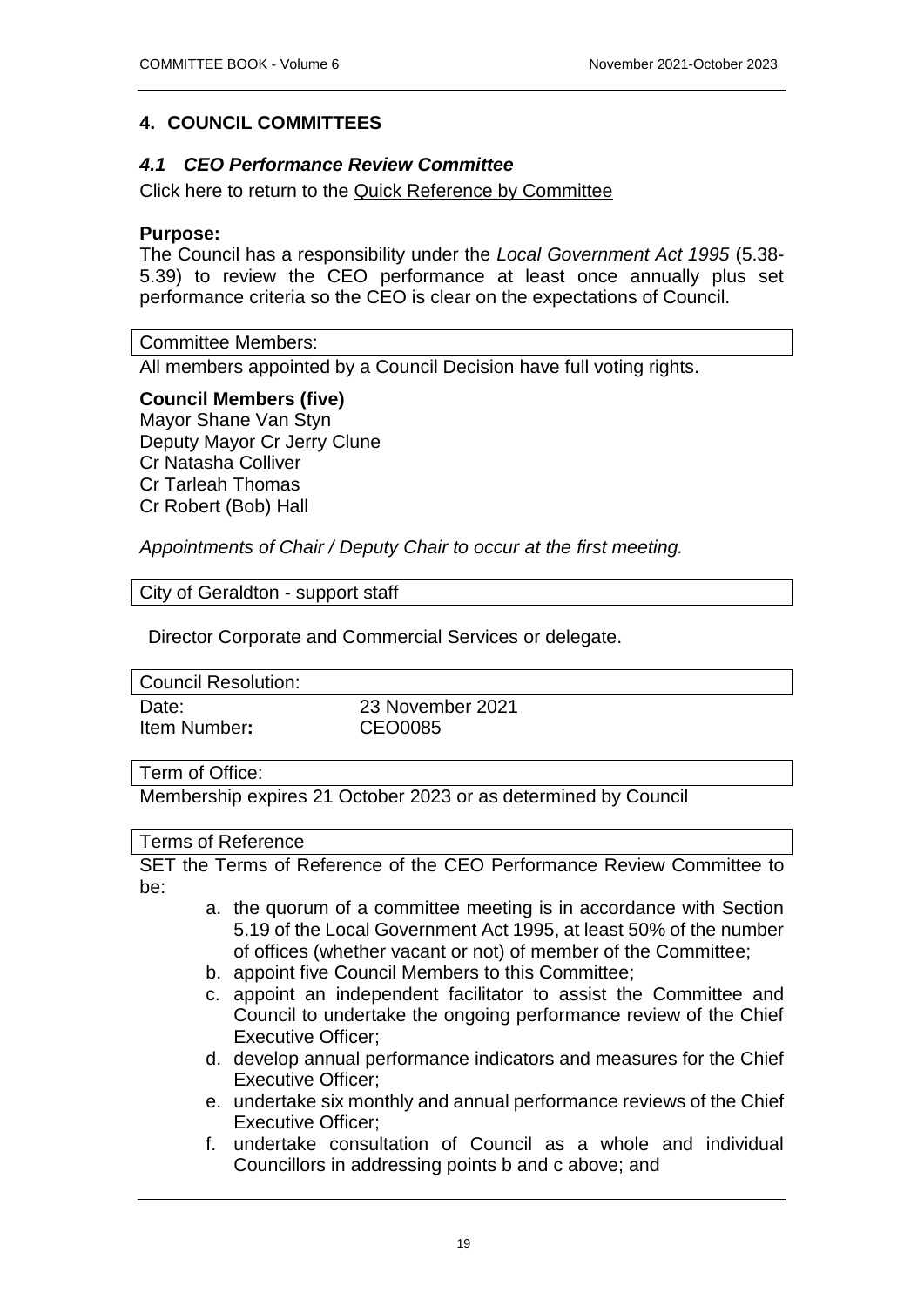# g. report findings and recommendations to Council for consideration.

| Delegation:                |  |
|----------------------------|--|
| Council delegations as Nil |  |
|                            |  |

Meeting Details (if known)

As required.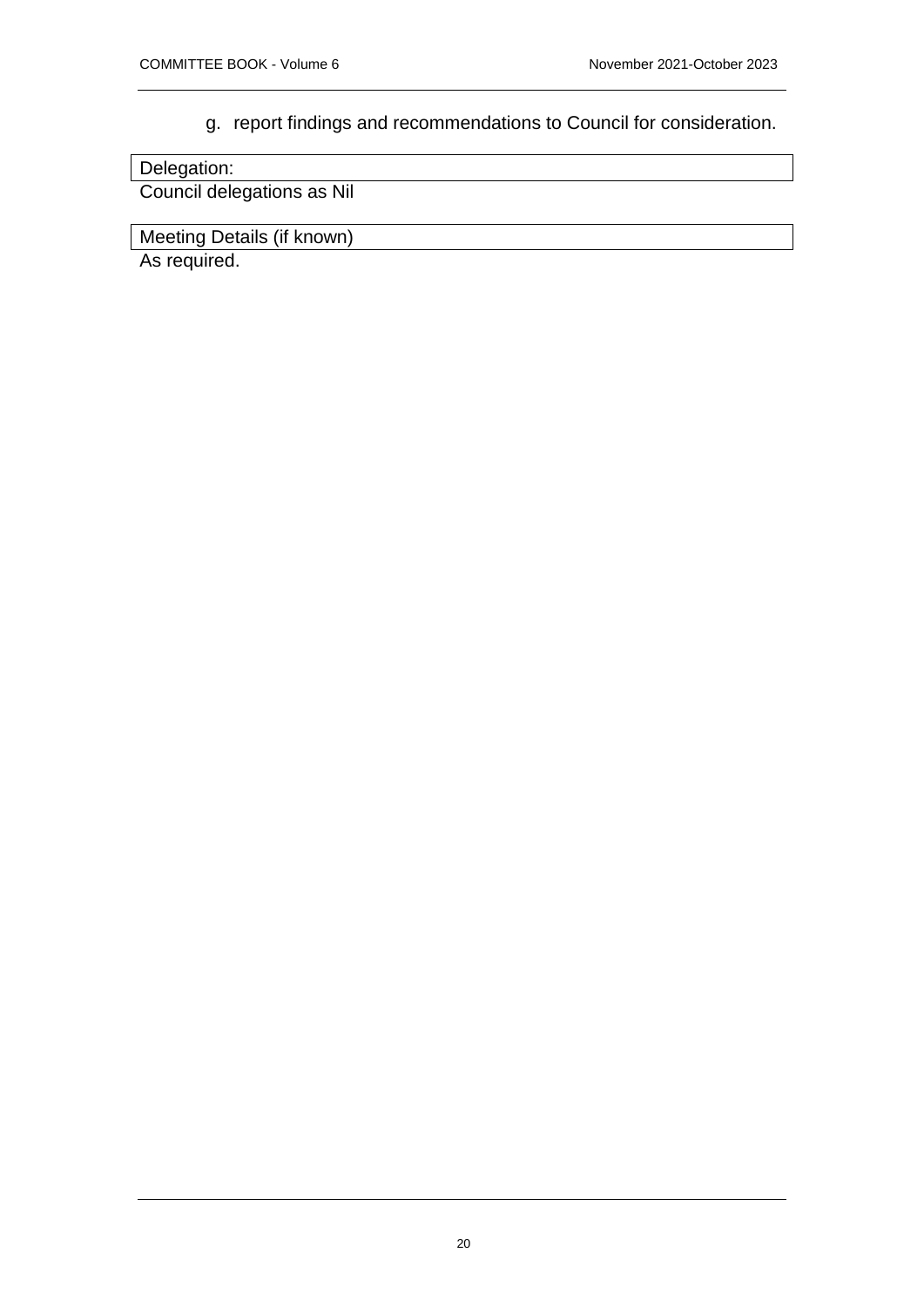# <span id="page-20-0"></span>*4.2 City of Greater Geraldton Audit Committee*

Click here to return to the [Quick Reference by Committee](#page-4-1)

# **Purpose:**

In accordance with the *Local Government Act 1995* (the Act) –

*s.7.1A, A local government is to establish an audit committee of 3 or more persons to exercise the powers and discharge the duties conferred on it* 

An audit committee plays a key role in assisting a local government to fulfil its governance and oversight responsibilities in relation to financial reporting, internal control structure, risk management systems, legislative compliance, ethical accountability and the internal and external audit functions.

The functions of the Audit Committee are set out in regulation 16 of the Local Government (Audit) Regulations 1996.

Committee Members: All members shall have full voting rights.

#### **Council Members (four and one proxy)**

Mayor Shane Van Styn [Chair] Deputy Mayor Cr Jerry Clune [Deputy Chair] Cr Natasha Colliver Cr Michael Reymond *Cr Tarleah Thomas [Proxy]*

*Appointments of Chair / Deputy Chair: 6 December 2021*

City of Geraldton - support staff

Director Corporate and Commercial Services or delegate.

| <b>Council Resolution:</b> |                             |
|----------------------------|-----------------------------|
| Date:<br>Item Number:      | 23 November 2021<br>CEO0085 |
|                            |                             |

Term of Office:

Membership expires 21 October 2023 or as determined by Council

Terms of Reference

SET the Terms of Reference of the Audit Committee to be:

The committee will consist of four Council members and a proxy Council member. All members shall have full voting rights.

#### **1. Objectives of Audit Committees**

The primary objective of the Audit Committee is to assist the council in fulfilling their oversight responsibilities in relation to systems of risk management and internal control, processes for monitoring compliance with laws and regulations,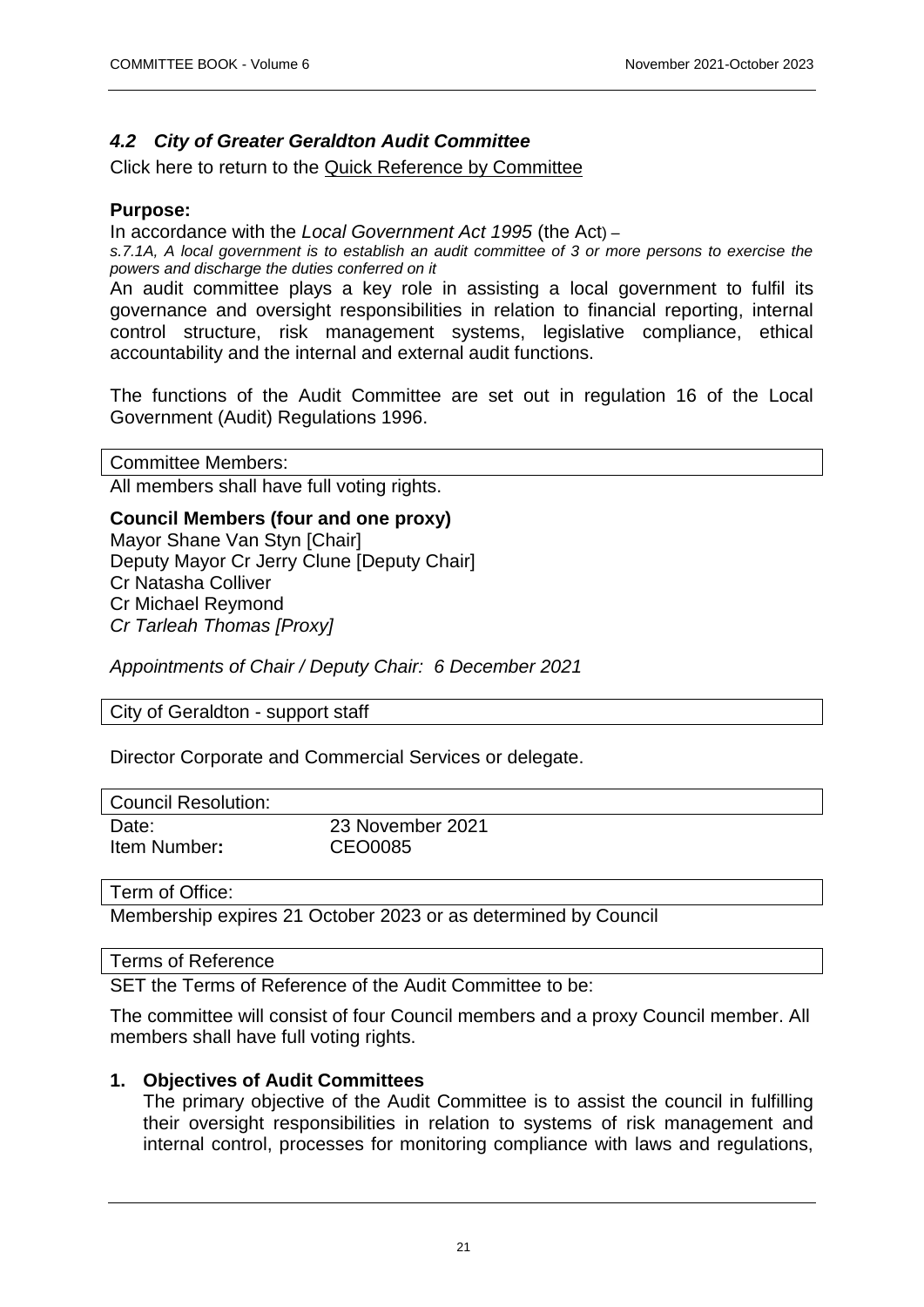including the code of conduct, financial and performance reporting and external and internal audit. The audit committee is not responsible for the management of these functions.

# **2. Powers of the Audit Committee**

### **2.1.Provide advice and recommendations**

The Audit Committee is to report to council and provide appropriate advice and recommendations on matters relevant to its term of reference. This is in order to facilitate informed decision-making by Council in relation to the legislative functions and duties of the local government that have not been delegated to the CEO.

# **2.2.Advisory body**

The committee is a formally appointed committee of council and is responsible to that body. The committee does not have executive powers or authority to implement actions in areas over which the CEO has legislative responsibility and does not have any delegated financial responsibility. The committee does not have any management functions and cannot involve itself in management processes or procedures.

#### **3. Membership**

# **3.1.Elected members**

The committee will consist of four elected members and a proxy elected member. All members shall have full voting rights.

#### **3.2.Chairperson**

The position of Chairperson shall be appointed by a vote of the committee following a call for nominations for the position.

# **3.3.Role of Members**

Members of the audit committee are expected to:

- Understand the legal and regulatory obligations of the Council.
- Understand the governance arrangements that support achievement of the City's strategies and objectives.
- Exercise due care, diligence and skill when performing their duties.
- Adhere to the code of conduct.
- Help to set the right tone in the entity by demonstrating behaviours which reflect the organisations desired culture.
- Be aware of contemporary and relevant issues impacting the sector.
- Only use information provided to the audit committee to carry out their responsibilities.
- Complete the Audit Committee member induction (Annexure 1).

#### **3.4.Role of CEO and employees – not members**

The CEO and employees are not members of the committee. The CEO or a nominee of the CEO is to be available to attend meetings to provide advice and guidance to the committee.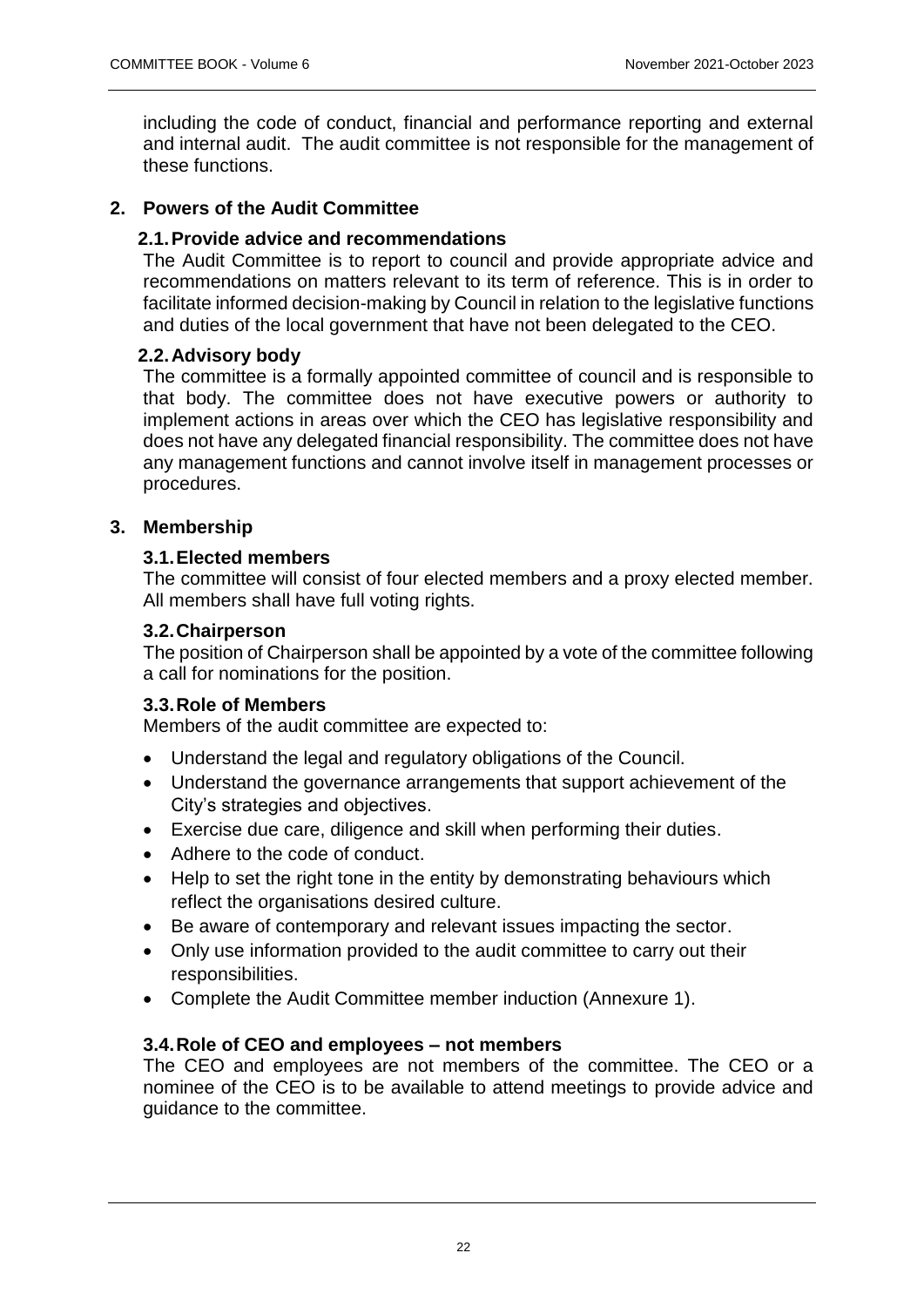Secretarial and administrative support will be provided to the committee via the City's administration.

# **4. Meetings**

The committee shall meet up to four times annually. Additional meetings shall be convened at the discretion of the presiding person.

# **4.1.Quorum**

The quorum for a committee meeting is in accordance with section 5.19 of the Local *Government Act 1995*, at least 50% of the number of offices (whether vacant or not) of member of the committee.

# **5. Reporting**

# **5.1.Reports and Recommendations**

Reports and recommendations of each committee meeting shall be presented to the next ordinary meeting of the council.

# **5.2.Annual reporting**

The committee shall provide an annual report to the council summarising its activities during the previous financial year.

# **6. Functions of the Audit Committee**

# **6.1.Functions under the Act and matters related to financial management**

Guide and assist the Local Government in carrying out its functions under part 6 of the Act, and its functions relating to other audits and other matters related to financial management;

To guide and assist the local government in carrying out the local government's functions in relation to audits conducted under part 7 of the Act:

- 6.1.1. Meet with the auditor at least once in each year on behalf of council, in accordance with s.7.12A (2) of the Local Government Act 1995, and provide a report to council on the matters discussed and outcome of those discussions;
- 6.1.2. Liaise with the CEO to ensure that the local government does everything in its power to –
	- support the auditor of the local government to conduct an audit and carry out the auditors other duties in respect of the local government; and
	- ensure that audits are conducted successfully and expeditiously;
- 6.1.3. Oversee the implementation of any action that the local government is:
	- required to take by section  $7.12A(3)$ ; and
	- has stated it has taken or intends to take in a report prepared under section 7.12A(4); and
	- has accepted should be taken, following receipt of a report of a review conducted under *Local Government (Audit) Regulations 1996,* regulation 17(1); and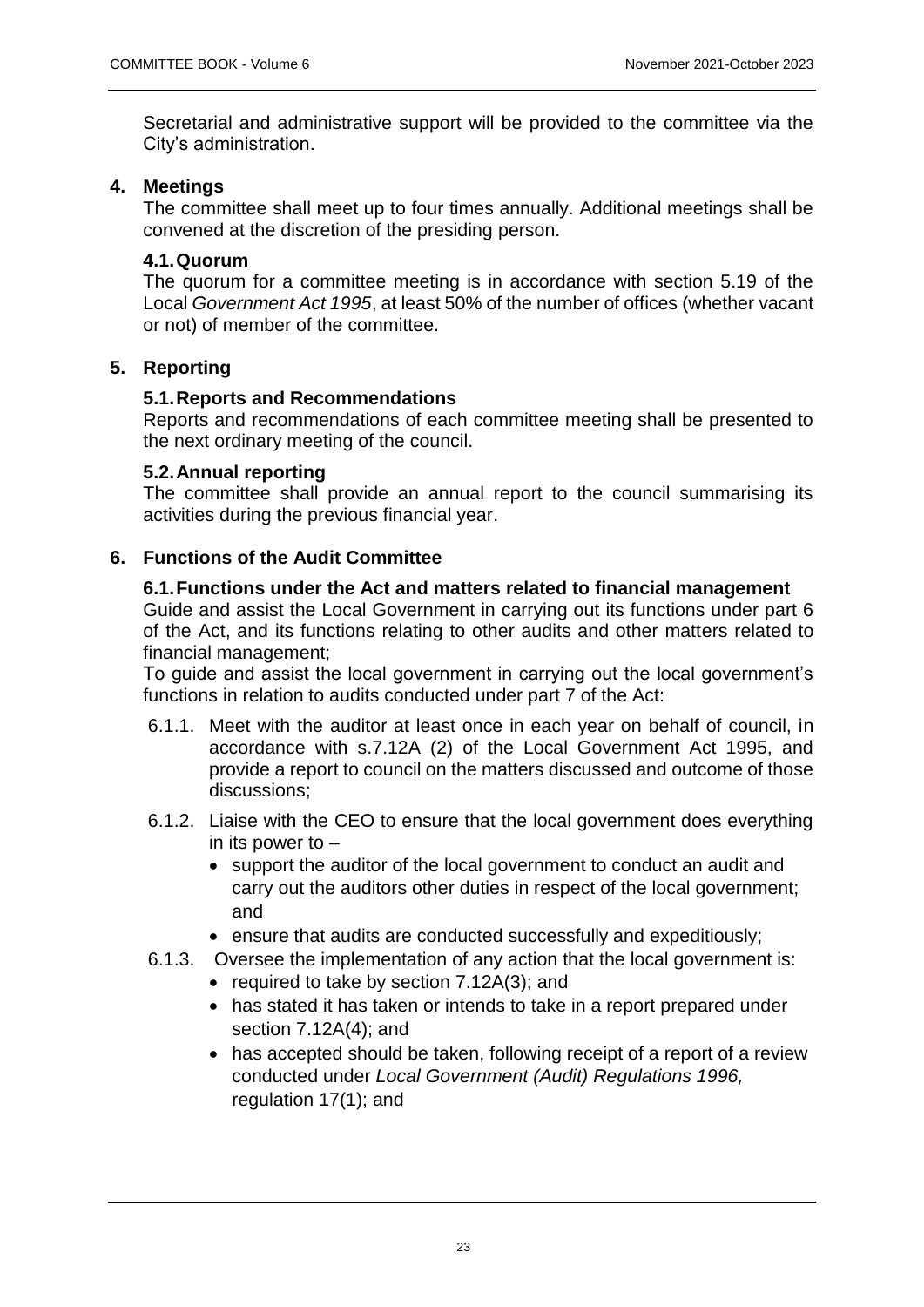- has accepted should be taken following receipt of a report of a review conducted under the *Local Government ( Financial Management) Regulations 1996* regulation 5(2)(c);
- 6.1.4. Review the level of resources allocated to internal audit and the scope of its authority;
- 6.1.5. Review reports of internal audits, monitor the implementation of recommendations made by the audit and review the extent to which council and management reacts to matters raised;
- 6.1.6. Review the local government's draft annual financial report, focusing on
	- accounting policies and practices;
	- changes to accounting policies and practices;
	- the process used in making significant accounting estimates;
	- significant adjustments to the financial report (if any) arising from the audit process;
	- compliance with Australian Accounting Standards and other reporting requirements; .
	- significant variances from prior years;
- 6.1.7. Consider and recommend adoption of the annual financial report to council. Review any significant changes that may arise subsequent to any such recommendation but before the annual financial report is signed;
- 6.1.8. Address issues brought to the attention of the committee, including responding to requests from council for advice that are within the parameters of the committee's terms of reference;
- 6.1.9. Review the annual Compliance Audit Return and report to the council the results of that review;
- 6.1.10. Review a report given to it by the CEO under Local Government (Audit) Regulations 1996, regulation 17(3), of the appropriateness and effectiveness of the local government's systems and procedures in relation to:
	- risk management:
	- internal control: and
	- legislative compliance;

and report to the council the results of that review, and give a copy of the CEO's report to the council;

- 6.1.11. Monitor and advise the CEO, when the CEO is carrying out functions in relation to a review under
	- the *Local Government (Audit) Regulations 1996 - 17(1);*
	- the *Local Government (Financial Management) Regulations 1996* 5(2)(c); and
- 6.1.12. Perform any other function conferred on the audit committee by the regulations or another written law.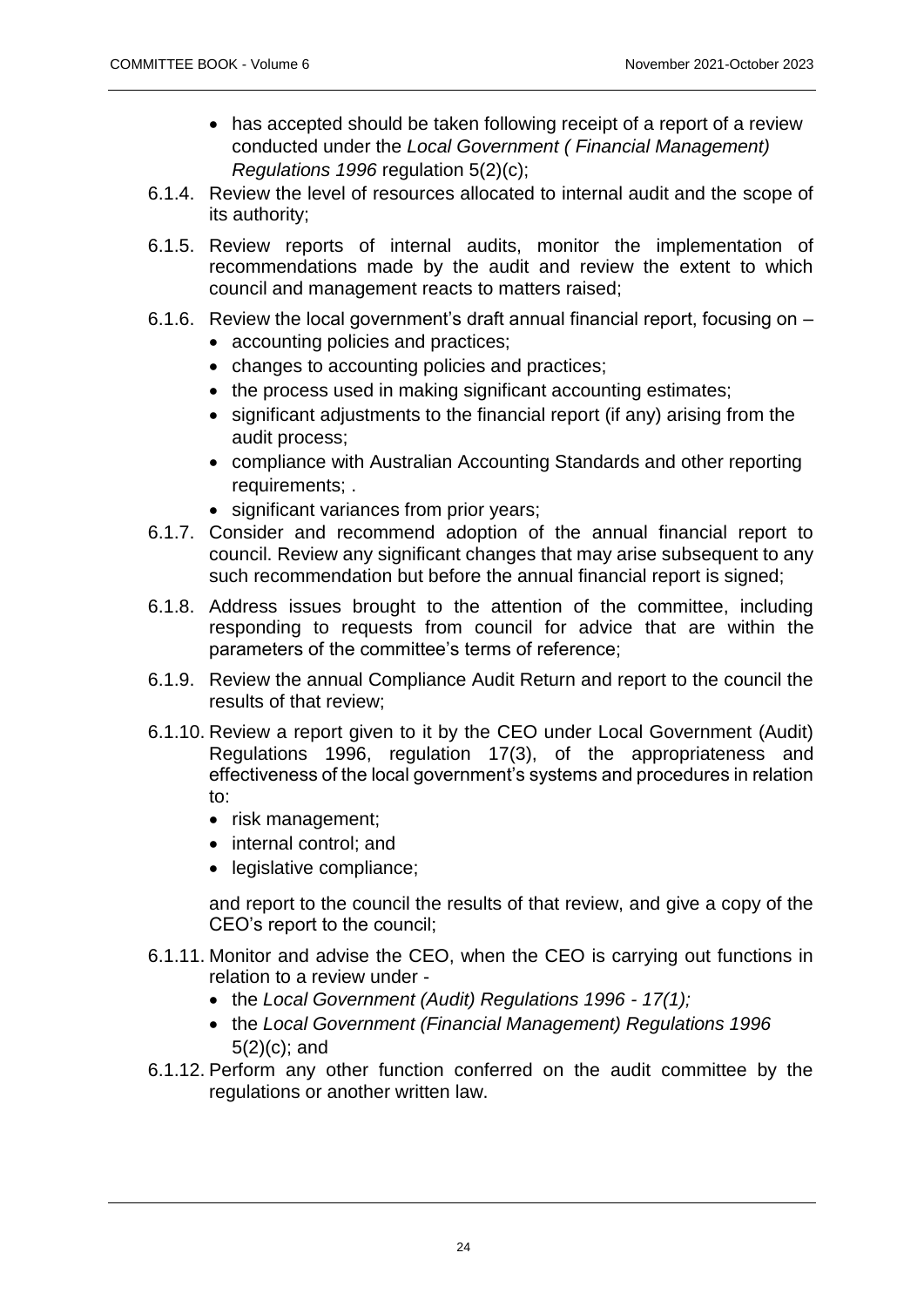# **7. Internal Audit**

Internal auditing is an independent, objective assurance and consulting activity designed to add value and improve an organisation's operations. It helps an organisation accomplish its objectives by bringing a systematic, disciplined approach to evaluate and improve the effectiveness of risk management, control, and governance processes.

The audit committee is responsible for guiding and overseeing the activities, resources and structure of the internal audit function. The audit committee's responsibilities include, but are not limited to:

- Assessing the internal audit plan to ensure that it covers material business risks that may threaten the achievement of strategic objectives:
- Reviewing and recommending the approval of the internal audit plan and work program;
- Reviewing the quality and timeliness of internal audit reports;
- Considering the implications of internal audit findings on the business, its risks and controls;
- Monitoring management's implementation of internal audit recommendations; and
- Monitoring the progress of the internal audit plan and work program.

The internal auditor should report functionally to the audit committee and administratively to the CEO. It should be remembered that pursuant to section 5.41 of the Act, the CEO is responsible for the day-to-day management of council activities including the direction of staff and implicitly the internal audit function.

A clear and properly defined reporting relationship ensures that the internal auditor is empowered to perform their role working with management. The direct reporting line to the audit committee also acts as an adequate safeguard in the event of a serious breakdown in internal controls or internal control culture at senior levels in the organisation.

# **8. Annexure1 – Audit Committee Member Induction Checklist**

| <b>Activity</b>                                                                                                                                                  | <b>Completed</b> |
|------------------------------------------------------------------------------------------------------------------------------------------------------------------|------------------|
| Authority, composition and meetings                                                                                                                              |                  |
| Read and understand the Audit Committee Terms of Reference                                                                                                       |                  |
| Read the Audit Committee minutes for the last year                                                                                                               |                  |
| <b>External reporting</b>                                                                                                                                        |                  |
| Read the prior year financial report                                                                                                                             |                  |
| Read and understand the City's legislative compliance requirements,                                                                                              |                  |
| as reported in the Compliance Audit Return                                                                                                                       |                  |
| <b>External Audit</b>                                                                                                                                            |                  |
| Meet with the external auditor's audit team at the entrance meeting                                                                                              |                  |
| Read and understand the external auditor's findings and<br>recommendations, and management's response for the last year;<br>including any OAG performance audits |                  |
| <b>Internal Audits</b>                                                                                                                                           |                  |
| Review the City's internal audit plan                                                                                                                            |                  |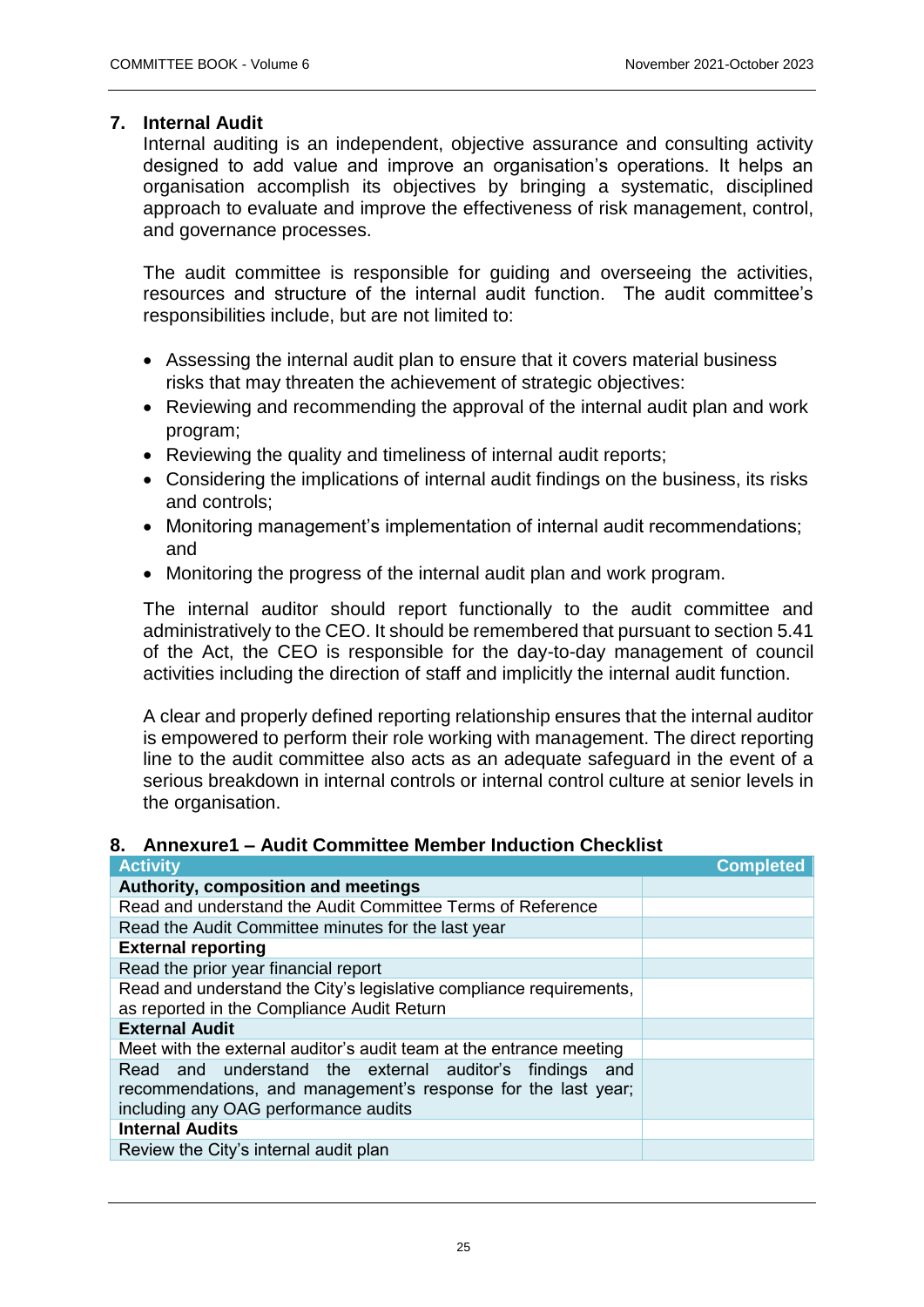| Read and understand the City's Audit Action list                                                                                                |  |
|-------------------------------------------------------------------------------------------------------------------------------------------------|--|
| System of internal control and risk management                                                                                                  |  |
| Read and understand the City's risk management framework,<br>including the risk management policy and risk appetite and tolerance<br>statements |  |
| <b>Compliance and Ethics</b>                                                                                                                    |  |
| Read and understand the processes for managing complaints and<br>public interest disclosures                                                    |  |
| <b>Fraud</b>                                                                                                                                    |  |
| Read and understand the City's Fraud and Corruption Control Plan<br>and Policy                                                                  |  |
| Review the most recent audit under the Fraud and Corruption Control<br><b>Plan</b>                                                              |  |
| <b>Related Party Transactions</b>                                                                                                               |  |
| Read and understand the Related Party Transaction Policy                                                                                        |  |
| <b>Governance Framework</b>                                                                                                                     |  |
| Read and understand the organisational structure                                                                                                |  |
| Read and understand the City's delegation register                                                                                              |  |

*TORs reviewed and updated at first meeting – 6 December 2021 Internal Reference:* D-21-130374

Delegation:

In accordance with Section 7.1 (b) of the *Local Government Act 1995*.

Meeting Details (if known)

Meetings are to be held up to four times annually. Additional meetings to be convened at the discretion of the presiding person.

*Updated: 3 March 2022 – Full Terms of Reference added.*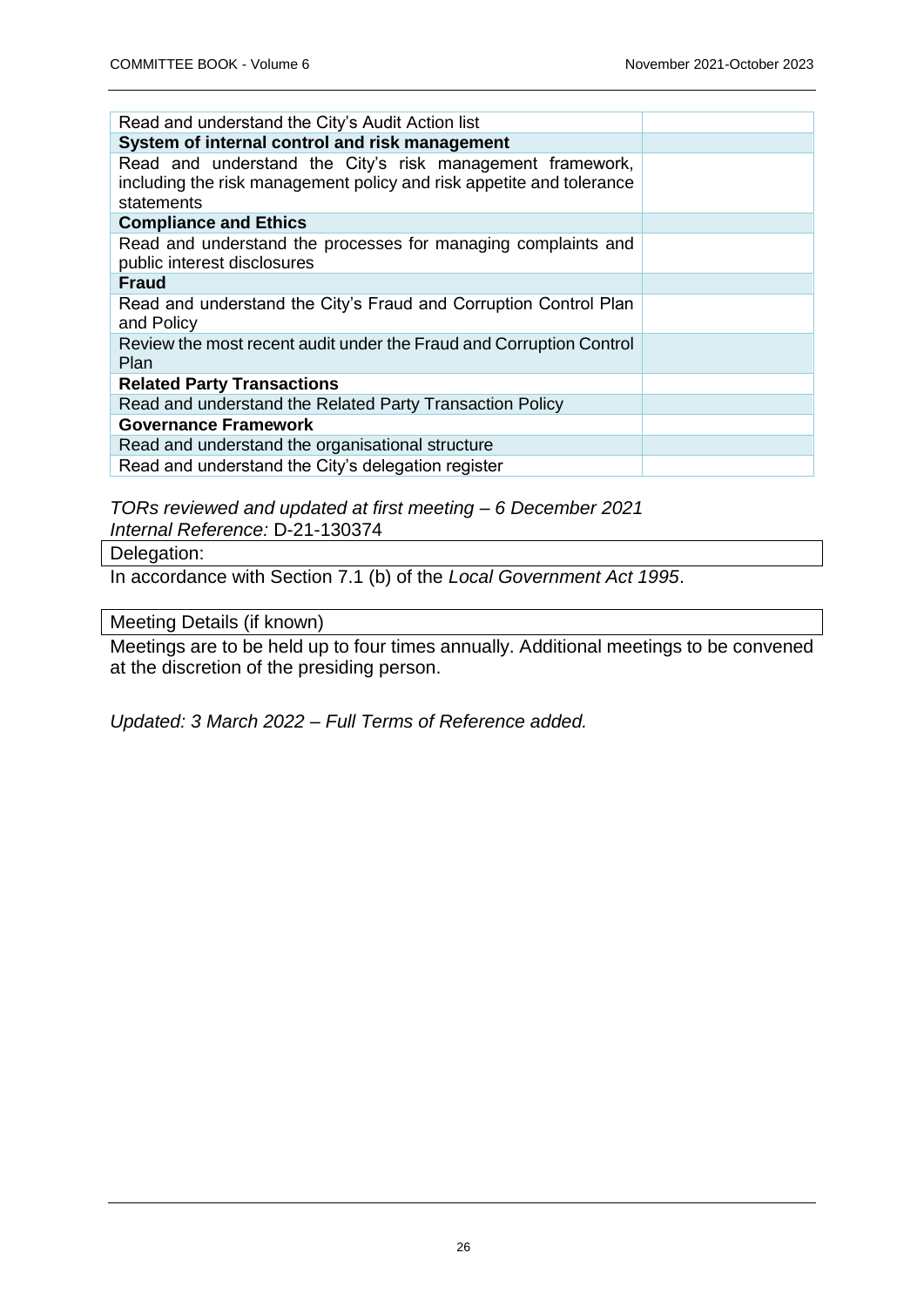# <span id="page-26-0"></span>*4.3 Greenough Bush Fire Advisory Committee*

Click here to return to the [Quick Reference by Committee](#page-4-1)

# **Purpose:**

The City of Greater Geraldton Bush Fire Advisory Committees are formally appointed Committees of Council established under section 5.8 of the *Local Government Act 1995*, and are responsible to that body.

The City of Greater Geraldton Bush Fire Advisory Committees provide advice regarding:

- Matters relating to the preventing, controlling and extinguishing of bush fires;
- Planning layout of fire breaks in the district;
- Prosecutions for breaches of the *Bush Fires Act 1954*;
- The formation of Brigades; and
- Coordination and cooperation between Brigades and Agents.

#### Committee Members:

All members appointed by a Council Decision have full voting rights.

# **Council Members (three)**

Deputy Mayor Cr Jerry Clune [Chair] Cr Steve Cooper Cr Kim (Butch) Parker

# *Appointments of Chair / Deputy Chair: 27 January 2022*

The Chairperson of the Committee, and Proxy Chairperson of the Committee, will be an elected member of Council, appointed by Committee resolution. The positions will be determined by the elected members assigned to the committee.

The roles of a Chair are prescribed in Council Policy 4.4 Operation of Advisory Committees.

# Other Attendees – Invitation Only (non-voting):

*External Members – Representatives from the following groups/agencies:*

- 1 x Chief Bush Fire Control Officer
- 1 x Bush Fire Control Officer; and
- 1 x Brigade Captain, or an office bearer of the Brigade nominated by the Captain,

for each of the brigade areas listed below:

- a. Cape Burney Bush Fire Brigade;
- b. Eradu Bush Fire Brigade;
- c. Moonyoonooka Bush Fire Brigade;
- d. Waggrakine Bush Fire Brigade;
- e. Walkaway Bush Fire Brigade.
- 1 x Department of Fire and Emergency Services Coastal District Officer
- 1 x Department of Parks and Wildlife
- 1 x Geraldton Volunteer Fire and Rescue Service (or representative)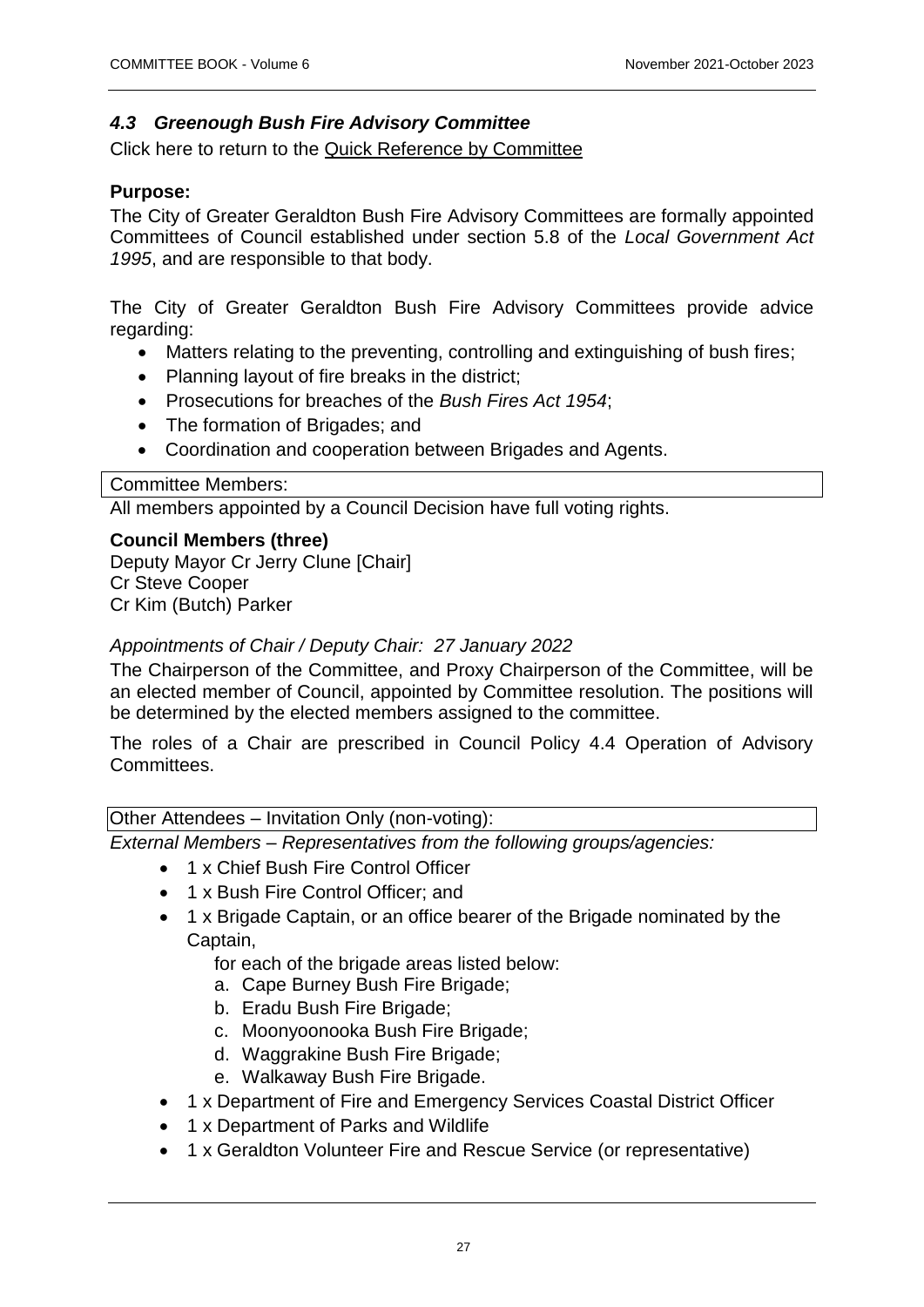• 1 x Deputy Chief Bush Fire Control Officer

### Meeting procedures

### **Quorum**

The quorum for a committee meeting is in accordance with section 5.19 of the *Local Government Act 1995*, at least 50% of the number of offices (whether vacant or not) member of the committee.

# **Other Attendees**

Meeting attendance is by invitation only unless deemed otherwise by the CEO, relevant Director and/or Chair.

Invitations can be extended to internal City representatives, external organisations and service providers to guide and advise on specific topics as identified and agreed on by the Committee.

# **Conduct**

All committee members are subject to the same rules concerning confidentiality, public statements and conflicts of interest as member of Council pursuant to Council Policy 4.2 Code of Conduct for Council Members, Committee Members and Candidates.

The role of a committee member, including the requirement to disclosure financial (or other) interests under the *Local Government Act 1995*, is detailed in Council Policy 4.4 Operation of Advisory Committees.

Committee members will be expected to conduct themselves in a manner that supports a positive culture and outcomes for the group including:

- Provide apologies in advance if attendance is not possible;
- Seek to obtain and represent the views of the broader community and / or the specific organisation / group represented;
- Disseminate authorised information with the community in an unbiased manner;
- Respect the ideas and beliefs of all members and endeavour to create a positive working environment;
- Agree not to make any media comment on behalf of the Committee in relation to the work of the group unless approved by Council.

# **Recommendations**

Recommendations listed in the committee's minutes shall be presented to Council in accordance with clause 8.3 of Council Policy 4.4 Operation of Advisory Committees.

# **Decision Making**

Decisions of committees shall be in accordance with section 5.20 of the *Local Government Act 1995*.

Voting shall be in accordance with section 5.21 of the *Local Government Act 1995*.

Each member of a committee (appointed by Council) who is present at a meeting of the committee is entitled to one vote. If votes are equally divided, the Presiding Member is to cast a second vote.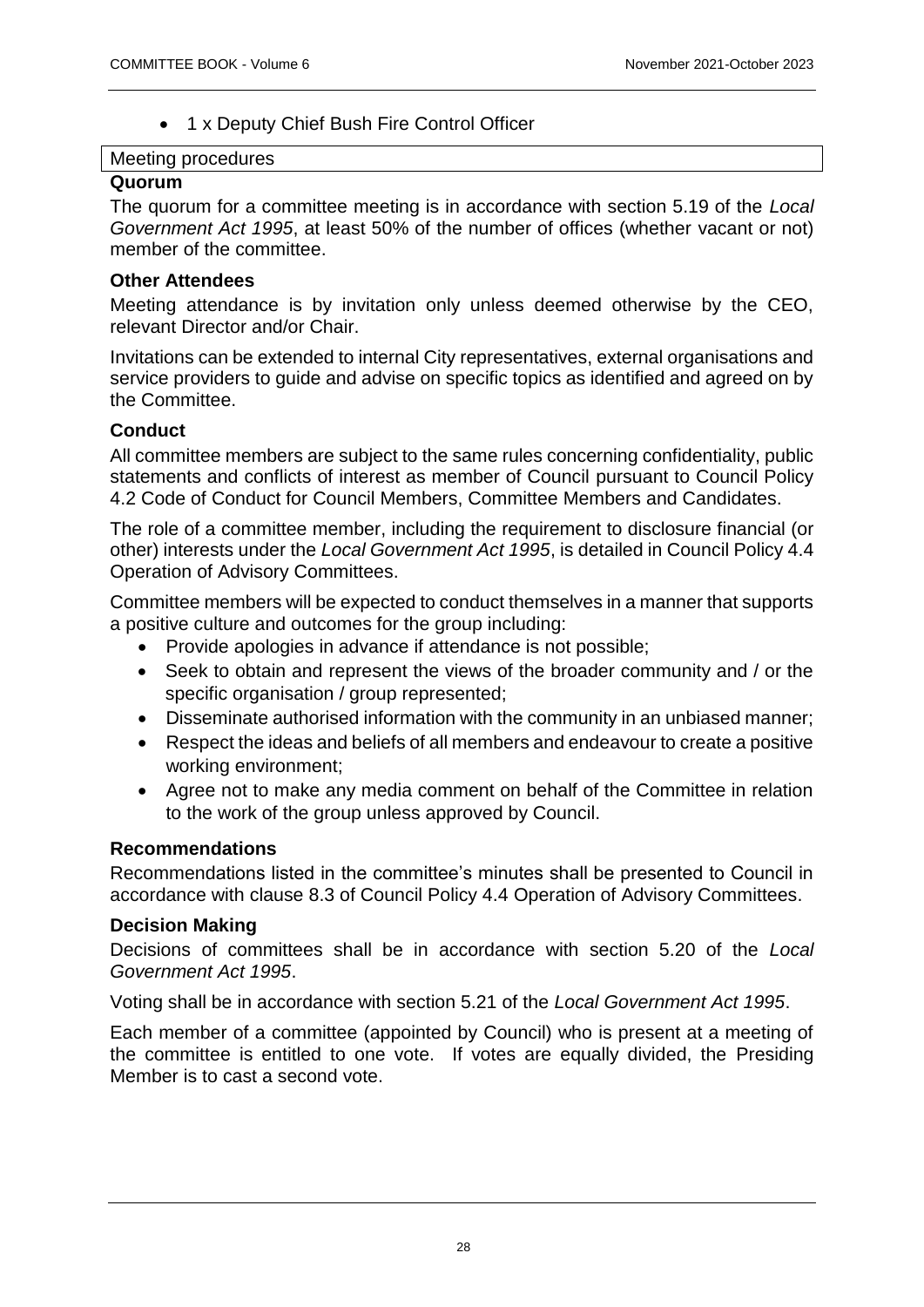# **Amendments to the Terms of Reference**

The Terms of Reference may be amended, varied or modified by resolution of Committee. Any change to the membership of the committee requires a council decision per the *Local Government Act 1995*.

City of Greater Geraldton - support staff

- 1 x Chief Executive Officer (or Representative)
- 1 x Coordinator Emergency Management
- 1 x Administrative Support Officer

Council Resolution:

| Date:        | 23 November 2021 |
|--------------|------------------|
| Item Number: | CEO0085          |

Term of Office:

Membership expires 21 October 2023 or as determined by Council

#### Terms of Reference / Functions:

Each Bush Fire Advisory Committee will be responsible for the reporting to and making recommendations as required to Council on:

- The financial affairs of the Brigade/s.
- The general management of the affairs of the Brigade/s.
- The planning, setting of standards and works programs for fire prevention within the Local Government area of responsibility.
- Activities of Brigade/s.
- Subject to any direction of the Advisory Committee as a whole:
	- a. Ensuring that the equipment in the possession or control of the Brigade/s in the Local Government area is inspected on a regular basis.
	- b. Making representation and recommendations to Local Government in relation to the fire-fighting equipment that should be reviewed in accordance with the Risk to Resource documentation as submitted to DFES.
	- c. Taking steps to ensure the appropriate distribution of fire equipment amongst brigade/s in the Local Government Area of Responsibility.
	- d. Co-ordinating training within the Brigade/s in the City to ensure they work together efficiently.
	- e. Reviewing and providing input in the preparation and maintenance of an Incident Response Plan for the bushfire district and ensuring that a communication plan is developed and functions across the Local Government area.
	- f. Selecting members of the Committee to represent the Local Government area on a regional basis.
	- g. Carrying out other functions assigned to the committee by the Council.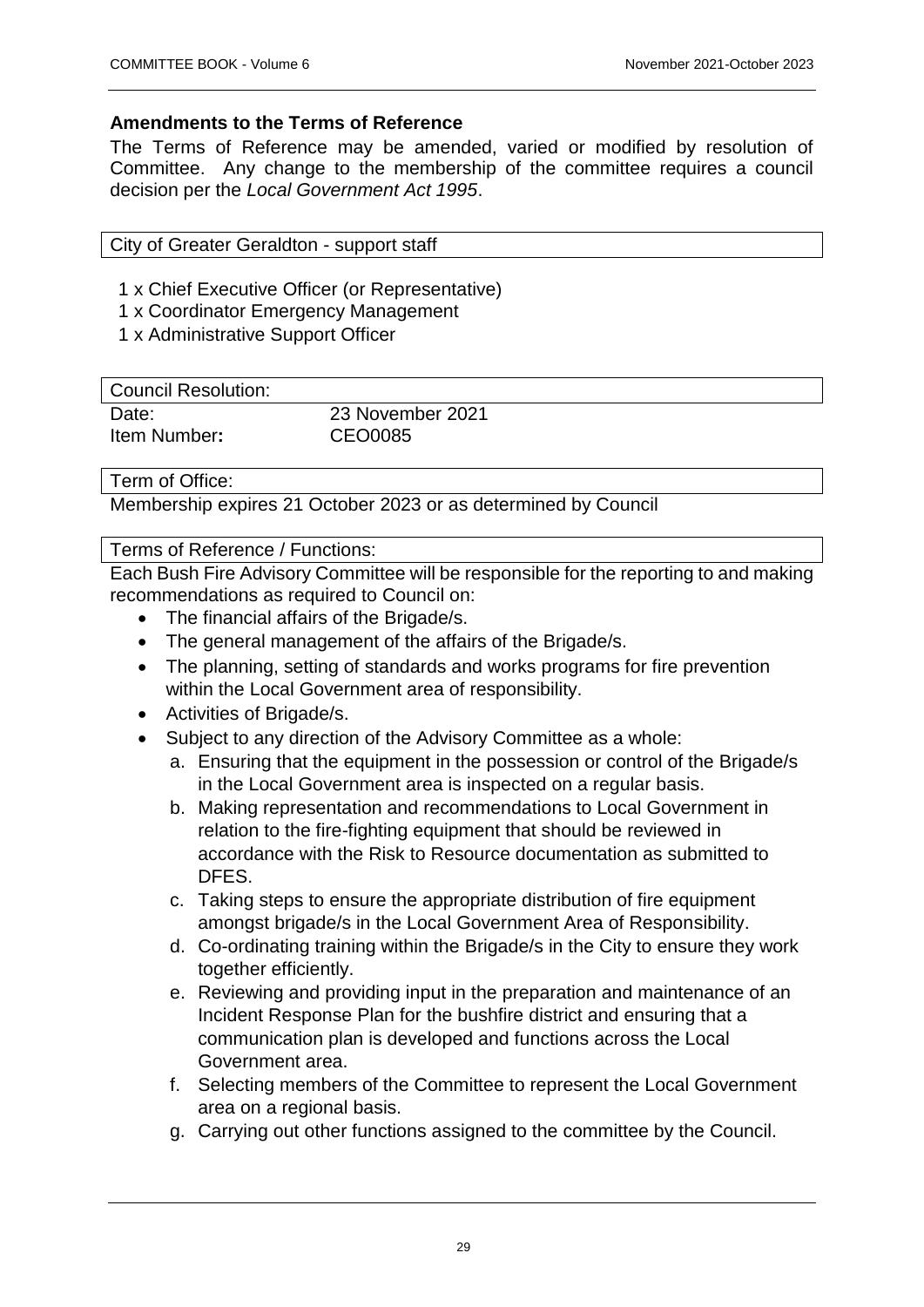#### Delegation:

The Bush Fire Advisory Committees do not have executive powers or authority to implement actions in areas over which the CEO has legislative responsibility and does not have any delegated financial responsibility. The committees do not have any management functions and cannot involve themselves in management processes or procedures.

Meeting Details (if known)

Meetings will be held biannually or as required. Urgent meetings may be called by the Presiding Member or Committee by request to the CEO.

*Updated: TORs Endorsed 24 March 2022 TORs Internal Trim Ref: D-22-028772 TORs Endorsed by Committee – [24 March 2022](https://www.cgg.wa.gov.au/documents/1238/minutes-greenough-bushfire-advisory-committee-24-march-2022)*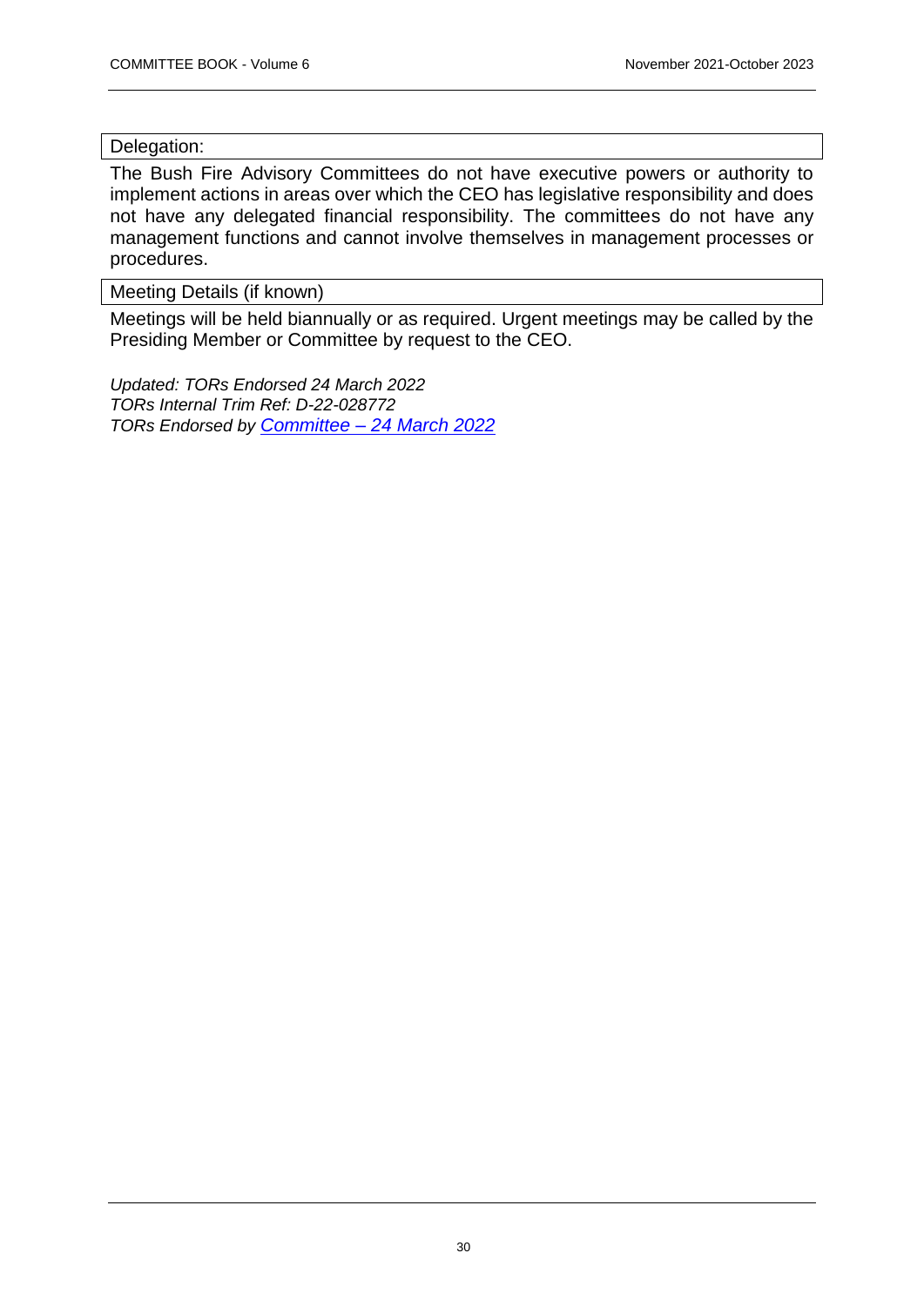# <span id="page-30-0"></span>*4.4 Mullewa Bush Fire Advisory Committee*

Click here to return to the [Quick Reference by Committee](#page-4-1) *Full TORs Internal Trim Ref: D-22-028772*

# **Purpose:**

The City of Greater Geraldton Bush Fire Advisory Committees are formally appointed Committees of Council established under section 5.8 of the *Local Government Act 1995*, and are responsible to that body.

The City of Greater Geraldton Bush Fire Advisory Committees provide advice regarding:

- Matters relating to the preventing, controlling and extinguishing of bush fires;
- Planning layout of fire breaks in the district;
- Prosecutions for breaches of the *Bush Fires Act 1954*;
- The formation of Brigades; and
- Coordination and cooperation between Brigades and Agents.

#### Committee Members:

All members appointed by a Council Decision have full voting rights.

#### **Council Members (four)**

Deputy Mayor Cr Jerry Clune [Chair] Cr Steve Cooper Cr Tarleah Thomas Cr Michael Librizzi

#### *Appointments of Chair / Deputy Chair: 27 January 2022*

The Chairperson of the Committee, and Proxy Chairperson of the Committee, will be an elected member of Council, appointed by Committee resolution. The positions will be determined by the elected members assigned to the committee.

The roles of a Chair are prescribed in Council Policy 4.4 Operation of Advisory Committees.

#### Other Attendees – Invitation Only (non-voting):

*External Members – Representatives from the following groups/agencies:*

- 1 x Chief Bush Fire Control Officer
- 1 x Bush Fire Control Officer; and
- 1 x Brigade Captain, or an office bearer of the Brigade nominated by the Captain, for each of the brigade areas listed below:
	- a. Casuarinas Bush Fire Brigade;
	- b. Mullewa Central Bush Fire Brigade;
	- c. Mullewa South Bush Fire Brigade;
	- d. Pindar/Tardun Bush Fire Brigade;
	- e. Tenindewa Bush Fire Brigade.
- 1 x Department of Fire and Emergency Services Coastal District Officer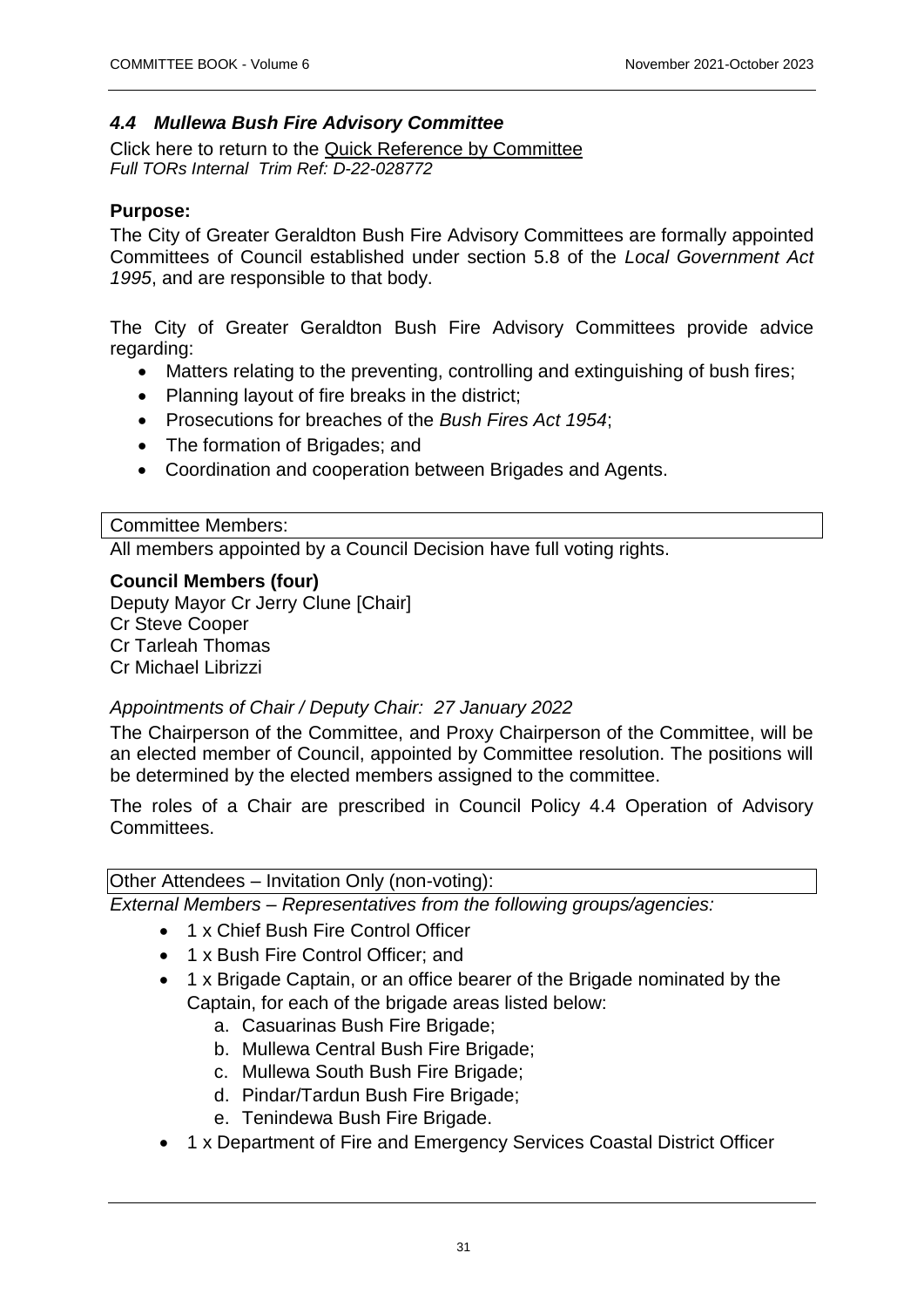- 1 x Department of Parks and Wildlife
- 1 x Mullewa Volunteer Fire and Rescue Service (or representative)
- 1 x Deputy Chief Bush Fire Control Officer

#### Meeting procedures

# **Quorum**

The quorum for a committee meeting is in accordance with section 5.19 of the *Local Government Act 1995*, at least 50% of the number of offices (whether vacant or not) member of the committee.

# **Other Attendees**

Meeting attendance is by invitation only unless deemed otherwise by the CEO, relevant Director and/or Chair.

Invitations can be extended to internal City representatives, external organisations and service providers to guide and advise on specific topics as identified and agreed on by the Committee.

# **Conduct**

All committee members are subject to the same rules concerning confidentiality, public statements and conflicts of interest as member of Council pursuant to Council Policy 4.2 Code of Conduct for Council Members, Committee Members and Candidates.

The role of a committee member, including the requirement to disclosure financial (or other) interests under the *Local Government Act 1995*, is detailed in Council Policy 4.4 Operation of Advisory Committees.

Committee members will be expected to conduct themselves in a manner that supports a positive culture and outcomes for the group including:

- Provide apologies in advance if attendance is not possible;
- Seek to obtain and represent the views of the broader community and / or the specific organisation / group represented;
- Disseminate authorised information with the community in an unbiased manner;
- Respect the ideas and beliefs of all members and endeavour to create a positive working environment;
- Agree not to make any media comment on behalf of the Committee in relation to the work of the group unless approved by Council.

# **Recommendations**

Recommendations listed in the committee's minutes shall be presented to Council in accordance with clause 8.3 of Council Policy 4.4 Operation of Advisory Committees.

# **Decision Making**

Decisions of committees shall be in accordance with section 5.20 of the *Local Government Act 1995*.

Voting shall be in accordance with section 5.21 of the *Local Government Act 1995*.

Each member of a committee (appointed by Council) who is present at a meeting of the committee is entitled to one vote. If votes are equally divided, the Presiding Member is to cast a second vote.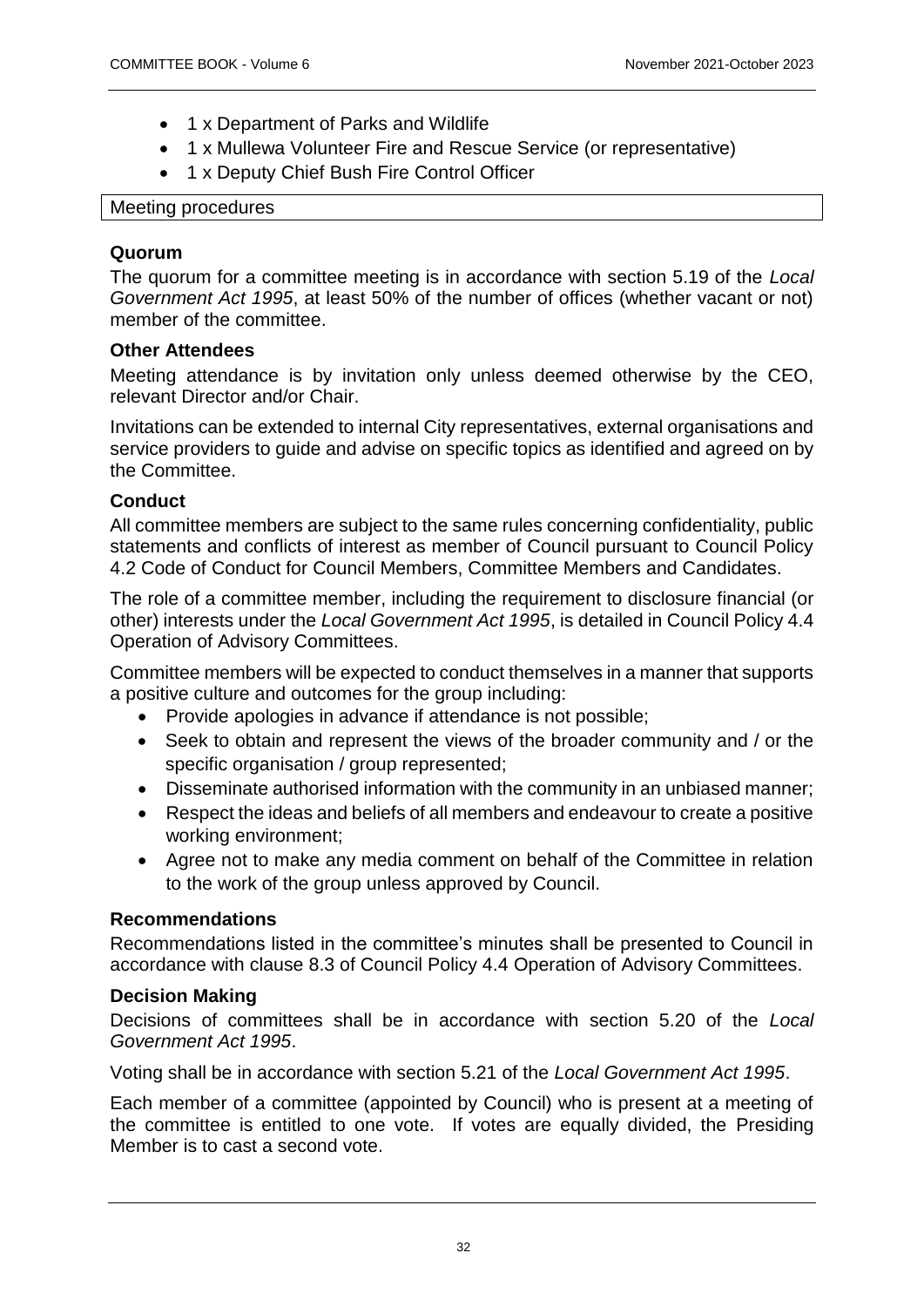# **Amendments to the Terms of Reference**

The Terms of Reference may be amended, varied or modified by resolution of Committee. Any change to the membership of the committee requires a council decision per the *Local Government Act 1995*.

| City of Greater Geraldton - support staff |  |  |
|-------------------------------------------|--|--|
|-------------------------------------------|--|--|

1 x Chief Executive Officer (or Representative)

- 1 x Coordinator Emergency Management
- 1 x Administrative Support Officer

| Council Resolution: |                  |
|---------------------|------------------|
| Date:               | 23 November 2021 |
| Item Number:        | CEO0085          |

Term of Office:

Membership expires 21 October 2023 or as determined by Council

#### Terms of Reference / Functions:

Each Bush Fire Advisory Committee will be responsible for the reporting to and making recommendations as required to Council on:

- The financial affairs of the Brigade/s.
- The general management of the affairs of the Brigade/s.
- The planning, setting of standards and works programs for fire prevention within the Local Government area of responsibility.
- Activities of Brigade/s.
- Subject to any direction of the Advisory Committee as a whole:
	- a. Ensuring that the equipment in the possession or control of the Brigade/s in the Local Government area is inspected on a regular basis.
	- b. Making representation and recommendations to Local Government in relation to the fire-fighting equipment that should be reviewed in accordance with the Risk to Resource documentation as submitted to DFES.
	- c. Taking steps to ensure the appropriate distribution of fire equipment amongst brigade/s in the Local Government Area of Responsibility.
	- d. Co-ordinating training within the Brigade/s in the City to ensure they work together efficiently.
	- e. Reviewing and providing input in the preparation and maintenance of an Incident Response Plan for the bushfire district and ensuring that a communication plan is developed and functions across the Local Government area.
	- f. Selecting members of the Committee to represent the Local Government area on a regional basis.
	- g. Carrying out other functions assigned to the committee by the Council.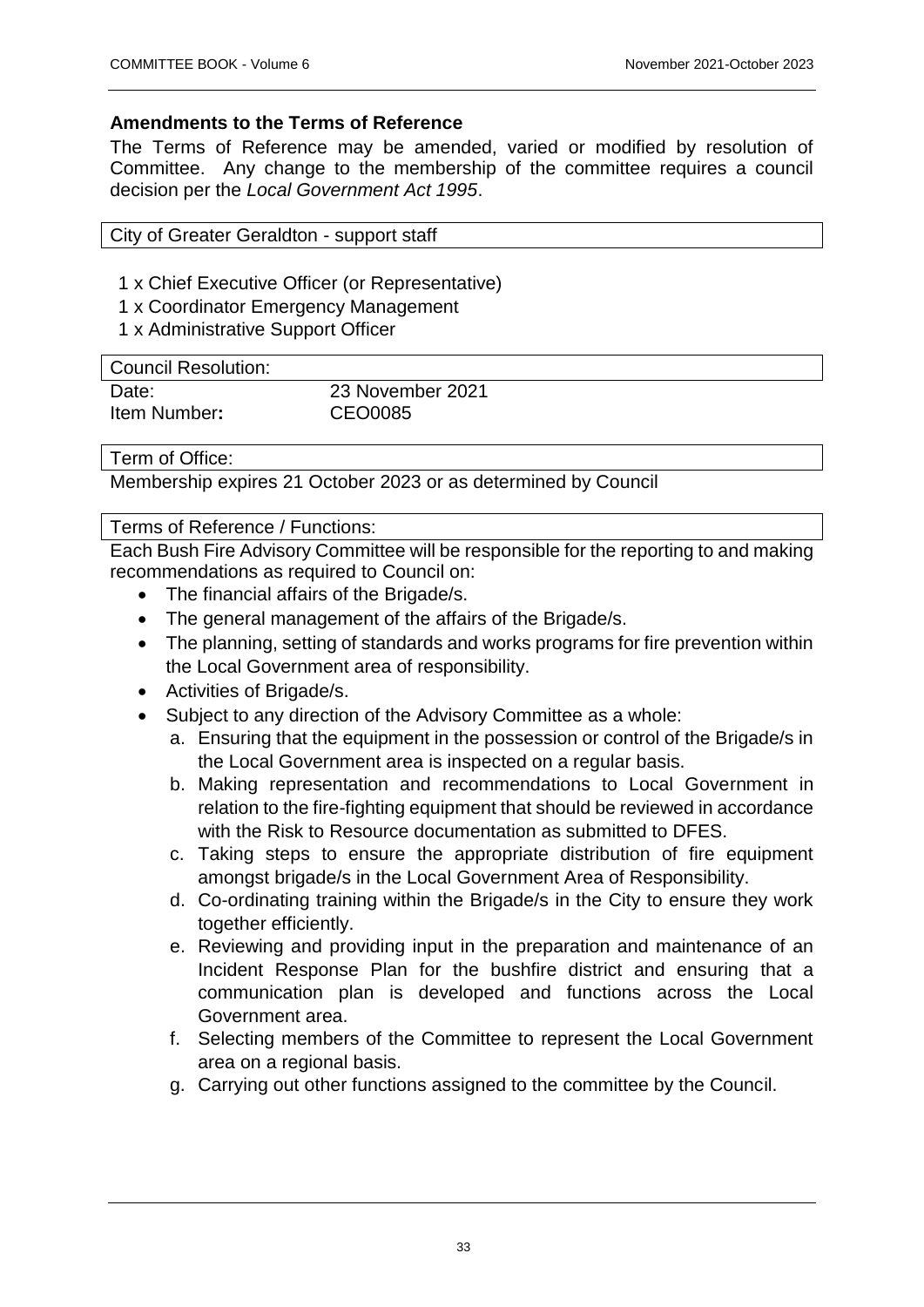- a. the quorum of a committee meeting is in accordance with Section 5.19 of the Local Government Act 1995, at least 50% of the number of offices (whether vacant or not) of member of the Committee;
- b. appoint four Council Members to this Committee; and
- c. act as an advisory body to Council on matters of Bush Fire for the Mullewa Ward.

#### Delegation:

The Bush Fire Advisory Committees do not have executive powers or authority to implement actions in areas over which the CEO has legislative responsibility and does not have any delegated financial responsibility. The committees do not have any management functions and cannot involve themselves in management processes or procedures.

Meeting Details (if known)

Meetings will be held biannually or as required. Urgent meetings may be called by the Presiding Member or Committee by request to the CEO.

*Updated: TORs Endorsed 24 March 2022 TORs Internal Trim Ref: D-22-028772 TORs Endorsed by Committee – [24 March 2022](https://www.cgg.wa.gov.au/documents/committee-meeting-documents/mullewa-bushfire-advisory-committee)*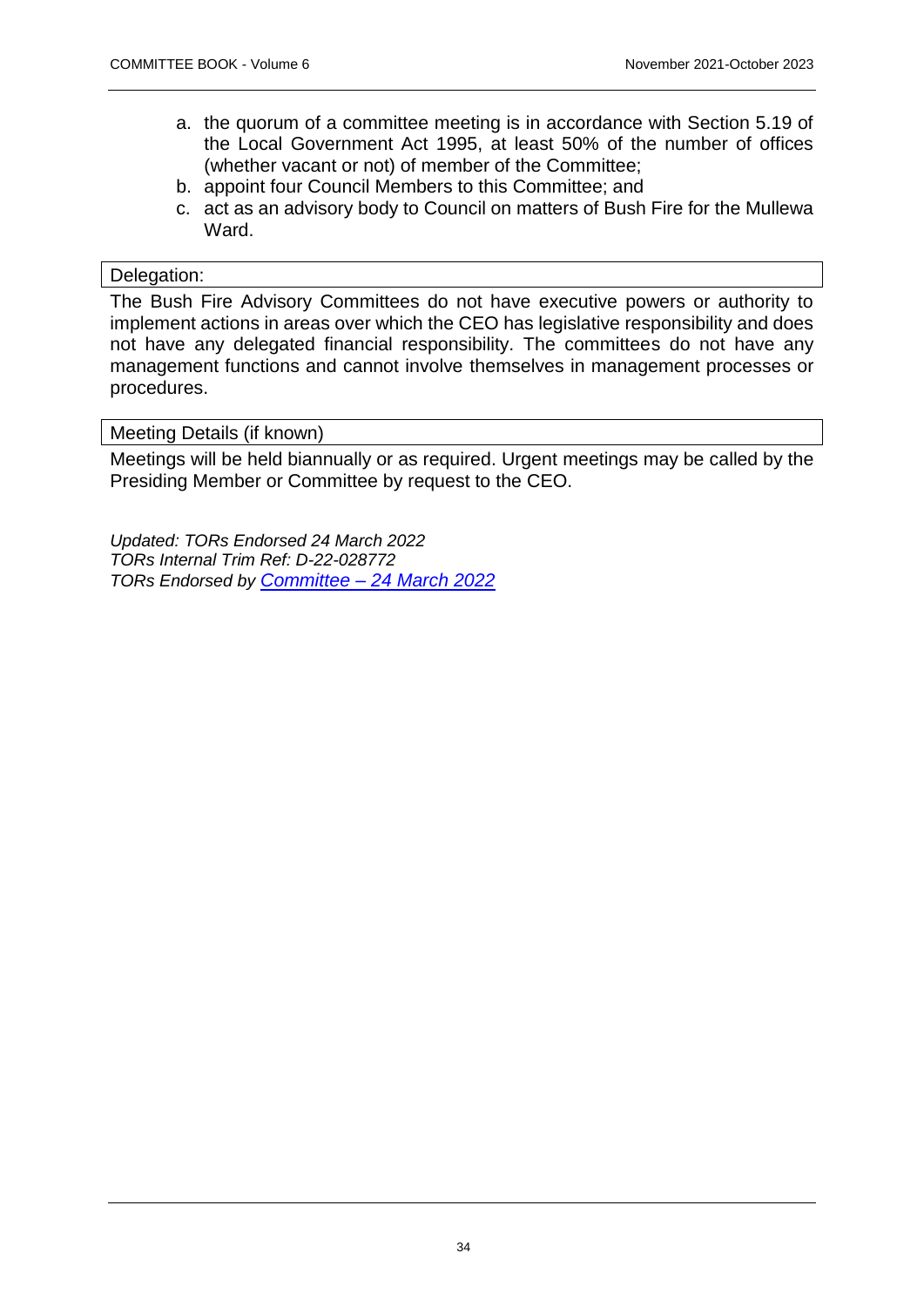# <span id="page-34-0"></span>*4.5 Greater Geraldton Crime Prevention Committee*

Click here to return to the [Quick Reference by Committee](#page-4-1)

# **Purpose:**

The Community Safety and Crime Prevention Plan was Adopted by Council 24 July 2018 (DCS376). The City will host the Greater Geraldton Crime Prevention Committee, which is the overarching committee for Crime Prevention in the City.

Committee Members:

All members appointed by a Council Decision have full voting rights.

# **Council Members (three and one Proxy)**

Cr Robert (Bob) Hall [Chair] Cr Natasha Colliver [Deputy Chair] Cr Jennifer Critch Cr Michael Reymond [Proxy]

*Appointments of Chair / Deputy Chair: 16 March 2022*

# **Other Persons/External Members**

**Western Australia Police (three)** Officer in Charge, Geraldton (or proxy); Officer in Charge, Mullewa (or proxy); Officer in Charge, Mid West Gascoyne Youth Engagement Team (or proxy);

# **Community Representative (two)**

Ms Leonie Taylor Mr Tim Milnes

*These appointments to apply until the expiration date of 21 October 2023 or as determined by Council*

Other Attendees – Invitation Only (non-voting):

| <b>Member for Geraldton</b>                          |
|------------------------------------------------------|
| Midwest Chamber of Commerce and Industry             |
| <b>Geraldton Streetwork Aboriginal Corporation</b>   |
| <b>Adult Community Corrections</b>                   |
| Mental Health and Community Alcohol and Drug Service |
| <b>Hope Community Services</b>                       |
| <b>Desert Blue Connect</b>                           |
| <b>Police and Community Youth Centre</b>             |
| <b>Youth Justice Services</b>                        |
| <b>MEEDAC</b>                                        |
|                                                      |

City of Greater Geraldton - support staff

Director Community Services or delegate.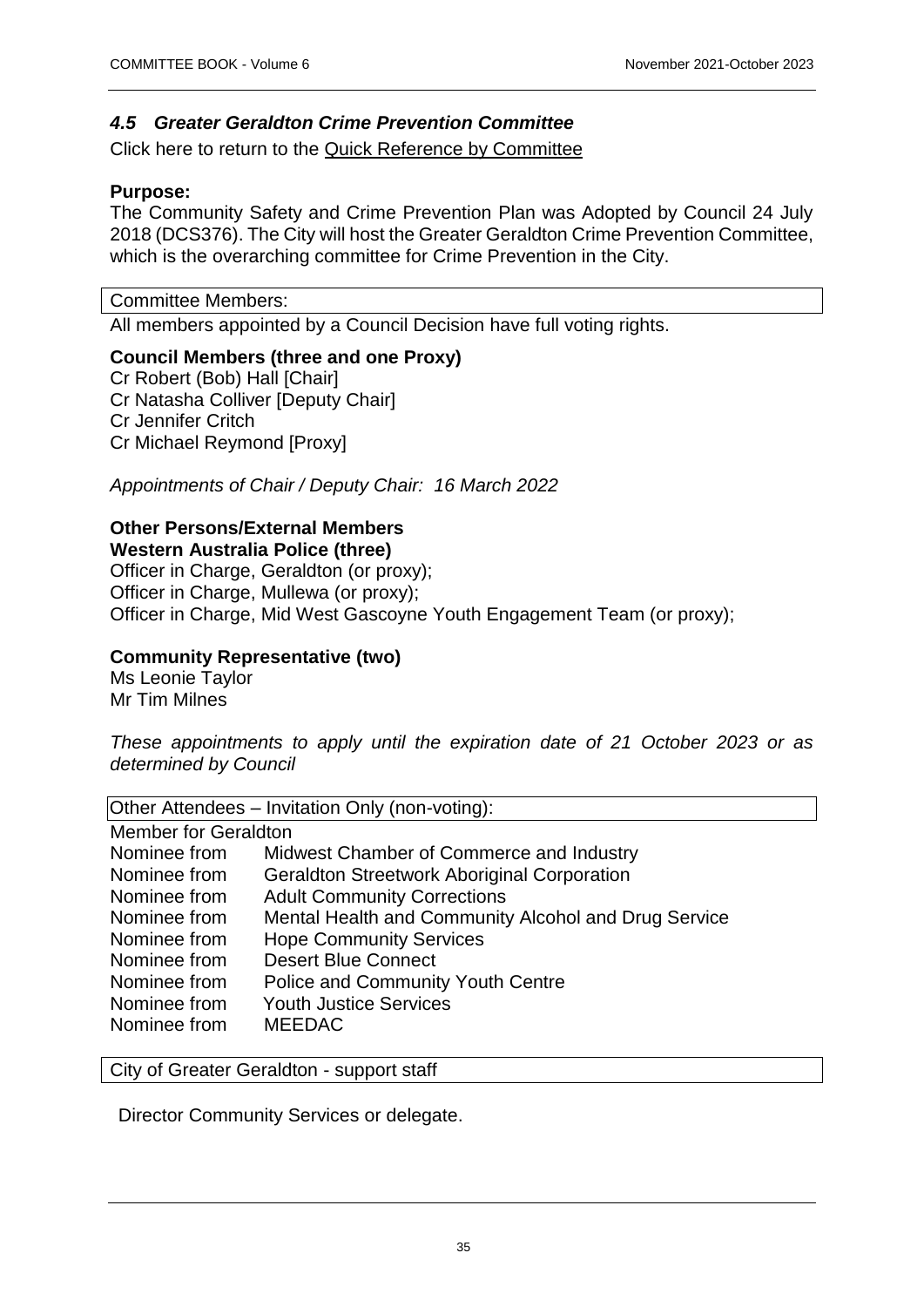#### Council Resolutions:

| Date:        | 23 November 2021 |
|--------------|------------------|
| Item Number: | CEO0085          |
| Date:        | 26 April 2022    |
| Item Number: | <b>DCS524</b>    |
|              |                  |

#### Term of Office:

Membership expires 21 October 2023 or as determined by Council

#### Terms of Reference

SET the Terms of Reference of the Greater Geraldton Crime Prevention Committee to:

- a. the quorum of a committee meeting is in accordance with Section 5.19 of the Local Government Act 1995, at least 50% of the number of offices (whether vacant or not) of member of the Committee;
- b. appoint three Council Members and one proxy to this Committee;
- c. appoint three nominees from Western Australia Police to this Committee;
- d. appoint two community representatives to this Committee;
- e. provide advice and guidance on the implementation of the Community Safety Crime Prevention Plan;
- f. provide input into any required review of the Community Safety Crime Prevention Plan; and
- g. act as an advisory body to Council on matters relating to community safety and crime prevention.

#### Delegation:

There is no delegated authority.

#### Meeting Details (if known)

Meetings are held quarterly.

*Update: 26 April 2022 – Appointment of others endorsed by Council Terms of Reference updated.*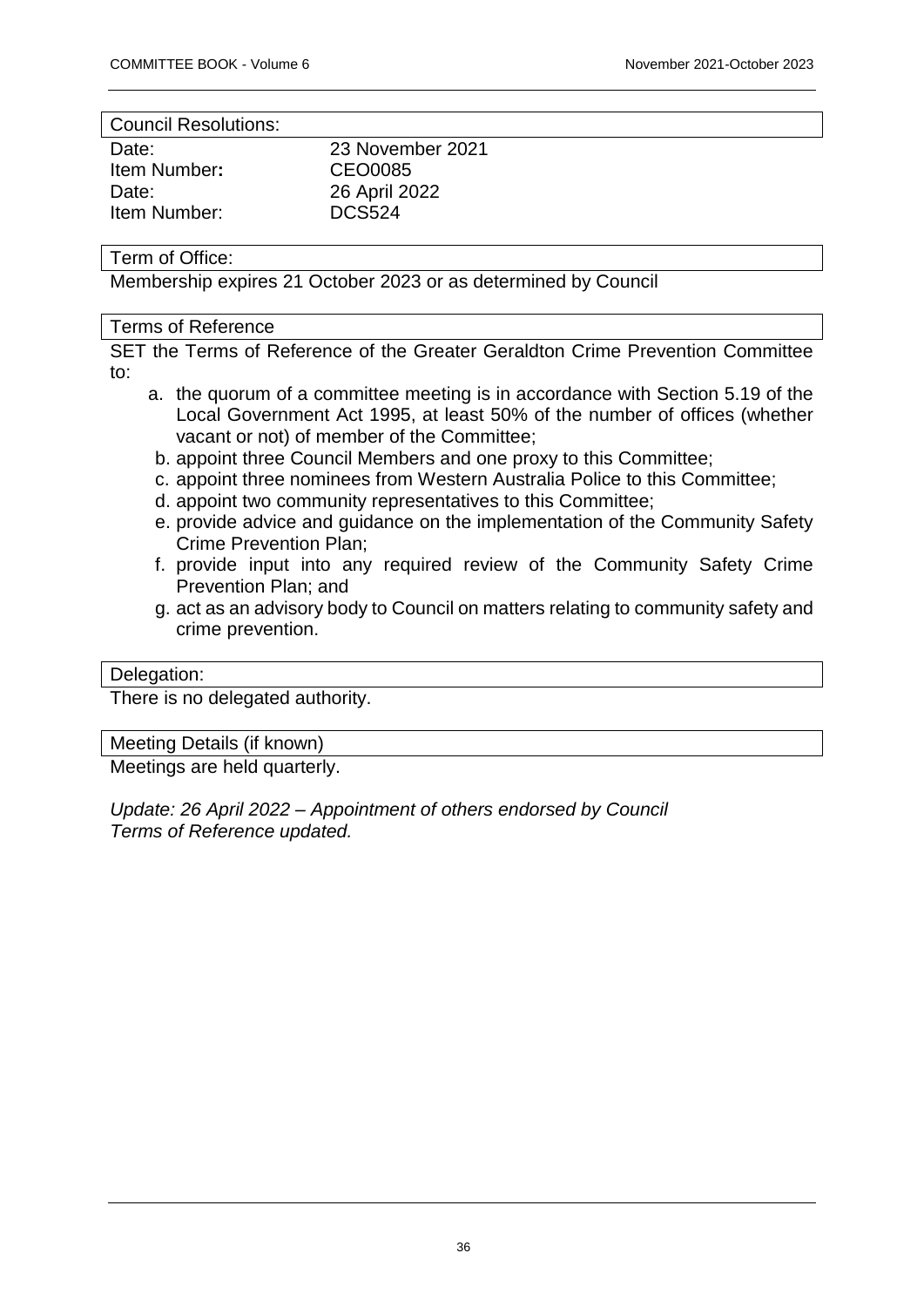# <span id="page-36-0"></span>*4.6 Greater Geraldton Community Grants Committee*

Click here to return to the [Quick Reference by Committee](#page-4-1)

### **Purpose:**

To allocate funds provided by Council to Community Groups servicing the Greater Geraldton area in accordance with determined guidelines.

Committee Members:

All members appointed by a Council Decision have full voting rights.

#### **Council Members (five)**

Cr Simon Keemink [Chair] Cr Jennifer Critch [Deputy Chair] Cr Michael Reymond Cr Victor Tanti Cr Michael Librizzi

*Appointments of Chair / Deputy Chair: 29 March 2022*

City of Greater Geraldton - support staff

Chief Financial Officer or delegate. Manager of Community & Cultural Development or delegate. Manager of Sport & Leisure or delegate.

| Council Resolution: |                  |
|---------------------|------------------|
| Date:               | 23 November 2021 |
| Item Number:        | CEO0085          |

# Term of Office:

Membership expires 21 October 2023 or as determined by Council

#### Terms of Reference

SET the Terms of the Committee to ensure that funds are allocated in accordance to the following criteria which forms the major criteria of the recurrent and community grants guidelines:

- a. the quorum of a committee meeting is in accordance with Section 5.19 of the Local Government Act 1995, at least 50% of the number of offices (whether vacant or not) of member of the Committee;
- b. appoint five Council Members to this committee;
- c. that funds are allocated in accordance with Council Policy 1.8 Community Funding Program; and
- d. that all community grants to be managed through the Community Grants Guidelines.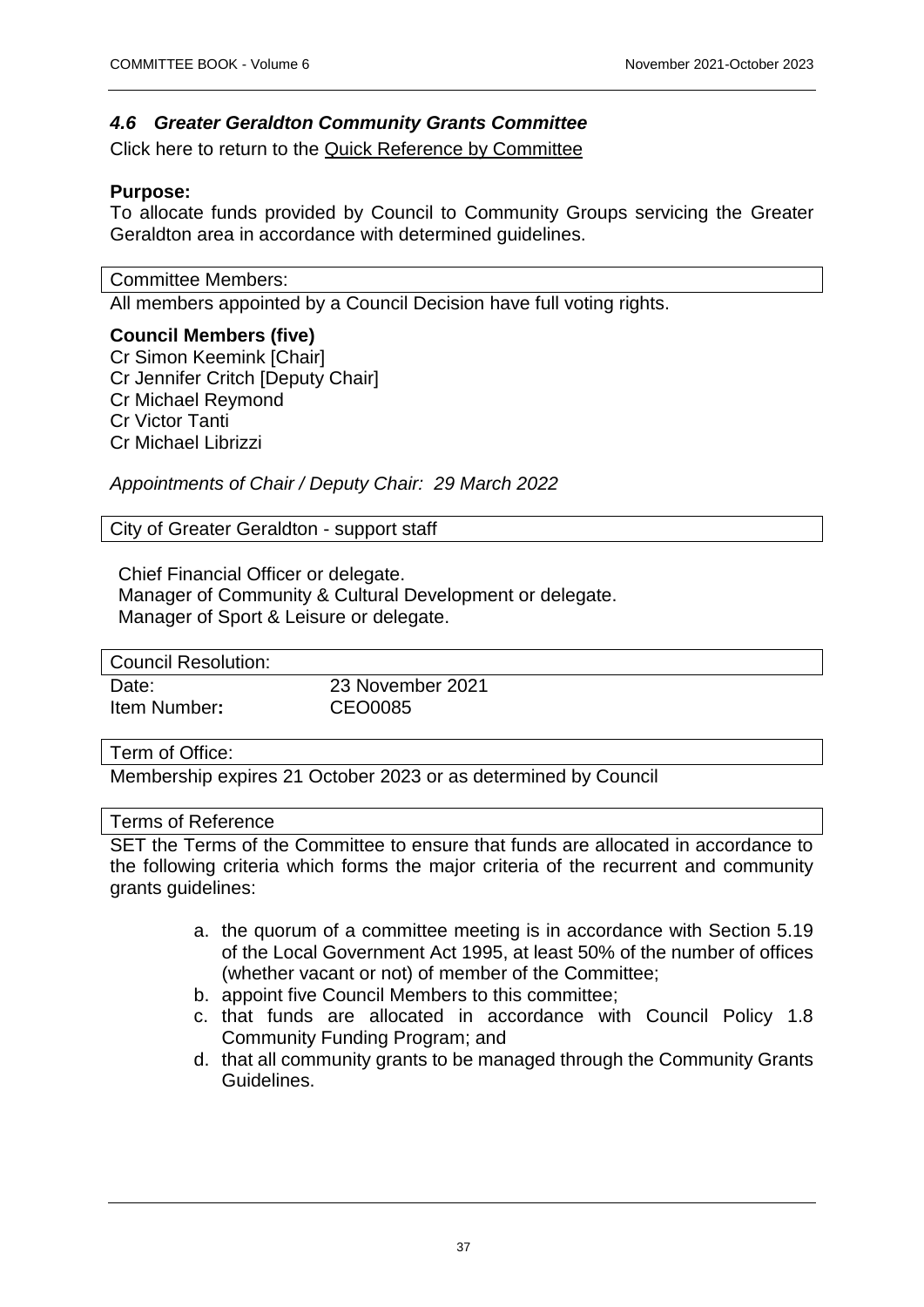#### Delegation:

The CEO, who has delegated authority from Council to ensure that the proper process has been followed and to authorise the recommendations made by the Greater Geraldton Community Grants Committee.

#### Meeting Details (if known)

At the initial meeting the Committee will go through the Community Grants Program Guidelines, Terms of Reference and the assessment process via SmartyGrants.

Meetings are held March and September of each calendar year for review and determination of the Community Grants Programs.

*Update: TORs updated by Committee – 29 March 2022*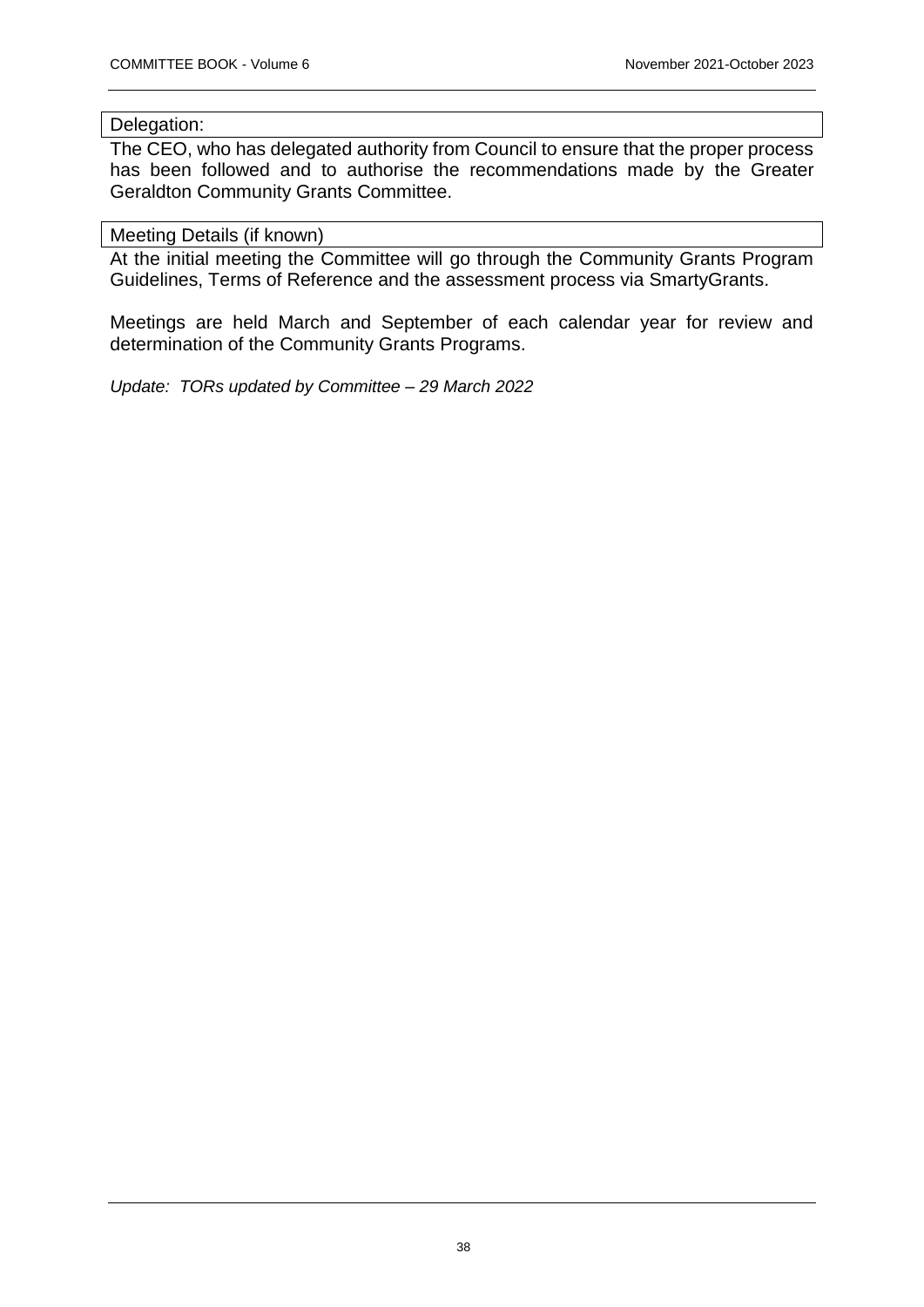# <span id="page-38-0"></span>*4.7 Geraldton Regional Art Advisory Committee*

Click here to return to the [Quick Reference by Committee](#page-4-1)

### **Purpose:**

To provide advice to Council on the Geraldton Regional Art Gallery and City public art initiatives, aligning these with the community's desired cultural outcomes, as detailed in the Strategic Community Plan (2031) and the Greater Geraldton Public Art Strategy 2020-2025.

Committee Members

All members appointed by a Council Decision have full voting rights.

#### **Council Members (four)**

Cr Steve Cooper [Chair] Cr Michael Reymond [Deputy Chair] Cr Kim (Butch) Parker Cr Jennifer Critch

*Appointments of Chair / Deputy Chair: 17 March 2022*

#### **Other Persons/External Members**

**One Representatives from the following groups/agencies (one):** Yamaji Art/Mara Arts Aboriginal Corporation

### **Community Representatives (four):**

Ms Susan Smith Ms Sari Jacobsen Mr Mark Lennard Ms Annalise Fosbery

*These appointments to apply until the expiration date of 21 October 2023 or as determined by Council*

City of Greater Geraldton – Support Staff

Director Development and Community Services or delegate, including: Manager Libraries, Heritage and Gallery Coordinator Gallery and Public Art Community and Public Art Officer Administration Support Officer

#### Council Resolutions

| Date:        | 23 November 2021 |
|--------------|------------------|
| Item Number: | CEO0085          |
| Date:        | 25 January 2022  |
| Item Number: | <b>CEO090</b>    |
| Date:        | 22 February 2022 |
| Item Number: | <b>DCS515</b>    |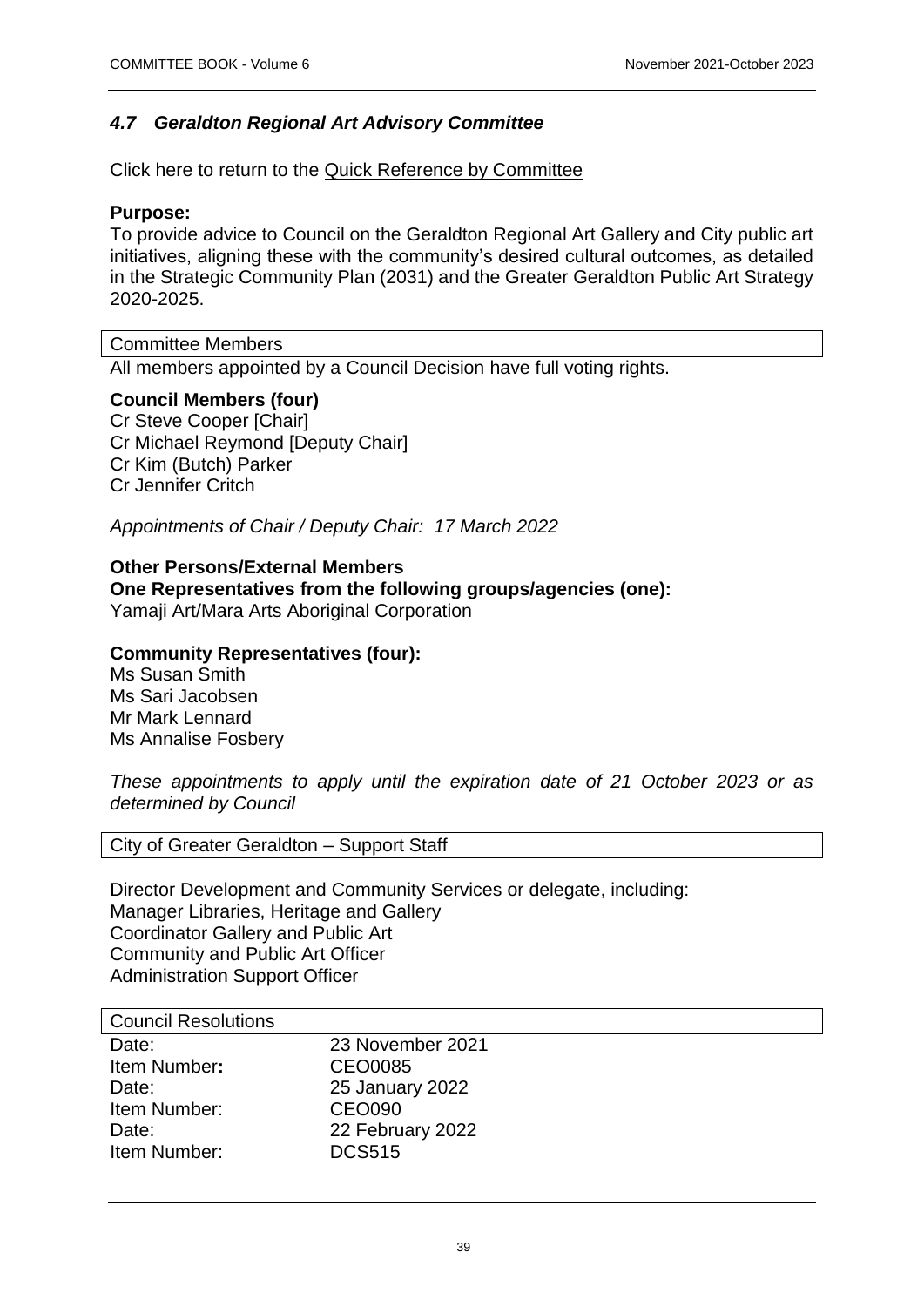#### Terms of Office

Membership expires 21 October 2023 or as determined by Council

#### Terms of Reference

SET the Terms of Reference for the Geraldton Regional Art Advisory Committee to be:

- a. The quorum of a committee meeting is in accordance with Section 5.19 of the Local Government Act 1995, at least 50% of the number of officers (whether vacant or not) of member of the Committee;
- b. To appoint four Council Members to this Committee;
- c. To appoint four community representatives to this Committee;
- d. To appoint an Aboriginal Community group representative to this Committee;
- e. To provide Council with support and guidance with the implementation of the Public Art Strategy (2020-25);
- f. To support and promote the Geraldton Regional Art Gallery's purpose statement which is:

To deliver high quality, responsive and targeted collection management and arts programmes which grow and enhance City and regional cultural assets, enrich people's lives, provide economic opportunity, growth of local identity and encourage wellbeing and active participation in regional Western Australia.

#### **Delegation**

The Committee has no delegation.

Meeting details (if known)

Meetings are held quarterly.

*Updated: 23 February 2022*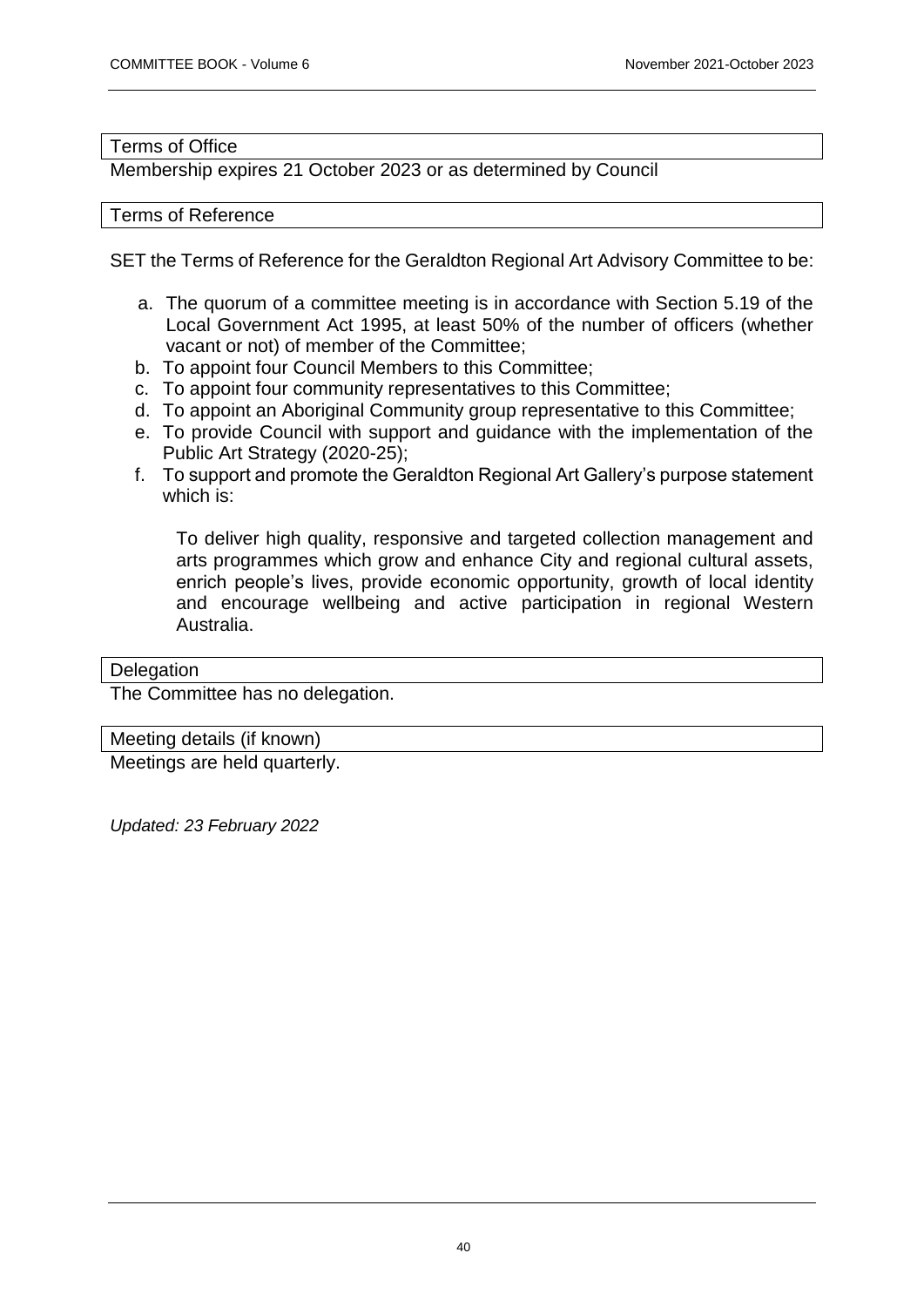# <span id="page-40-0"></span>*4.8 Queen Elizabeth II Seniors and Community Centre Advisory Committee*  Click here to return to the [Quick Reference by Committee](#page-4-1)

# **Purpose:**

The Queen Elizabeth II Seniors & Community Centre is a facility vested in the City of Greater Geraldton, with considerable Council capital and by virtue of its funding arrangement Council and State Government capital and has been constructed to meet the needs of senior citizens and other community groups.

Committee Members:

All members appointed by a Council Decision have full voting rights.

**Council Members (four)**

Cr Natasha Colliver Cr Simon Keemink Cr Michael Reymond Cr Robert (Bob) Hall

*Appointments of Chair / Deputy Chair:* 

Other Attendees – Invitation Only (non-voting): External Members – Representatives from the following groups: Over 50's Gentle Gym Pensioner's Social Club National Seniors Inc. Geraldton & District Seniors Action Group Seniors Recreation Council of WA Inc.

*External Members named will be replaced with a 'Nominee From' should they step down as a Member.*

City of Greater Geraldton - support staff

Director Development and Community Services or delegate.

| Council Resolution: |                  |
|---------------------|------------------|
| Date:               | 23 November 2021 |
| Item Number:        | CEO0085          |

Term of Office:

Membership expires 21 October 2023 or as determined by Council

#### Terms of Reference

SET and define the Terms of Reference of the Queen Elizabeth II Seniors and Community Centre Advisory Committee to be: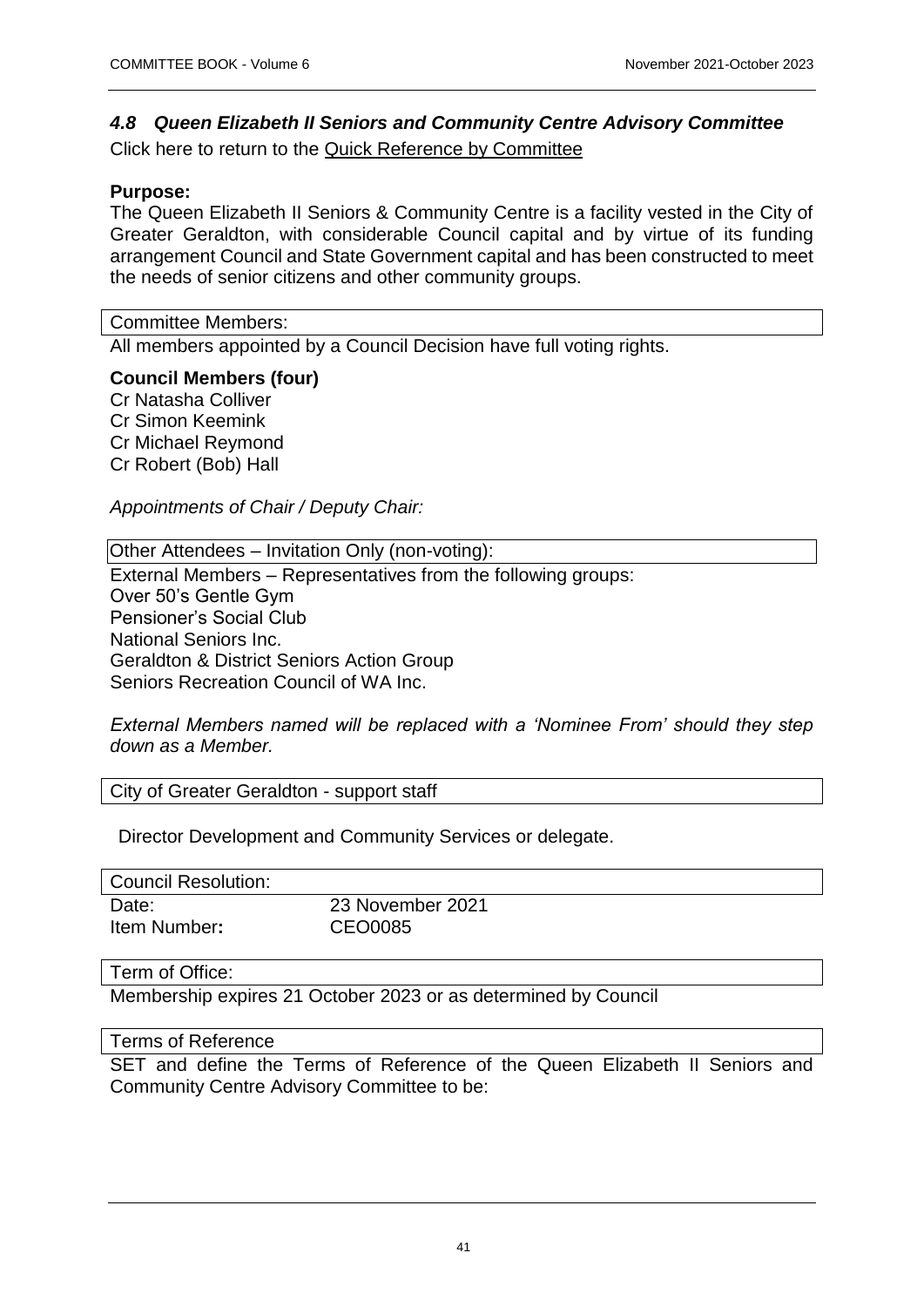- a. the quorum of a committee meeting is in accordance with Section 5.19 of the Local Government Act 1995, at least 50% of the number of offices (whether vacant or not) of member of the Committee;
- b. appoint four Council Members to this Committee;
- c. in the first instance, to provide a facility to accommodate services as required by primary user groups and provide a facility to accommodate primary and secondary user groups who use the Centre to meet at regular intervals to discuss their common and particular needs and interests in the Centre;
- d. to develop community awareness of the potential and limitations of these facilities;
- e. to encourage a co-operative attitude among people who use the facilities so that the most effective use is obtained to the satisfaction of the community generally. To coordinate the use of facilities by all user groups, and to endeavour to provide for requested activities;
- f. to make recommendations to Council on modifications to and development of these facilities in line with changing community and user needs;
- g. to provide a means of communication between The City of Greater Geraldton and the people who use the Queen Elizabeth II Seniors & Community Centre; and
- h. to promote the general good of users of the Centre by providing the building and general environment for their promotion of health and well being.

#### Delegation:

There is no delegated authority.

Meeting Details (if known)

Meetings held quarterly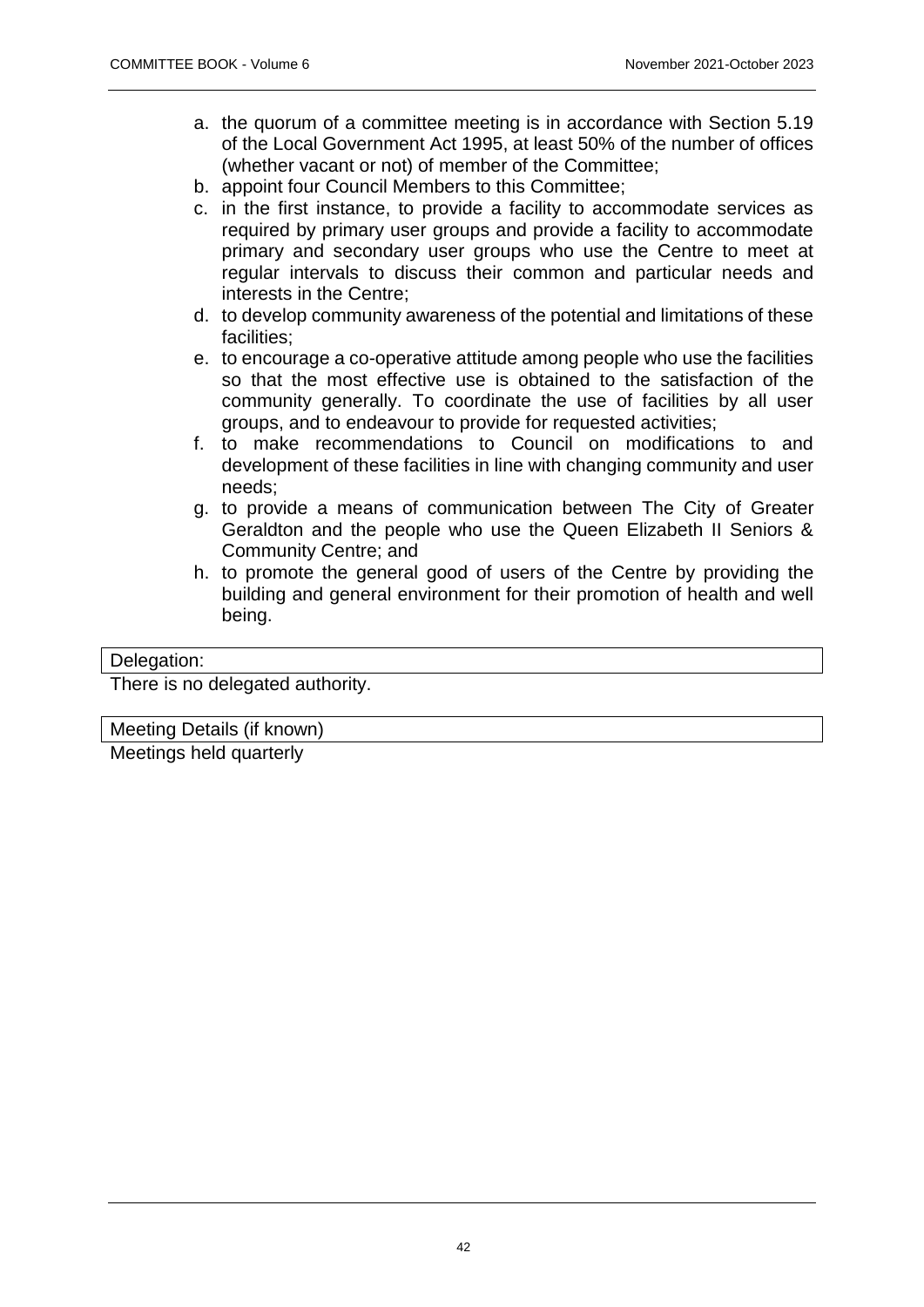# <span id="page-42-0"></span>*4.9 Heritage Advisory Committee*

Click here to return to the [Quick Reference by Committee](#page-4-1)

#### **Purpose:**

Provide advice to Council on the development and implementation of the Heritage Strategy, 2017-2022

Committee Members:

All members appointed by a Council Decision have full voting rights.

#### **Council Members (five):**

Deputy Mayor Cr Jerry Clune [Chair] Cr Michael Reymond [Deputy Chair] Cr Natasha Colliver Cr Tarleah Thomas Cr Kim (Butch) Parker

*Appointments of Chair / Deputy Chair: 23 December 2021*

#### **Other Persons/External Members**

**One Representatives from the following groups/agencies (five):**

Walkaway Station Museum Inc. Greenough Museum and Gardens Community Association Inc Geraldton Historical Society Inc. Museum of Geraldton Mullewa Heritage Sub-Committee

# **Community Representatives (two):**

Ms Marilyn McLeod Mr Gary Warner

These appointments to apply until the expiration date of 21 October 2023 or as determined by Council.

City of Greater Geraldton - support staff

Director Development and Community Services or delegate, including: Manager Libraries, Heritage and Gallery Services Coordinator Heritage Services Coordinator Strategic Planning, Urban and Regional Development Aboriginal Engagement Officer Administration Support Officer

# **Ex-Officio Member:**

City Heritage Advisor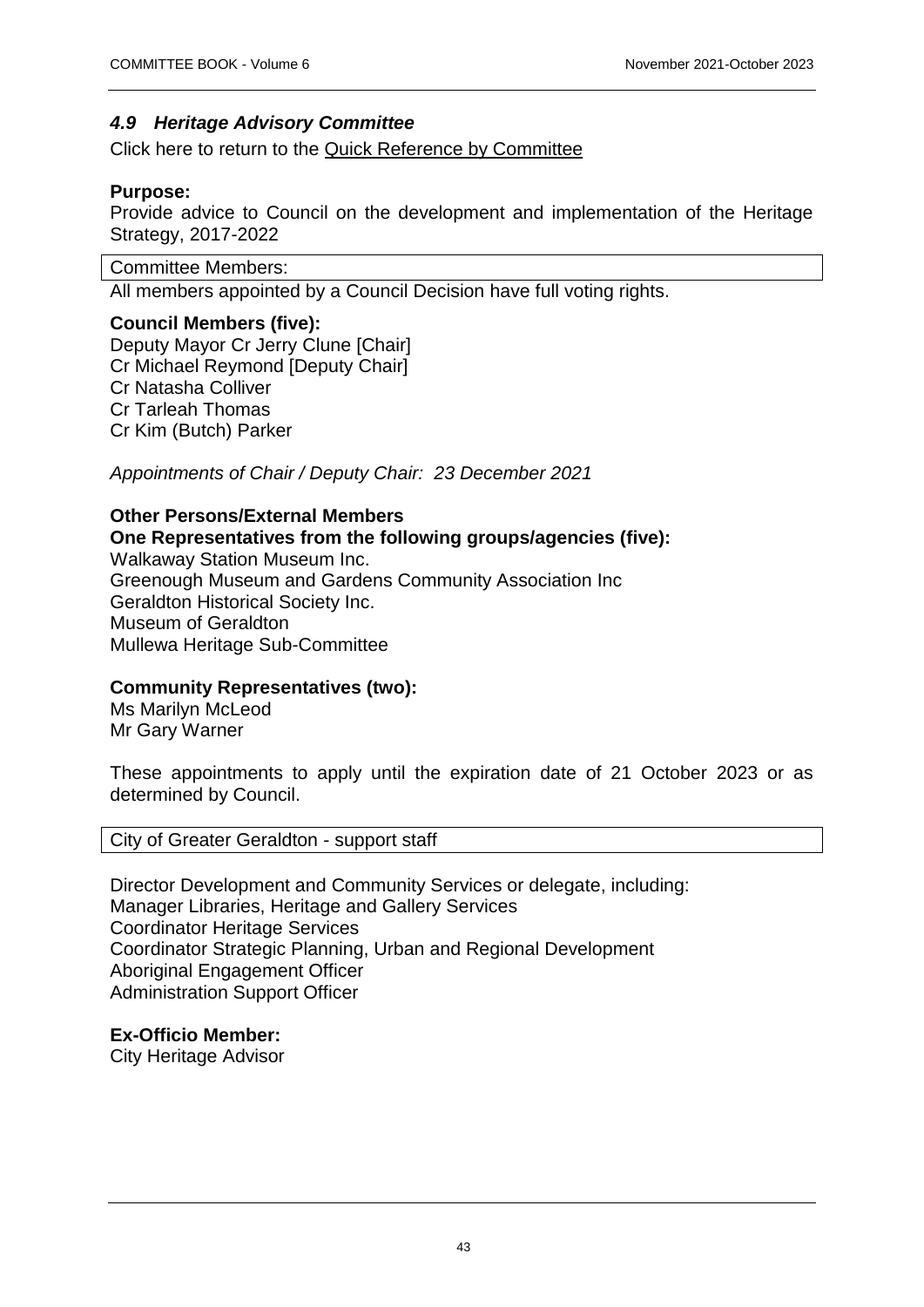#### Council Resolutions:

| Date:        | 23 November 2021 |
|--------------|------------------|
| Item Number: | CEO0085          |
| Date:        | 22 February 2022 |
| Item Number: | <b>DCS516</b>    |
|              |                  |

#### Term of Office:

Membership expires 21 October 2023 or as determined by Council

#### Terms of Reference

SET the Terms of Reference of the Heritage Advisory Committee (HAC) to be:

- a. The quorum of a committee meeting is in accordance with Section 5.19 of the Local Government Act 1995, at least 50% of the number of officers (whether vacant or not) of member of the Committee;
- b. Appoint five Council Members to this Committee;
- c. Councillor will be the elected Chair;
- d. Appoint five External Members representing local heritage groups and museums;
- e. Community nominees will address specific criteria when nominating for membership of the Committee;
- f. Nominations for community membership will be assessed by the HAC, which will make recommendations to Council for the appointment of two representatives;
- g. Where a member is absent without notice and reasonable grounds throughout three consecutive meetings within any 12 month period, the continuance of that membership position shall be automatically terminated in order to ensure the effective operation of the Committee;
- h. Minutes of meetings will be circulated within five working days following the meeting;
- i. With the prior approval of the Chairperson, any persons or organisations may be invited to attend a meeting, where their attendance is directly related to the objectives of the Heritage Advisory Committee;
- j. At least one meeting per year will be held at Mullewa, Greenough or Walkaway; and
- k. Members will abide by the City of Greater Geraldton's Code of Conduct.

#### Delegation:

There is no delegated authority.

#### Meeting Details (if known)

Meetings will be held on triannual basis with the start time and venue being determined by the Advisory Group. At least one meeting will be held in either Mullewa, Greenough or Walkaway each year.

*Updated: 23 February 2022*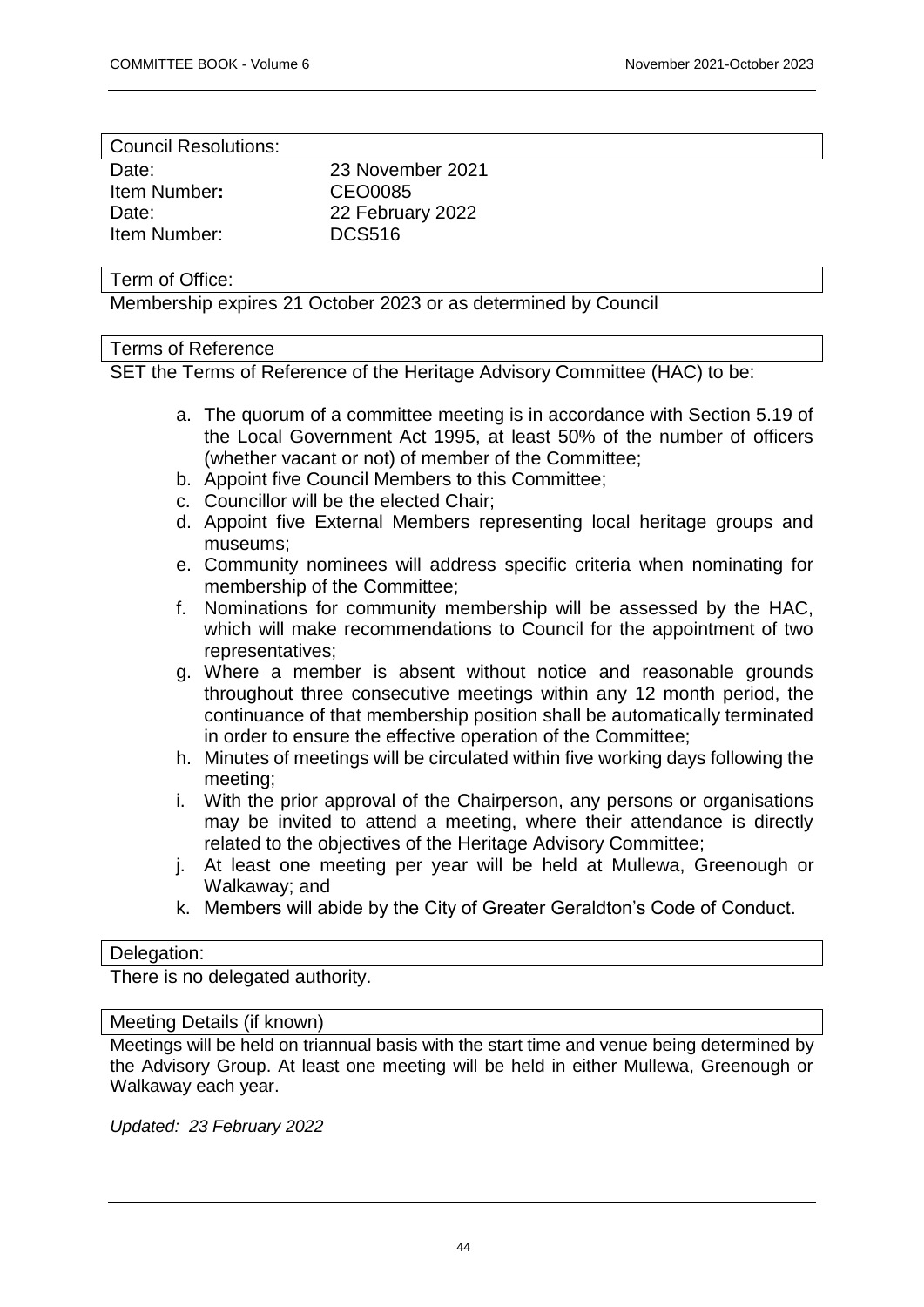# <span id="page-44-0"></span>**5. EXTERNAL GROUPS COMPRISING OF THE CITY OF GREATER GERALDTON'S REPRESENTATIVES**

*External Committees are 1 Council Member and 1 Proxy unless noted otherwise.*

# <span id="page-44-1"></span>*5.1 Regional Capitals Alliance WA*

Click here to return to the [Quick Reference by Committee](#page-4-1)

This group is self-governing.

### **Purpose:**

The Alliance members recognise that regional cities cannot achieve maximised outcomes in isolation from their supporting regional frameworks. With the State's projected population growth and investment in major infrastructure projects, putting together a framework to secure the change in prominence and enhance the capacity of regional cities is seen as a key strategic initiative.

*Minutes of this meeting are to be provided to the City and recorded in the City's Electronic Document Records Management System.* 

Committee Members:

Mayor Shane Van Styn

*External Members* City of Albany City of Bunbury Shire of Broome City of Busselton Shire of Esperance City of Kalgoorlie-Boulder City of Karratha Town of Port Hedland Shire of Northam

City of Greater Geraldton - support staff

Chief Executive Officer or his delegate

| Council Resolution: |                  |
|---------------------|------------------|
| Date:               | 23 November 2021 |
| Item Number:        | CEO086           |

#### Term of Office:

Membership expires at the end of the Council Member's term or as determined by Council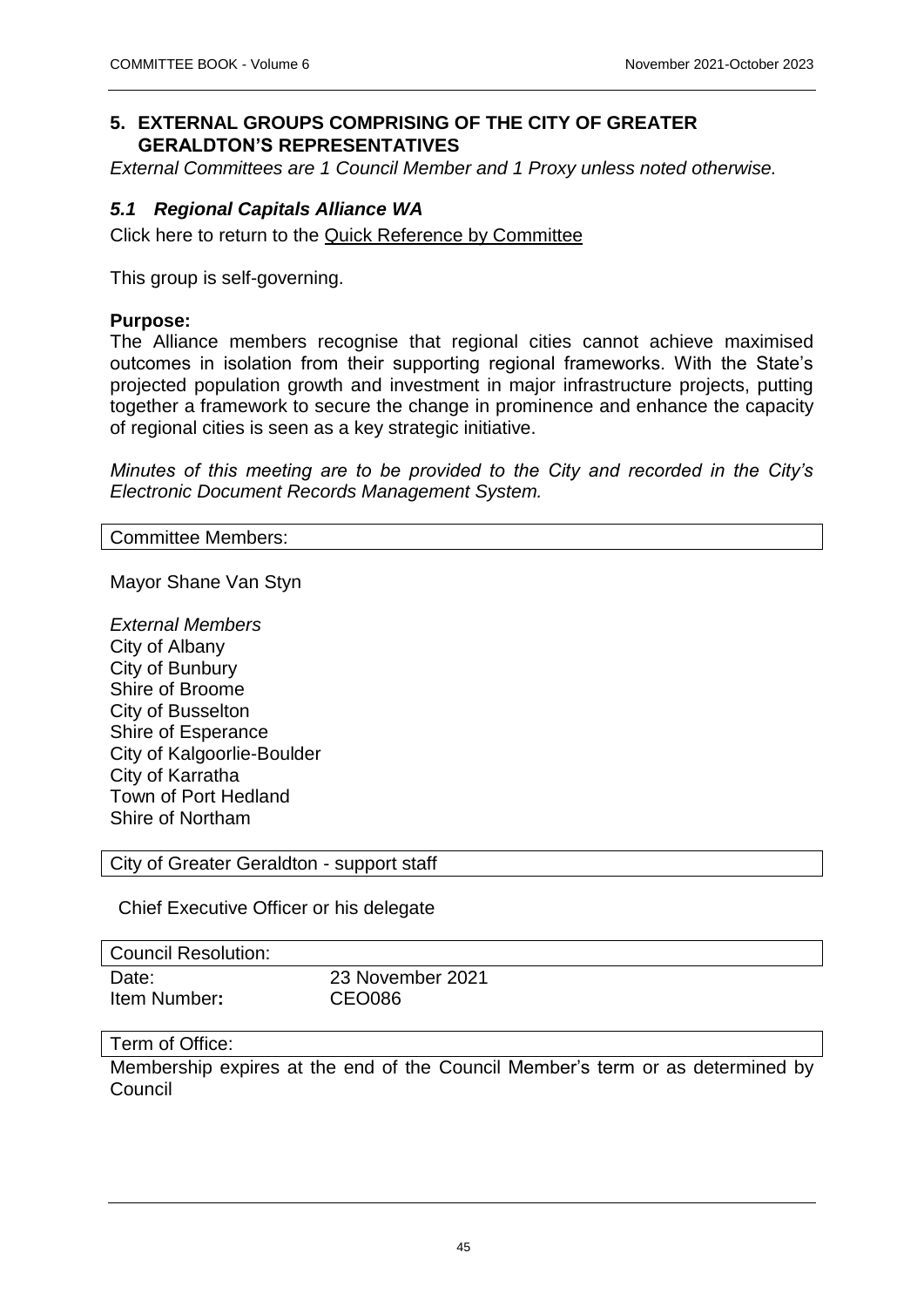#### Focus:

The Alliance has adopted a strong, cohesive approach to lead change and implement projects that will drive the growth of regional centres as attractive places to live, work, visit and invest.

Complementing the work on a local level undertaken by our members, the Alliance has identified a range of priority areas for advocacy and project delivery to enhance the prospects of regional Western Australia.

<https://www.waregionalcapitals.com.au/#ourfocus>

#### Delegation:

There is no delegated authority.

Meeting Details (if known)

Attend meetings as directed by Regional Capitals Alliance WA.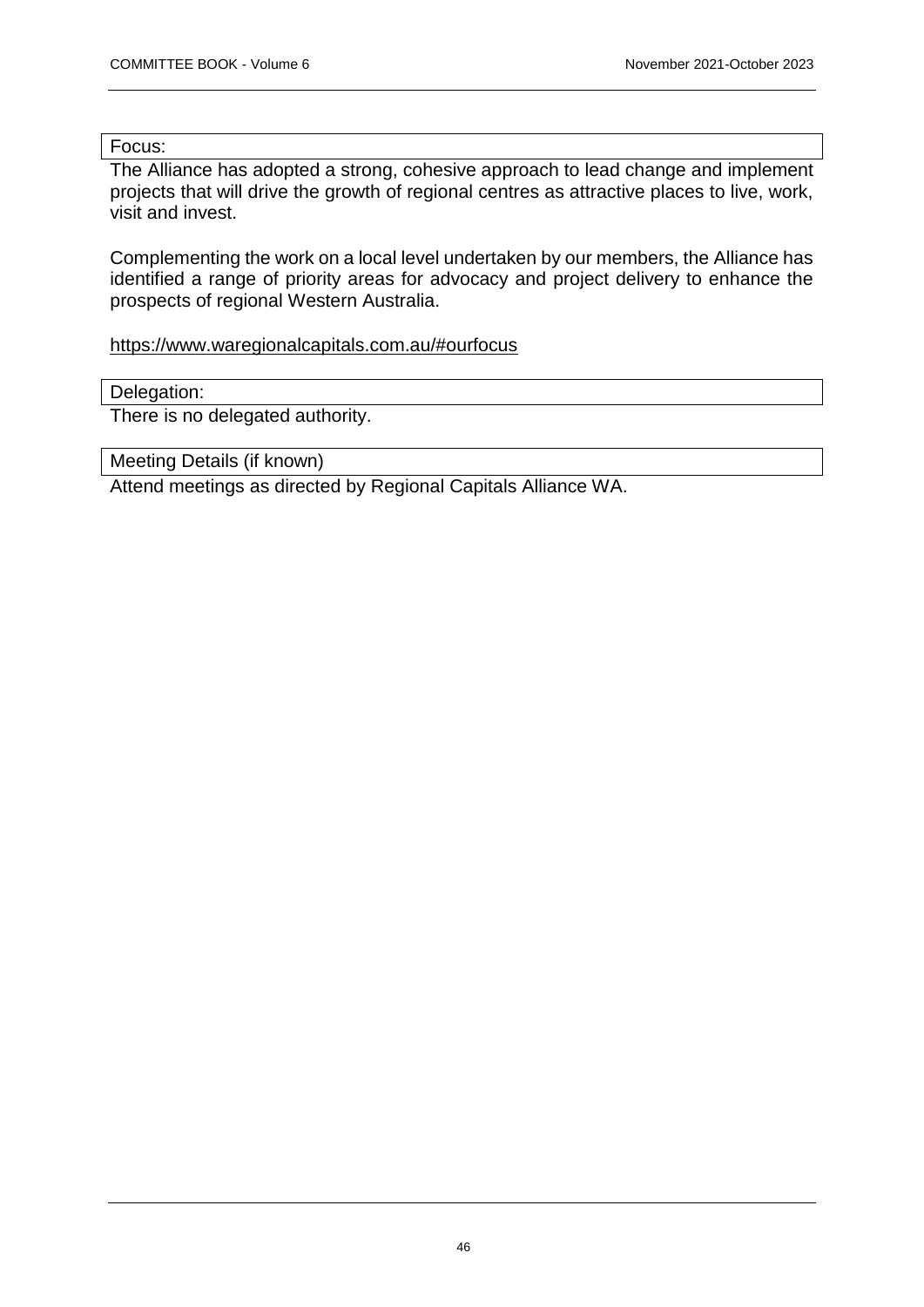# <span id="page-46-0"></span>*5.2 Museum of Geraldton Advisory Committee*

Click here to return to the [Quick Reference by Committee](#page-4-1)

This Group reports to: Museum of Geraldton.

### **Purpose:**

A primary function of the Advisory Committees is community liaison. This reflects that they have a two-way role, of linking the Museum with community, community with the Museum. This also reflects that they have an important role in so far as advocating for the Museum and in fund raising. The Committees also can facilitate input of additional expertise into Museum operations.

*Minutes of this meeting are to be provided to the City and recorded in the City's Electronic Document Records Management System.*

Council Member appointed to represent the City of Greater Geraldton:

Cr Robert (Bob) Hall; Cr M Reymond [Proxy];

City of Greater Geraldton - support staff

Director Development and Community Services or delegate

External Group Contact Details

| Name    | <b>Regional Manager</b>     |
|---------|-----------------------------|
| Address | <b>Museum of Geraldton</b>  |
|         | 2 Museum Place              |
|         | <b>Batavia Coast Marina</b> |
|         | Geraldton WA 6530           |

Tel: 08 9431 8393 E-mail: [reception@museum.wa.gov.au](mailto:reception@museum.wa.gov.au)

| <b>Council Resolution:</b> |                  |
|----------------------------|------------------|
| Date:                      | 23 November 2021 |
| Item Number:               | <b>CEO086</b>    |

#### Term of Office:

Membership expires at the end of the Council Member's term or as determined by Council.

#### Terms of Reference

ABIDE by the Terms of Reference as set by the Department of Local Government, Sport and Cultural Industries.

Meeting Details (if known)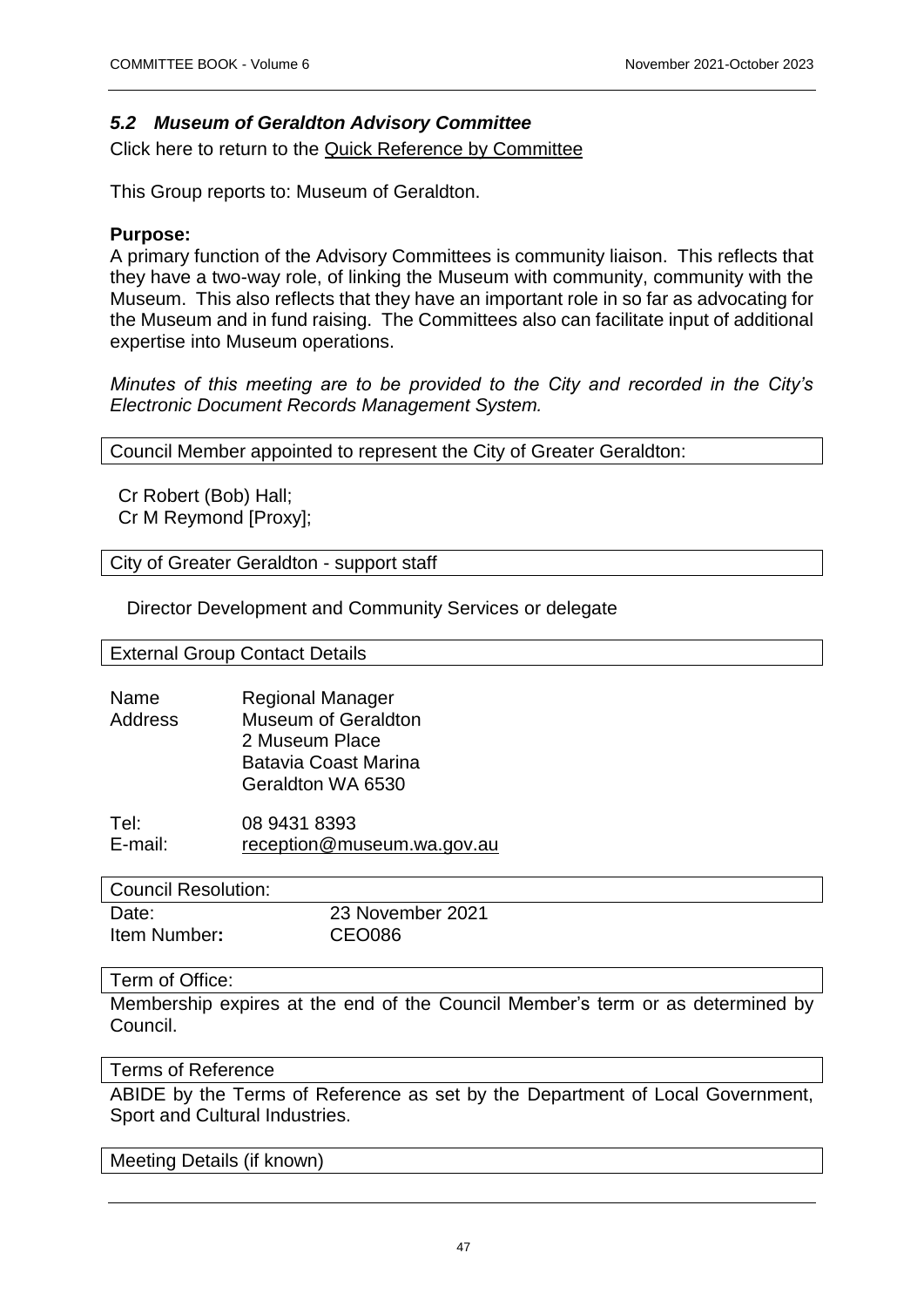Attend meetings as directed by the Museum of Geraldton.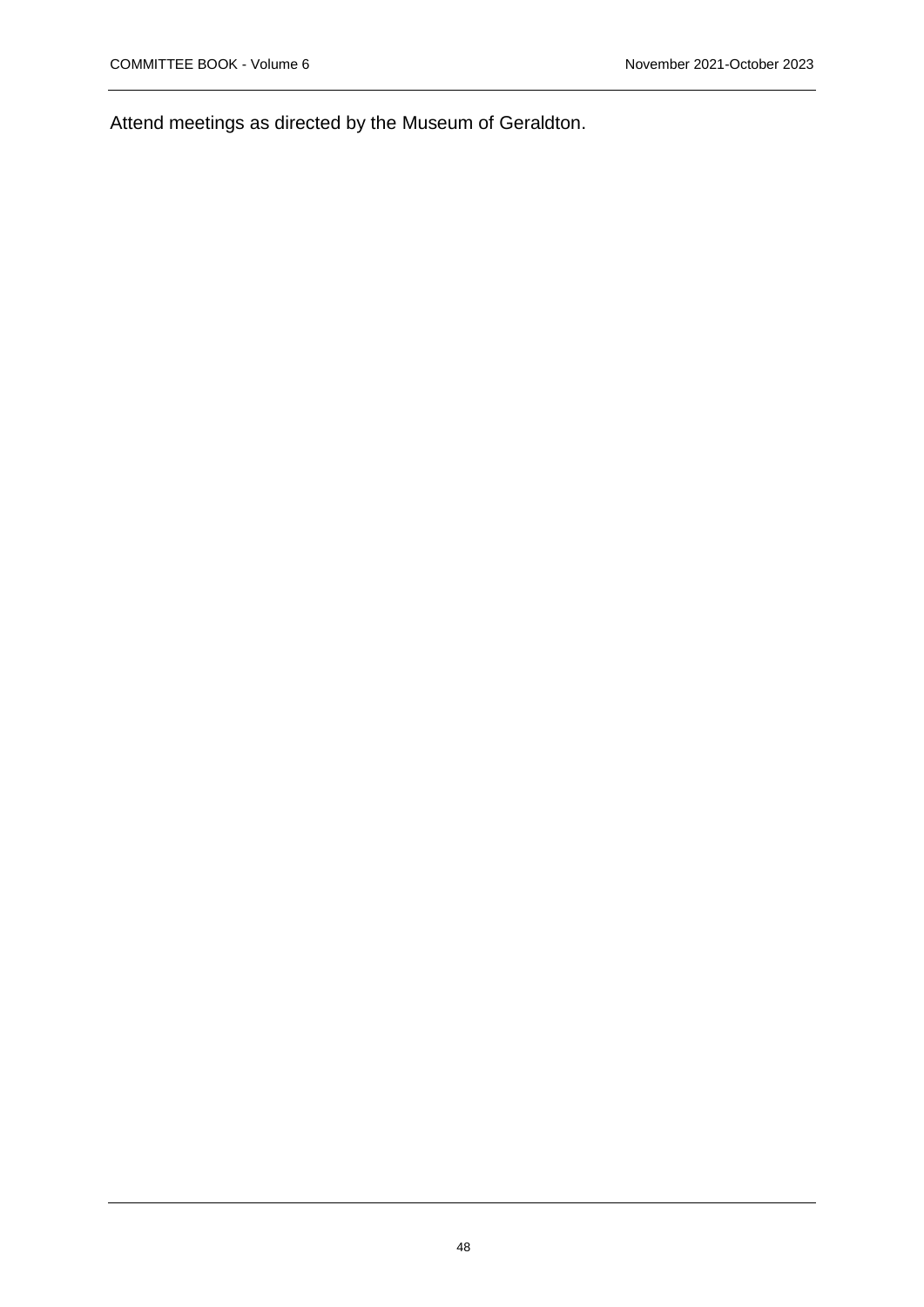# <span id="page-48-0"></span>*5.3 Batavia Local Emergency Management Committee*

Click here to return to the [Quick Reference by Committee](#page-4-1)

#### **Purpose:**

The State Emergency Management Act 2005 outlines the responsibility of Local Government to facilitate and administer a Batavia Local Emergency Management Committee. This Committee acts to prepare the City of Greater Geraldton for the event of an emergency.

(Combined Local Emergency Management Committee for the areas of the City of Greater Geraldton, Shire of Chapman Valley and Shire of Northampton) *Minutes of this meeting are to be provided to the City and recorded in the City's Electronic Document Records Management System.* 

Committee Members:

Mayor Shane Van Styn Deputy Mayor Cr Jerry Clune (Proxy)

*The Police OIC is the nominated Deputy for the meeting, in the Mayor's absence the Chair is taken on by the Police OIC and not the proxy Councillor*

City of Greater Geraldton - support staff

Director Infrastructure Services or delegate.

| Council Resolution: |                  |
|---------------------|------------------|
| Date:               | 23 November 2021 |
| Item Number:        | CEO086           |

#### Term of Office:

Membership expires at the end of the Council Member's term or as determined by Council.

#### Terms of Reference

ABIDE by the Terms of Reference as set by the Batavia Emergency Management Committee.

#### Delegation:

There is no delegated authority.

Meeting Details (if known)

Meetings are held every three months.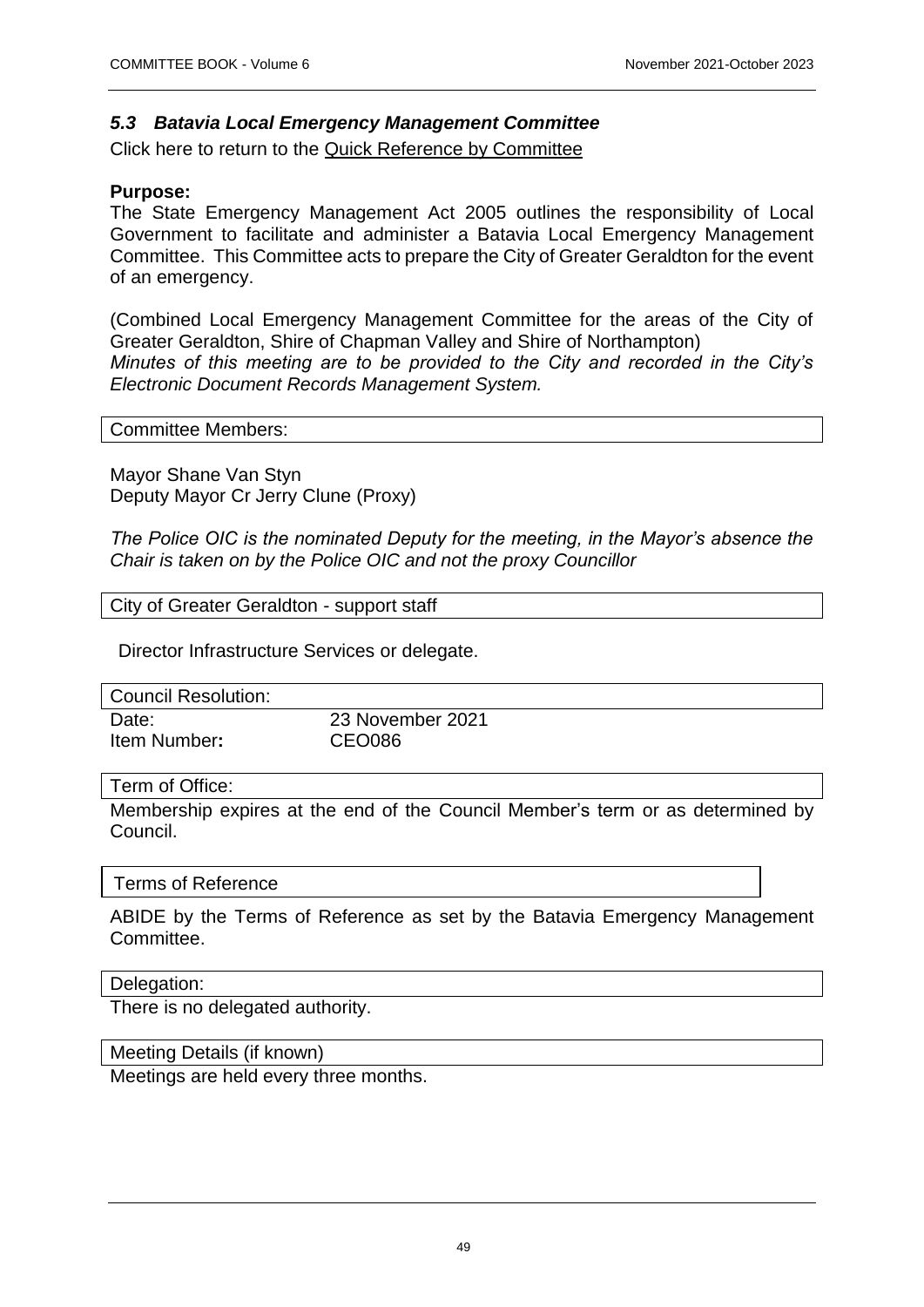# <span id="page-49-0"></span>*5.4 Mid West Regional Road Group*

Click here to return to the [Quick Reference by Committee](#page-4-1)

### **Purpose:**

A Regional Road Group is responsible for:

- Assessing road-funding submissions from its member Local Governments
- The annual distribution of funds to Local Government roads.
- Monitoring and reporting on the effectiveness of applying funds to Local Government roads in its region.

[Mid-West-RRG-reference-information-for-Council-Members-June-2021.pdf](https://walga.asn.au/getattachment/Policy-Advice-and-Advocacy/Infrastructure/Roads/Regional-Road-Groups/Mid-West-RRG-reference-information-for-Elected-Members-June-2021.pdf?lang=en-AU)  [\(walga.asn.au\)](https://walga.asn.au/getattachment/Policy-Advice-and-Advocacy/Infrastructure/Roads/Regional-Road-Groups/Mid-West-RRG-reference-information-for-Elected-Members-June-2021.pdf?lang=en-AU)

*Minutes of this meeting are to be provided to the City and recorded in the City's Electronic Document Records Management System.* 

Council Member appointed to represent the City of Greater Geraldton:

Cr Tarleah Thomas Cr Michael Librizzi (Proxy)

City of Greater Geraldton - support staff

Director Infrastructure Services or delegate.

External Group's Contact Details

| Name    | Main Roads Mid West-Gascoyne Region |
|---------|-------------------------------------|
| Address | Eastward Road, Geraldton WA6531     |
| Tel:    | 9956 1200                           |
| Web:    | Main Roads Western Australia        |

| Council Resolution: |                  |
|---------------------|------------------|
| Date:               | 23 November 2021 |
| Item Number:        | CEO086           |

#### Term of Office:

Membership expires at the end of the Council Member's term or as determined by Council or the Mid West Regional Road Group.

#### Terms of Reference

ABIDE by the Terms of Reference as set by the Mid West Regional Road Group:

- a. Developing and recommending to State Road Funds to Local Government Advisory Committee (SAC), an annual Local Government roads program for their region.
- b. Monitoring the implementation of the program in their region.
- c. Developing and recommending to SAC, Strategies for Significant Local Government Roads.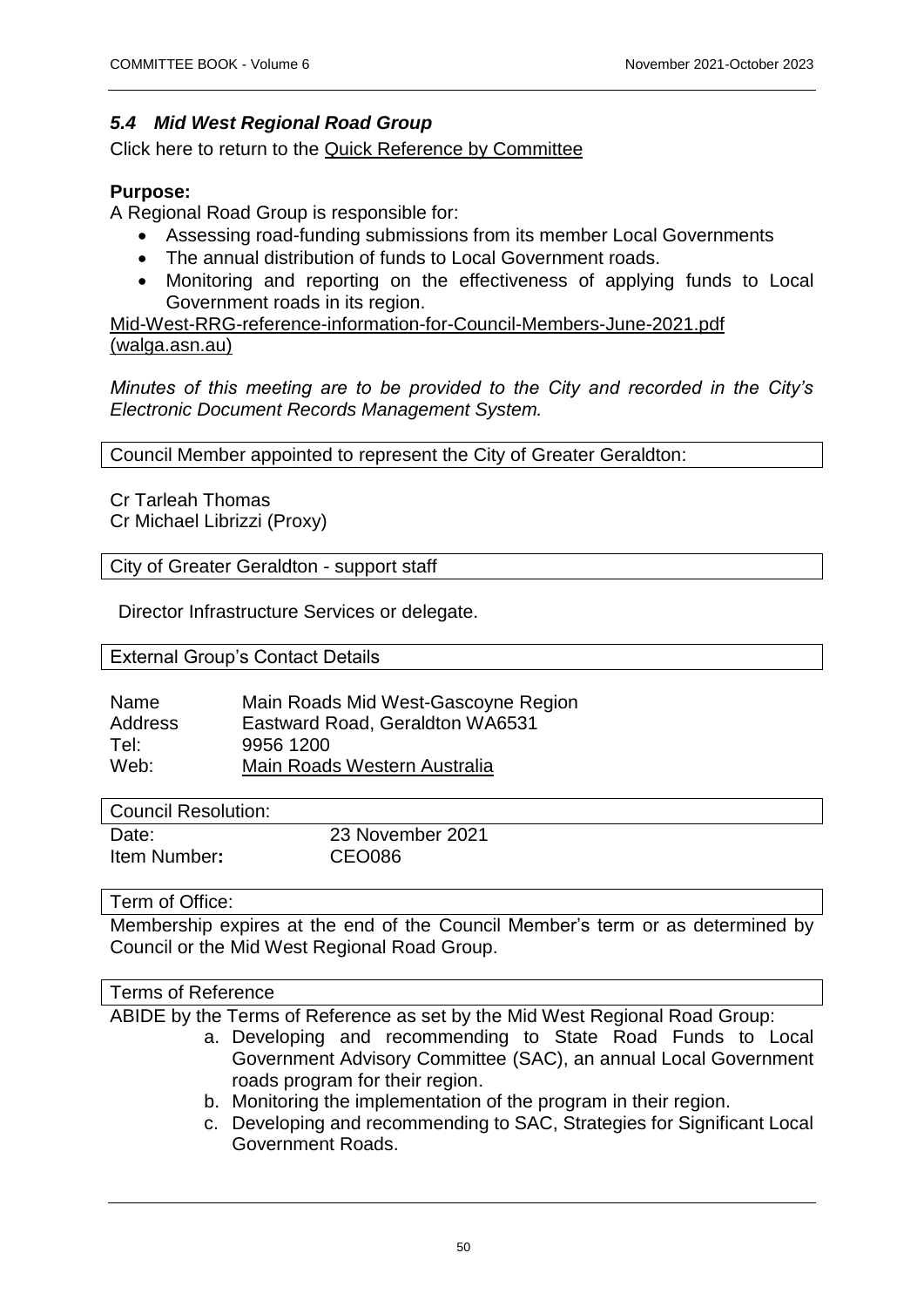- d. Developing and recommending to SAC, three year works projections.
- e. Regularly review project prioritisation methodologies for annual distribution of road funds to Local Government roads within the region.
- f. Developing regional specific policies and procedures to suit local circumstances.
- g. Providing updates of regional specific procedures to SAC for approval prior to formal introduction.
- h. Provide funding information to Local Governments to facilitate expenditure of road funds.
- i. Assisting SAC with Local Government priorities at the regional level.
- j. Advising SAC of any likely under expenditure with an explanation as to the cause and proposed solutions.
- k. Monitoring and responding to the safety performance of the Local Government road network in the region.
- l. Dealing with any other business relevant to the transport needs of the region.

Source: [Mid-West-RRG-reference-information-for-Council-Members-June-2021.pdf](https://walga.asn.au/getattachment/Policy-Advice-and-Advocacy/Infrastructure/Roads/Regional-Road-Groups/Mid-West-RRG-reference-information-for-Elected-Members-June-2021.pdf?lang=en-AU)  [\(walga.asn.au\)](https://walga.asn.au/getattachment/Policy-Advice-and-Advocacy/Infrastructure/Roads/Regional-Road-Groups/Mid-West-RRG-reference-information-for-Elected-Members-June-2021.pdf?lang=en-AU)

# Delegation:

There is no delegated authority.

Meeting Details (if known)

Attend meetings as directed by the Mid West Regional Road Group.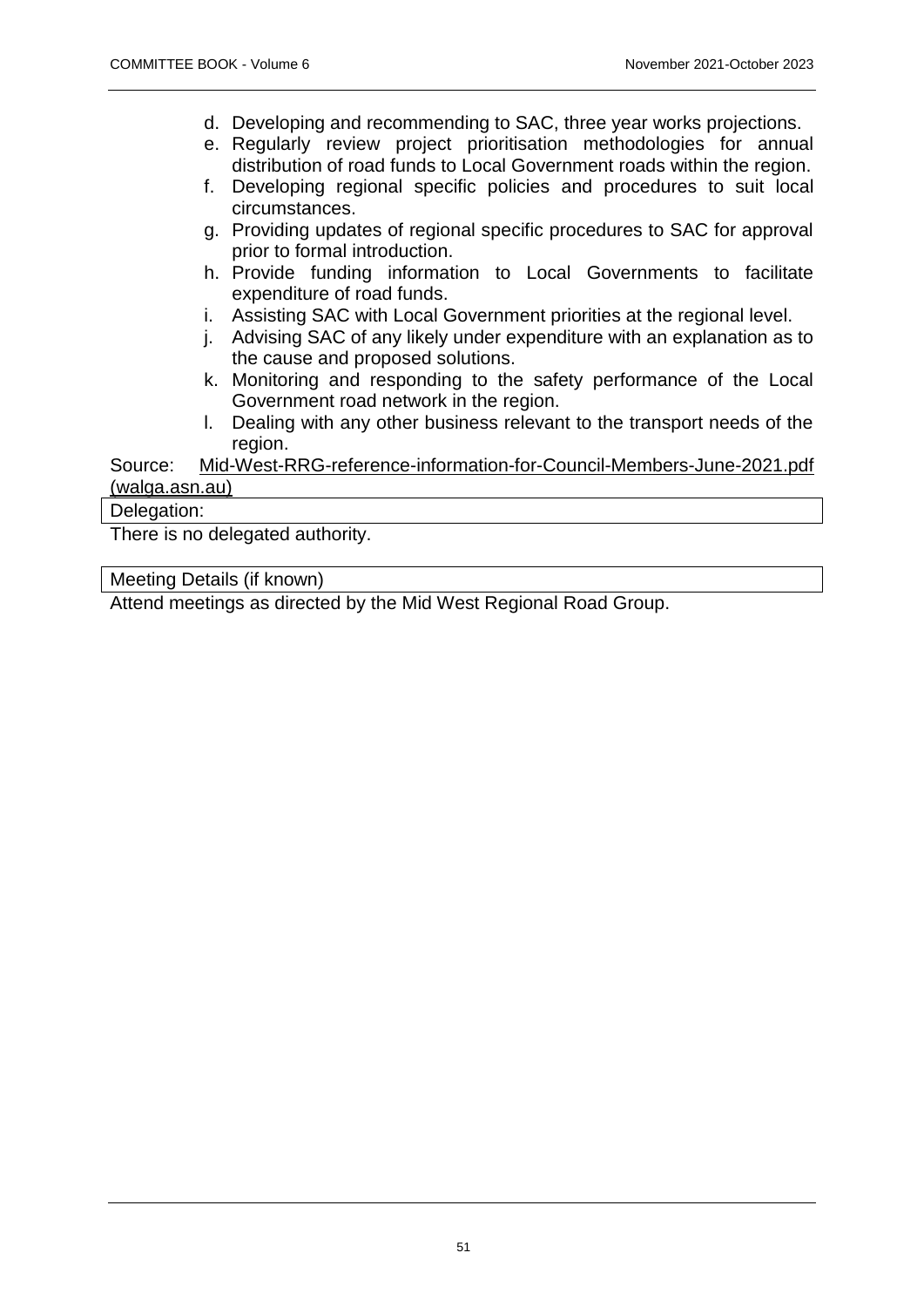### <span id="page-51-0"></span>*5.5 Regional Joint Development Assessment Panel*

Click here to return to the [Quick Reference by Committee](#page-4-1)

This Group reports to: Minister for Planning

#### **Purpose:**

Development Assessment Panels determine applications made to local government that meet the type and value thresholds specified under the Planning and Development (Development Assessment Panels) Regulations 2011.

*Minutes of this meeting are to be provided to the City and recorded in the City's Electronic Document Records Management System.* 

Council Member appointed to represent the City of Greater Geraldton:

Mayor [Shane Van Styn](#page-6-2) Cr Robert (Bob) Hall

*Alternate Local Government Representatives are* Deputy Mayor Cr Jerry Clune Cr Natasha Colliver

City of Greater Geraldton - support staff

Director Development and Community Services.

#### External Group's Contact Details

| Name    | Development Assessment Panels   |
|---------|---------------------------------|
| Address | 140 William Street, Perth, 6000 |
| Tel:    | $(08)$ 6551 9000                |
| Web:    | http://daps.planning.wa.gov.au/ |

| <b>Council Resolution:</b> |                 |
|----------------------------|-----------------|
| Date:                      | 26 October 2021 |
| Item Number:               | <b>DCS504</b>   |

#### Term of Office:

Development Assessment Panel Term for all Members is 26 January 2024. *Internal Ref: D-22-004141*

Membership will expire at the end of the Council Member's terms or as determined by Council.

#### Terms of Reference

Development Assessment Panels determine applications made to Local Government that meet the type and value thresholds specified under the Planning and Development (Development Assessment Panels) Regulations 2011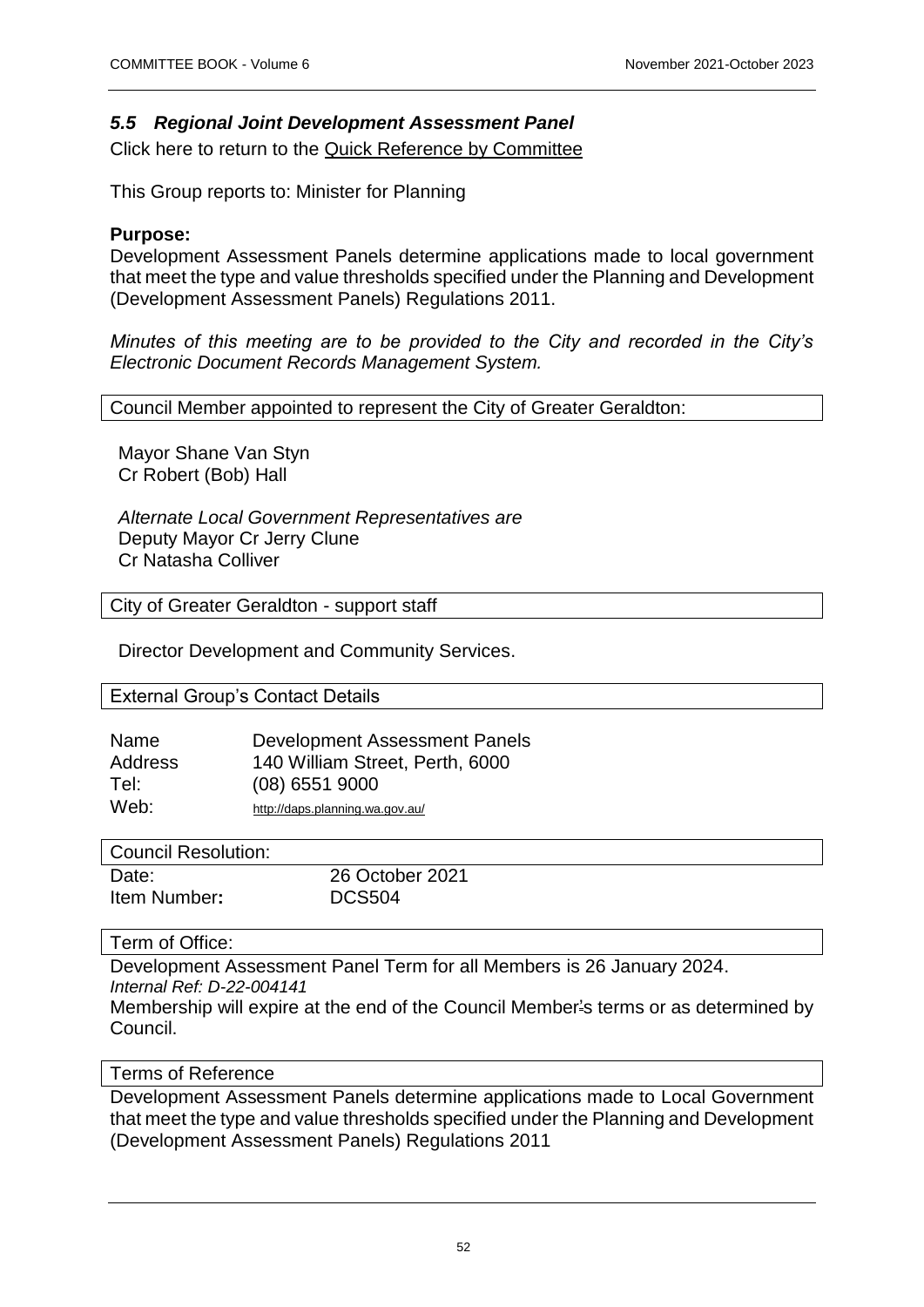# Delegation:

Nil delegations

Meeting Details (if known)

Attend meetings as directed by the Development Assessment Panels.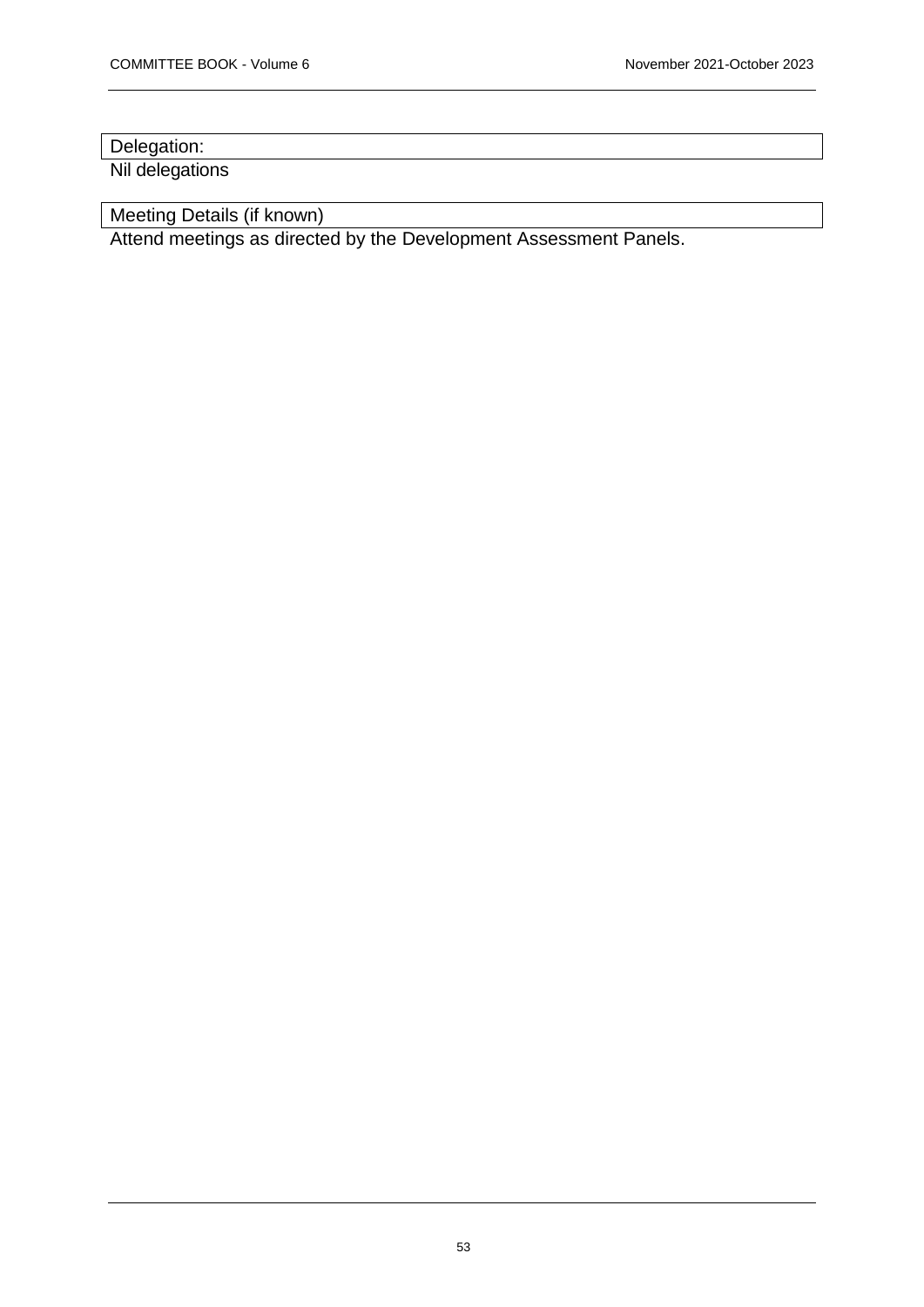# <span id="page-53-0"></span>*5.6 Mid West Sports Federation Inc Board of Management*

Click here to return to the [Quick Reference by Committee](#page-4-1)

This Group reports to: Mid West Sports Federation Inc

### **Purpose:**

Representation on the Mid West Sports Federation Inc. (MWSF) will provide benefits for the entire region due to the service they provide to athletes, coaches and officials from all around the region, from different Local Government Authorities (LGAs). The association of the City with the MWSF in providing these benefits to smaller LGAs will be viewed positively and enhance the relationship between the City and various LGAs in the Mid West region.

*Minutes of this meeting are to be provided to the City and recorded in the City's Electronic Document Records Management System.* 

Council Member appointed to represent the City of Greater Geraldton:

Cr Michael Librizzi Cr Natasha Colliver (Proxy)

City of Greater Geraldton - support staff

Director Infrastructure Services or delegate.

External Group's Contact Details

| Name    | Mid West Sports Federation Inc             |
|---------|--------------------------------------------|
| Address | 268-270 Foreshore Drive, Geraldton WA 6530 |
| Tel:    | $(08)$ 9956 2178                           |
| Web:    | <b>Mid West Sports Federation</b>          |

#### Council Resolution:

| Date:        | 23 November 2021 |
|--------------|------------------|
| Item Number: | <b>CEO086</b>    |

Term of Office:

Membership expires at the end of the Council Member's term or as determined by Council or the Mid West Sports Federation Inc Board of Management.

#### Terms of Reference

Continue the partnerships with the Mid West Sports Federation and work collaboratively to strengthen sport and recreation in our community

#### Delegation:

Nil delegations

Meeting Details (if known)

Attend meetings as directed by the Mid West Sports Federation.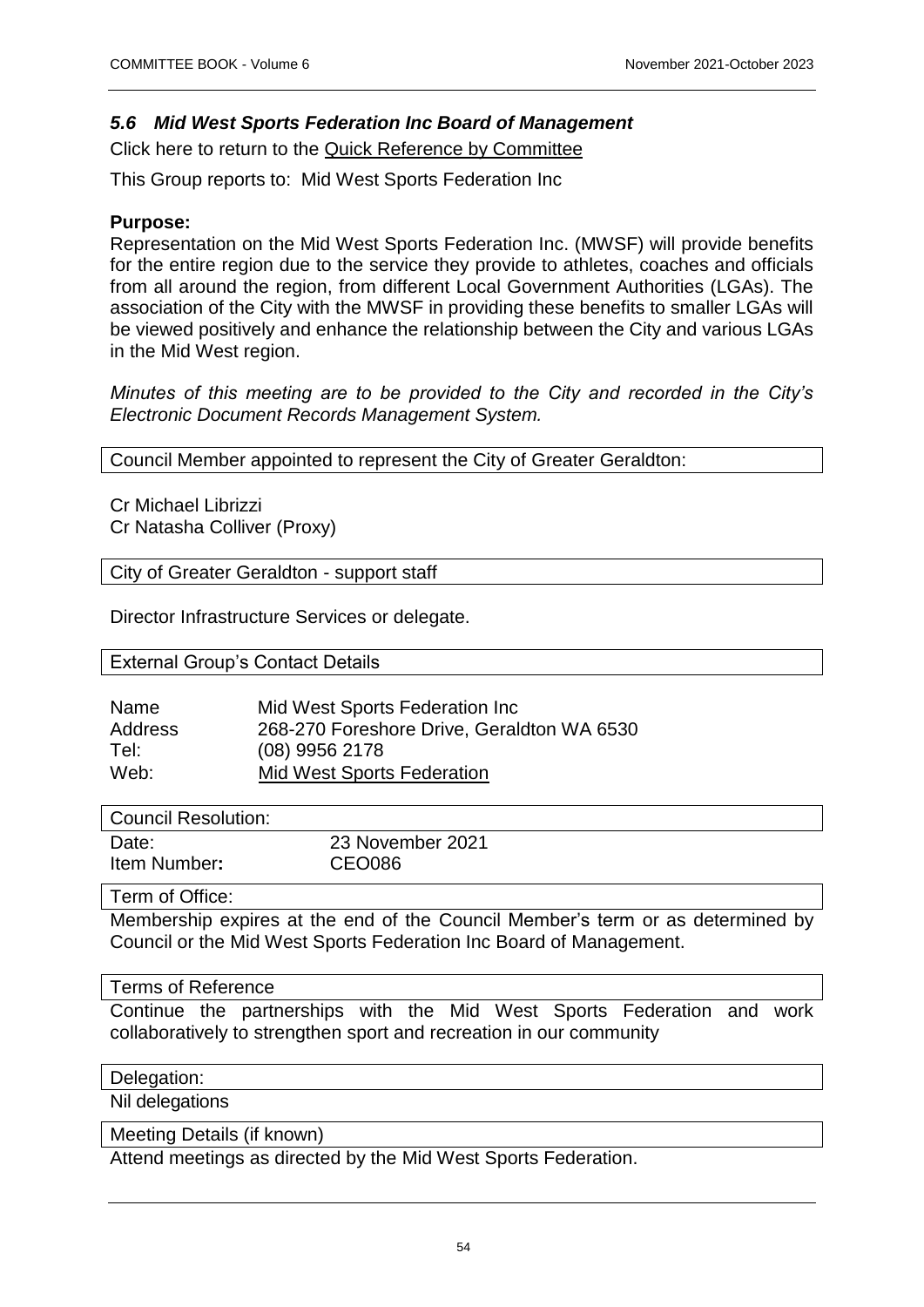# <span id="page-54-0"></span>*5.7 Regional Capitals Australia*

Click here to return to the [Quick Reference by Committee](#page-4-1)

This group is self-governing.

### **Purpose:**

To provide a national alliance that champions maximum growth and prosperity for Australia's regional capital cities.

*Minutes of this meeting are to be provided to the City and recorded in the City's Electronic Document Records Management System.* 

Council Member appointed to represent the City of Greater Geraldton:

Mayor Shane Van Styn

City of Greater Geraldton - support staff

Chief Executive Officer or delegate.

| <b>External Group's Contact Details</b> |                                      |
|-----------------------------------------|--------------------------------------|
| Name                                    | <b>Regional Capitals Australia</b>   |
| Address                                 | PO Box 320, Wagga Wagga NSW 2650     |
| Tel:                                    | +61 434 274 457                      |
| Web:                                    | http://regionalcapitalsaustralia.org |
|                                         |                                      |

Council Resolution:

Item Number**:** CEO086

Date: 23 November 2021

#### Term of Office:

Membership expires at the end of the Council Member's term or as determined by Council or Regional Capitals Australia.

Terms of Reference / Mission & Vision

- 1 Provide high-level advice on issues, trends and other developments affecting regional capitals that can inform and assist in Australian Government response.
- 2 Partner with the Australian government on the development of policy, planning, strategies and investment decisions they relate to the regional capitals.
- 3 Advocate for appropriate Federal funding to invest in the services and infrastructure in regional capitals.
- 4 Identify opportunities and impediments to the sustainable development of regional capitals and develop innovative solutions to manage them.
- 5 Bring strategic alignment between national stakeholders responsible for regional development, urban policy and population growth.

| Delegation:     |  |
|-----------------|--|
| Nil delegations |  |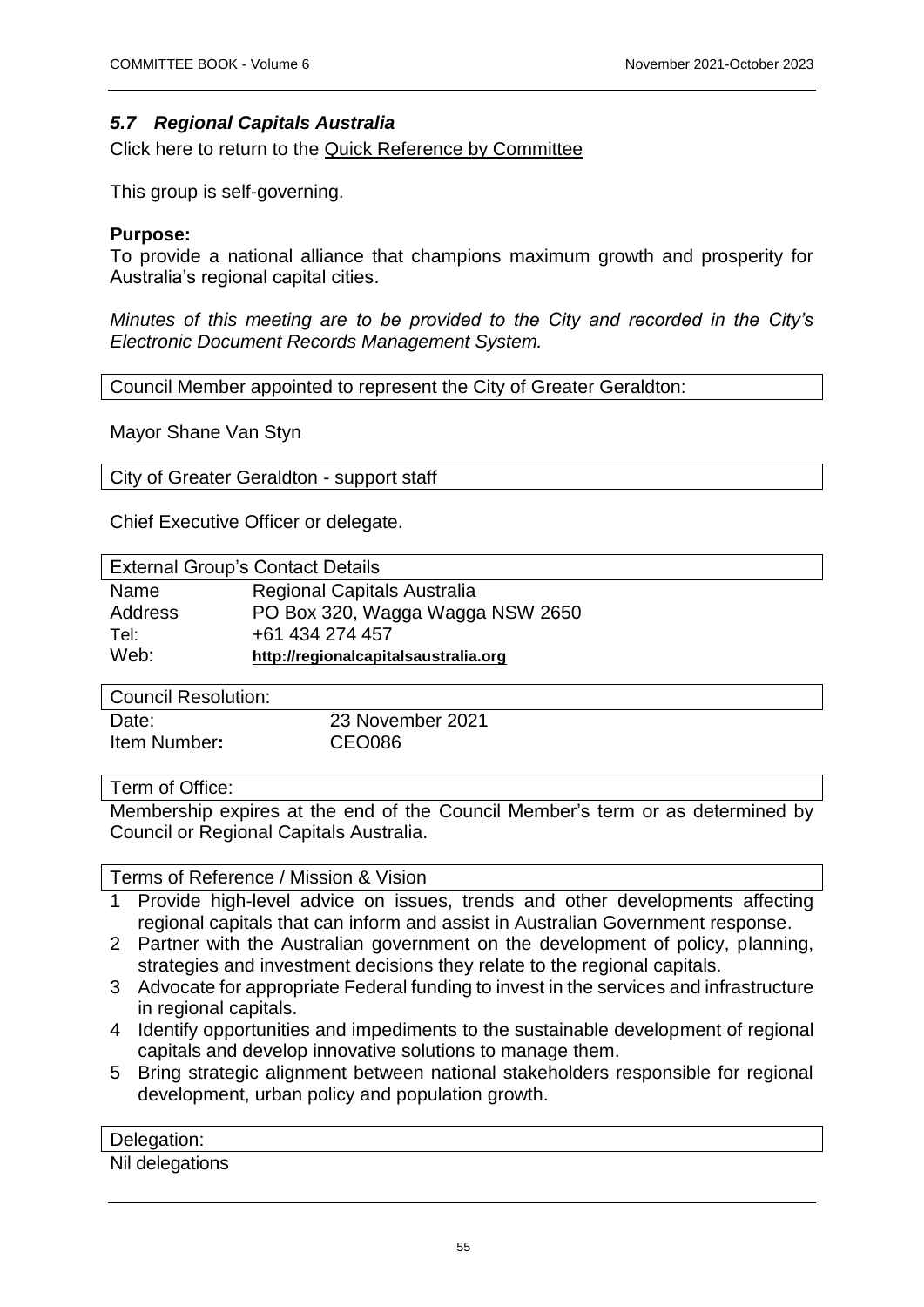Meeting Details (if known)

Attend meetings as directed by Regional Capitals Australia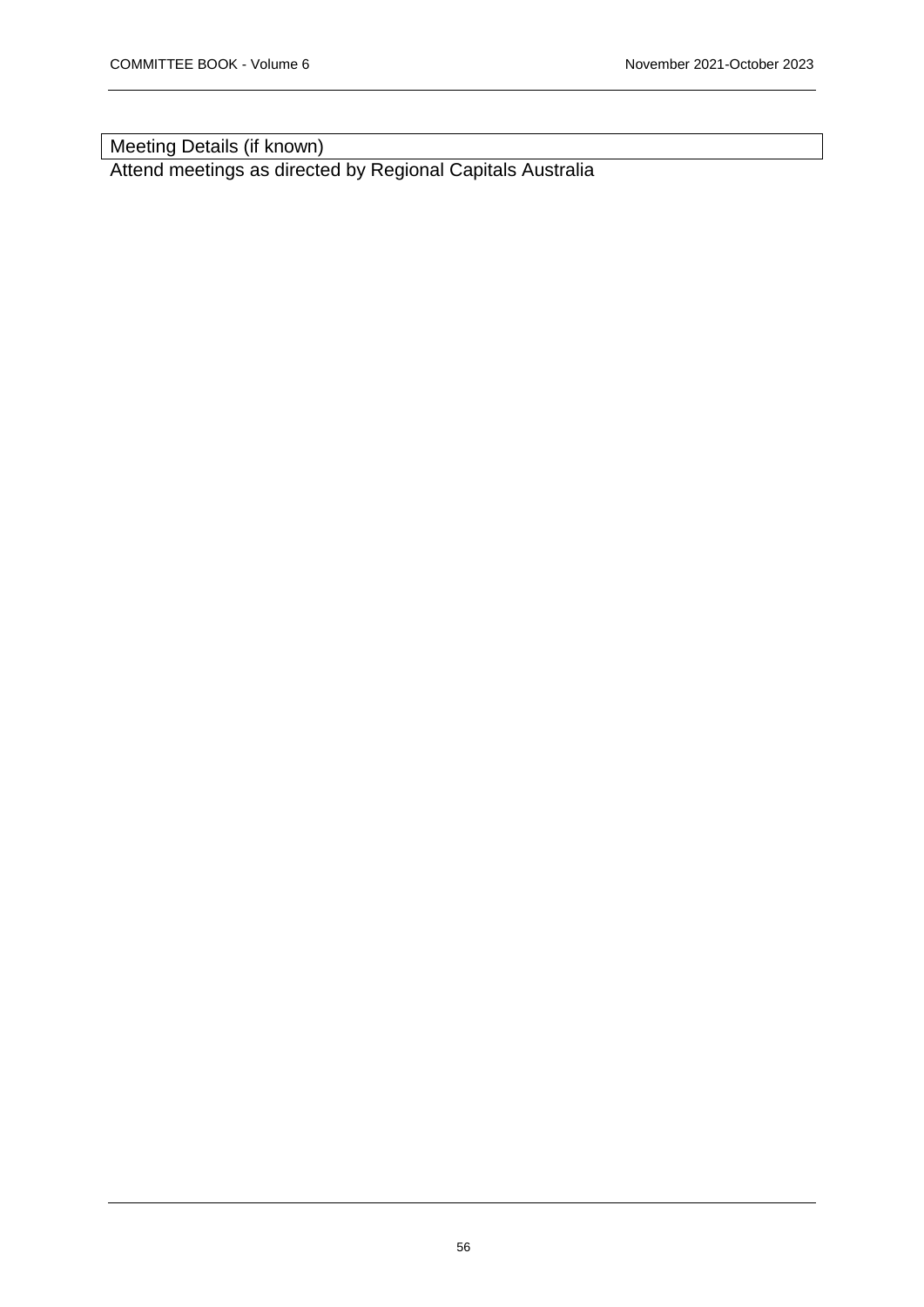#### <span id="page-56-0"></span>*5.8 Mullewa Community Trust Committee*

Click here to return to the [Quick Reference by Committee](#page-4-1)

#### **Purpose:**

Disbursement from the Trust Fund to be made for public benefit for the Mullewa Community.

*Minutes of this meeting are to be provided to the City and recorded in the City's Electronic Document Records Management System.* 

Committee Members:

Cr Jennifer Critch Cr Robert (Bob) Hall (Proxy)

*External Members* A Member of the Farm Management Committee A Member of the Trustee Employee of the Founder as determined by the CEO of the Founder Other Members as determined by the Trustee suitability qualified and experience.

City of Greater Geraldton - support staff

Director Development and Community Services or delegate.

| <b>Council Resolution:</b> |                  |
|----------------------------|------------------|
| Date:                      | 23 November 2021 |
| Item Number:               | CEO086           |

Term of Office:

Membership expires at the end of the Council Member's term or as determined by Council or the Mullewa Community Trust.

#### Terms of Reference/Functions

The functions of the Trust Committee are to implement proposals and recommendations made by a Committee to the Trustees, unless to do so would be inconsistent with the Deed of Trust.

#### Delegation:

Nil delegations

Meeting Details (if known)

Attend meetings as directed by the Mullewa Community Trust.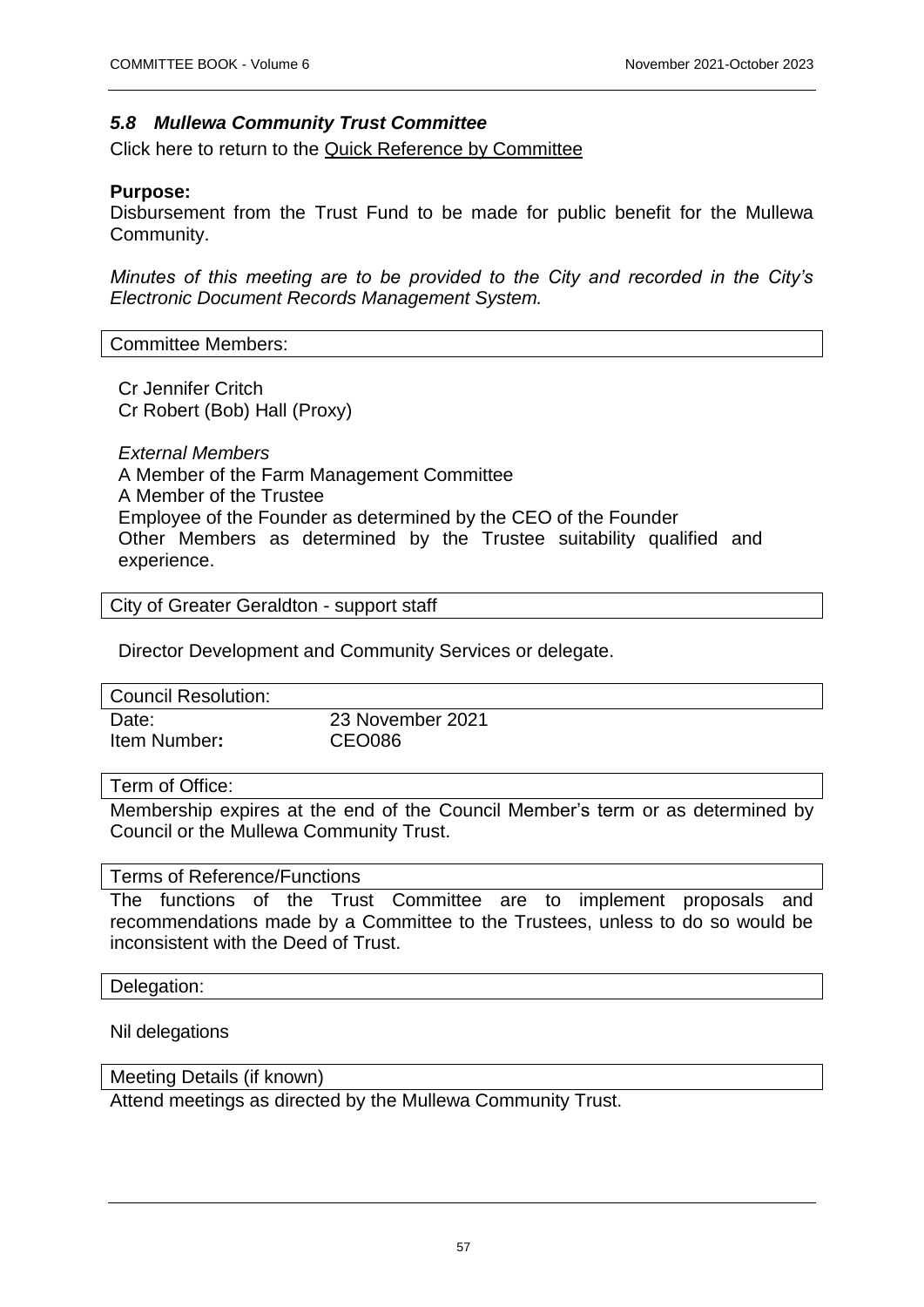# <span id="page-57-0"></span>**6. LIST OF CITY REPRESENTATIVES FOR APPOINTMENT TO WALGA COMMITTEES**

# <span id="page-57-1"></span>*6.1 Northern Country Zone of WALGA*

Click here to return to the [Quick Reference by Committee](#page-4-1)

This Group reports to: Western Australian Local Government Association.

#### **Purpose:**

The Northern Country Zone represents Local Government views for their region which can then be communicated to the Western Australian Local Government Association.

*Minutes of this meeting are to be provided to the City and recorded in the City's Electronic Document Records Management System.* 

Council Member appointed to represent the City of Greater Geraldton:

Deputy Mayor Cr Jerry Clune Mayor Shane Van Styn (Proxy)

City of Greater Geraldton - support staff

Chief Executive Officer or delegate.

External Group's Contact Details

Address Executive Officer, Northern Country Zone of WALGA Western Australian Local Government Association 15 Altona St West Perth WA 6005 PO Box 1544 West Perth WA 6872

| Council Resolution:         |                                  |
|-----------------------------|----------------------------------|
| Date:<br>Item Number:       | 26 October 2021<br><b>CEO082</b> |
| $\sim$ $\sim$ $\sim$ $\sim$ |                                  |

Term of Office:

Membership expires at the end of the Council Member's term or as determined by Council or the Northern Country Zone.

#### **Constitution**

ABIDE by the Constitution as set by the Northern Country Zone of WALGA August 2020 and Standing Orders of June 2020. [Reference :D-20-102641]

#### Delegation:

There is no delegated authority

Meeting Details (if known)

Attend meetings as directed by WALGA.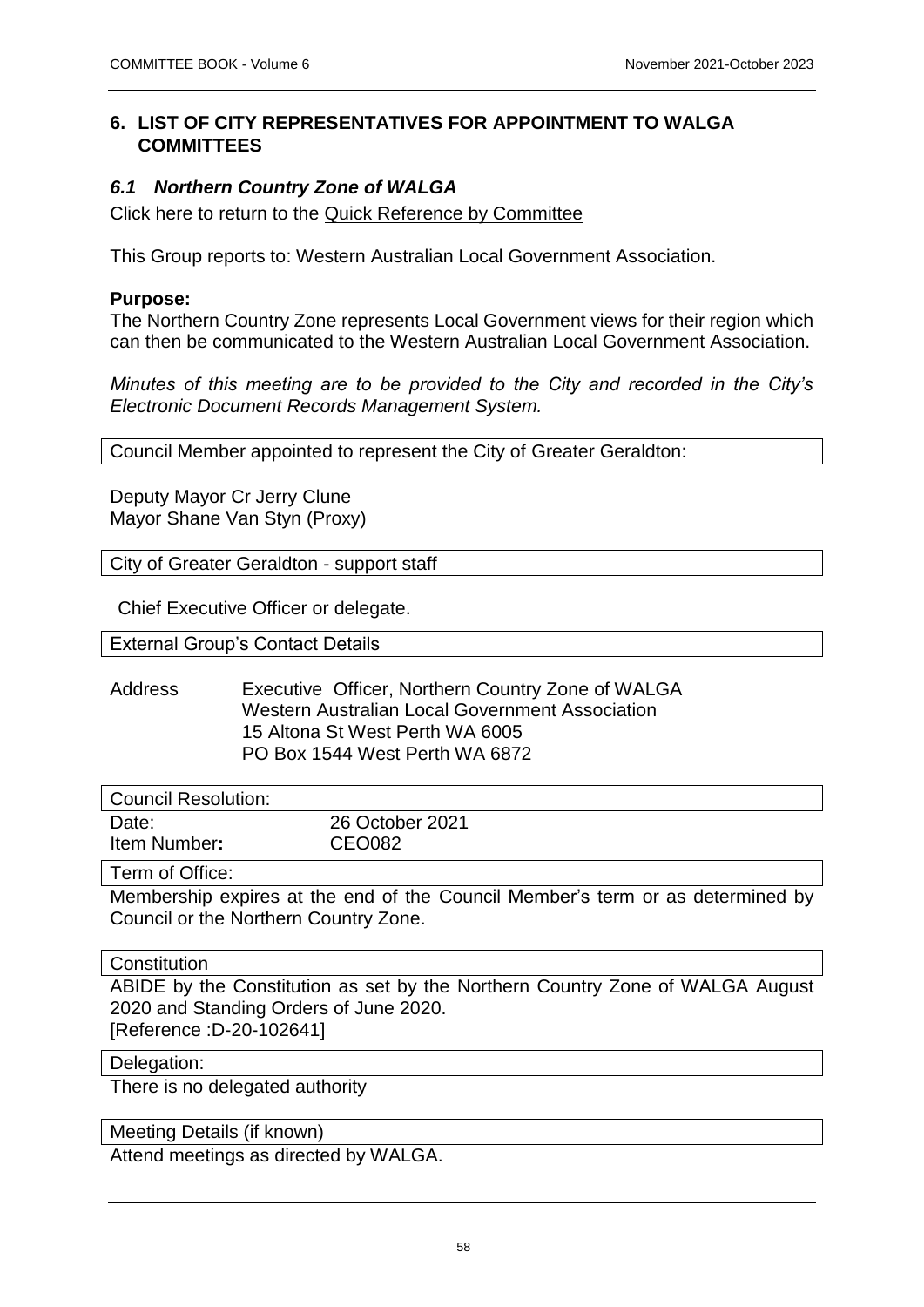# <span id="page-58-0"></span>*6.2 WALGA Municipal Waste Advisory Council*

Click here to return to the [Quick Reference by Committee](#page-4-1)

This Group reports to: West Australian Local Government Association (WALGA).

#### **Purpose:**

The Municipal Waste Advisory Council (MWAC) is a standing committee of the Western Australian Local Government Association with delegated authority on municipal waste issues. Officers do not have voting rights at Municipal Waste Advisory Council meetings.

MWAC's membership includes the major Regional Councils (waste management). This makes MWAC a unique forum through which all the major Local Government waste management organisations cooperate.

The MWAC structure consists of an Officers Advisory Group (OAG) and Council Councillors forming the Advisory Council.

The *Officers Advisory Group* is made up of:

- 6 Regional Council CEO's (including the CGG);
- 3 Officers at-large from the metropolitan area; and
- 3 Officers at-large from the non-metropolitan area.

The *Municipal Waste Advisory Council* would consist of:

- Chair and Deputy Chair of MWAC;
- 3 members from the WALGA State Council; and
- 6 Regional Council delegate with representation and voting rights (one each).

*Minutes of this meeting are to be provided to the City and recorded in the City's Electronic Document Records Management System.* 

Council Member appointed to represent the City of Greater Geraldton:

Cr Robert (Bob) Hall Deputy Mayor Cr Jerry Clune (Proxy)

City of Greater Geraldton - support staff

Director Development and Community Services or delegate.

External Group's Contact Details

| <b>Address</b> | Manager, Waste and Recycling     |
|----------------|----------------------------------|
|                | 15 Altona St, West Perth WA 6005 |
|                | PO Box 1544 West Perth WA 6872   |

Tel: +61 8 9213 200 Web: [Municipal Waste Advisory Council](https://www.wastenet.net.au/aboutmwac-members.aspx)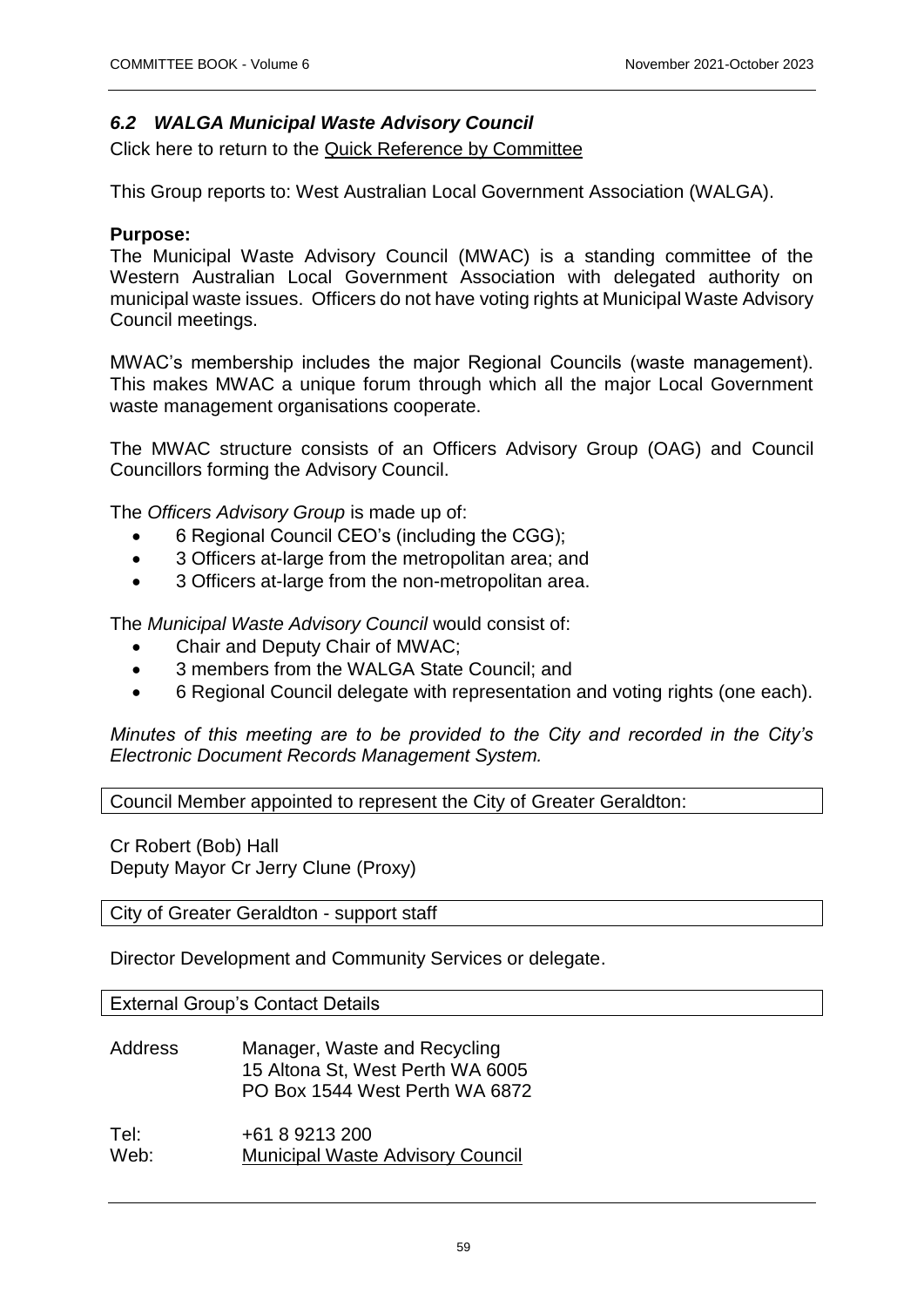| Council Resolution: |                  |
|---------------------|------------------|
| Date:               | 23 November 2021 |
| Item Number:        | <b>CEO086</b>    |

#### Term of Office:

Membership expires at the end of the Council Member's term or as determined by Council or the Municipal Waste Advisory Council.

# Terms of Reference

ABIDE by the Terms of Reference as set by the WALGA Municipal Waste Advisory **Council** 

#### Delegation:

Not applicable

# Meeting Details (if known)

Attend meetings as directed by the Municipal Waste Advisory Council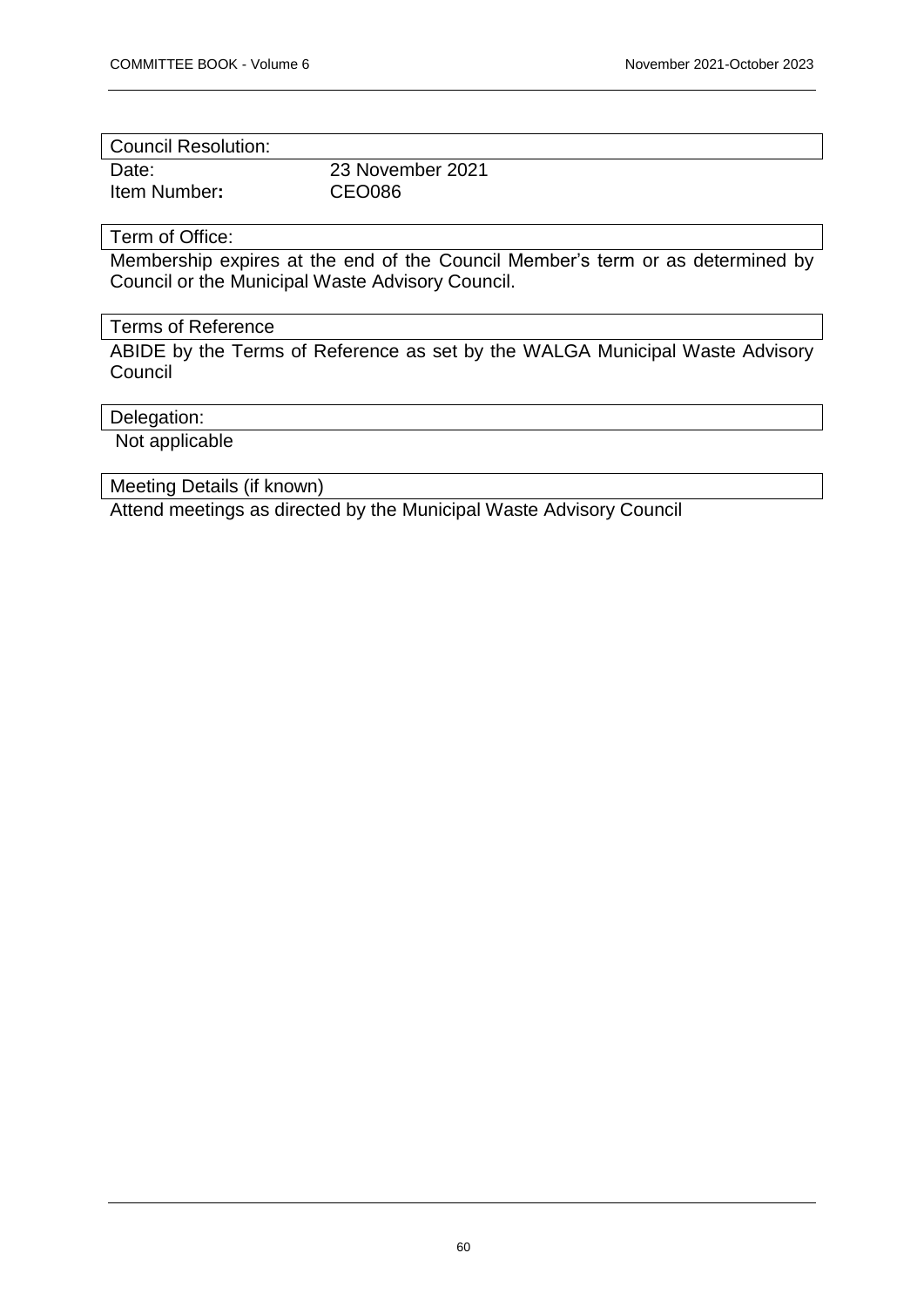# <span id="page-60-0"></span>**7. LIST OF DISBANDED/DISCONTINUED COUNCIL COMMITTEES** Committee Name Date Date **Discontinued** Agenda Reference